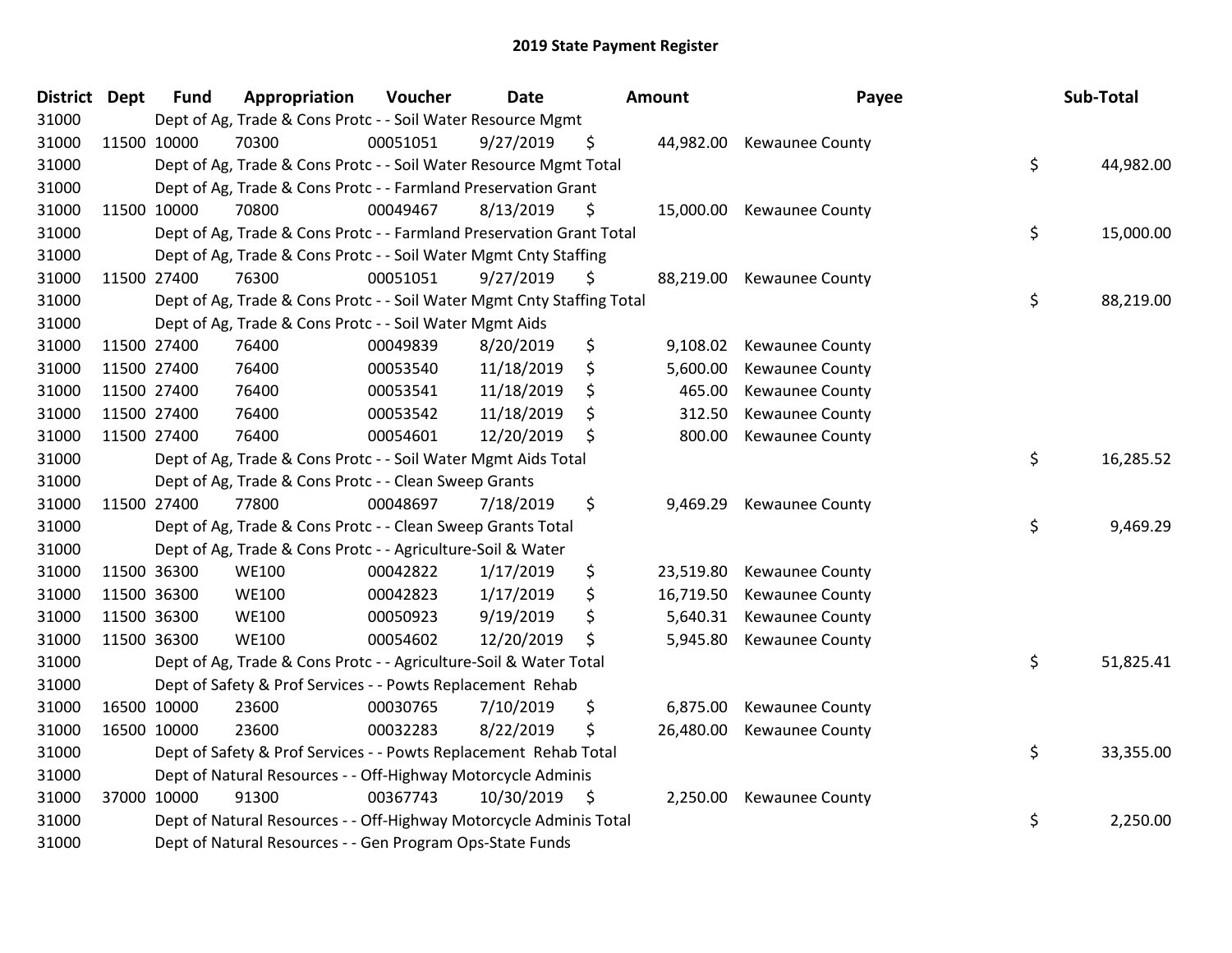| <b>District Dept</b> | <b>Fund</b> | Appropriation                                                      | Voucher  | Date       | Amount          | Payee                     | Sub-Total       |
|----------------------|-------------|--------------------------------------------------------------------|----------|------------|-----------------|---------------------------|-----------------|
| 31000                | 37000 21200 | 16100                                                              | 00286272 | 1/3/2019   | \$<br>208.18    | Kewaunee County           |                 |
| 31000                | 37000 21200 | 16100                                                              | 00329831 | 7/5/2019   | \$<br>3,581.85  | Kewaunee County           |                 |
| 31000                | 37000 21200 | 16100                                                              | 00353386 | 8/30/2019  | \$<br>384.42    | <b>Kewaunee County</b>    |                 |
| 31000                | 37000 21200 | 16100                                                              | 00371784 | 11/22/2019 | \$<br>2,489.91  | Kewaunee County           |                 |
| 31000                | 37000 21200 | 16100                                                              | 00372483 | 11/22/2019 | \$<br>164.45    | Kewaunee County           |                 |
| 31000                |             | Dept of Natural Resources - - Gen Program Ops-State Funds Total    |          |            |                 |                           | \$<br>6,828.81  |
| 31000                |             | Dept of Natural Resources - - Gen Program Ops-Fed Funds            |          |            |                 |                           |                 |
| 31000                | 37000 21200 | 18100                                                              | 00286272 | 1/3/2019   | \$<br>1,701.99  | Kewaunee County           |                 |
| 31000                |             | Dept of Natural Resources - - Gen Program Ops-Fed Funds Total      |          |            |                 |                           | \$<br>1,701.99  |
| 31000                |             | Dept of Natural Resources - - General Program Operations --        |          |            |                 |                           |                 |
| 31000                | 37000 21200 | 25400                                                              | 00307126 | 3/27/2019  | \$<br>90.00     | <b>Kewaunee County</b>    |                 |
| 31000                | 37000 21200 | 25400                                                              | 00351100 | 8/22/2019  | \$<br>210.00    | Kewaunee County           |                 |
| 31000                |             | Dept of Natural Resources - - General Program Operations -- Total  |          |            |                 |                           | \$<br>300.00    |
| 31000                |             | Dept of Natural Resources - - Venison Processing                   |          |            |                 |                           |                 |
| 31000                | 37000 21200 | 54900                                                              | 00301311 | 3/20/2019  | \$<br>2,160.00  | Kewaunee County           |                 |
| 31000                |             | Dept of Natural Resources - - Venison Processing Total             |          |            |                 |                           | \$<br>2,160.00  |
| 31000                |             | Dept of Natural Resources - - Wildlife Damage Claims & Abat        |          |            |                 |                           |                 |
| 31000                | 37000 21200 | 55300                                                              | 00301311 | 3/20/2019  | \$<br>18,945.16 | Kewaunee County           |                 |
| 31000                |             | Dept of Natural Resources - - Wildlife Damage Claims & Abat Total  |          |            |                 |                           | \$<br>18,945.16 |
| 31000                |             | Dept of Natural Resources - - Resaids - County Cons Aids           |          |            |                 |                           |                 |
| 31000                | 37000 21200 | 56300                                                              | 00307047 | 3/26/2019  | \$<br>900.00    | Kewaunee County           |                 |
| 31000                | 37000 21200 | 56300                                                              | 00358017 | 9/16/2019  | \$<br>975.00    | <b>Kewaunee County</b>    |                 |
| 31000                |             | Dept of Natural Resources - - Resaids - County Cons Aids Total     |          |            |                 |                           | \$<br>1,875.00  |
| 31000                |             | Dept of Natural Resources - - Ra- Rec Boat & Other Projects        |          |            |                 |                           |                 |
| 31000                | 37000 21200 | 57300                                                              | 00362566 | 10/3/2019  | \$<br>2,341.15  | Kewaunee County           |                 |
| 31000                | 37000 21200 | 57300                                                              | 00372865 | 11/22/2019 | \$<br>2,395.92  | <b>Kewaunee County</b>    |                 |
| 31000                |             | Dept of Natural Resources - - Ra- Rec Boat & Other Projects Total  |          |            |                 |                           | \$<br>4,737.07  |
| 31000                |             | Dept of Natural Resources - - Ra- Cnty Snow Trail & Area Aid       |          |            |                 |                           |                 |
| 31000                | 37000 21200 | 57400                                                              | 00295220 | 2/4/2019   | \$<br>46,425.00 | Kewaunee County           |                 |
| 31000                |             | Dept of Natural Resources - - Ra- Cnty Snow Trail & Area Aid Total |          |            |                 |                           | \$<br>46,425.00 |
| 31000                |             | Dept of Natural Resources - - Ra- Snowmobile Trail Areas           |          |            |                 |                           |                 |
| 31000                | 37000 21200 | 57500                                                              | 00346738 | 8/23/2019  | \$<br>26,445.00 | <b>Kewaunee County</b>    |                 |
| 31000                | 37000 21200 | 57500                                                              | 00360165 | 10/7/2019  | \$              | 31,179.01 Kewaunee County |                 |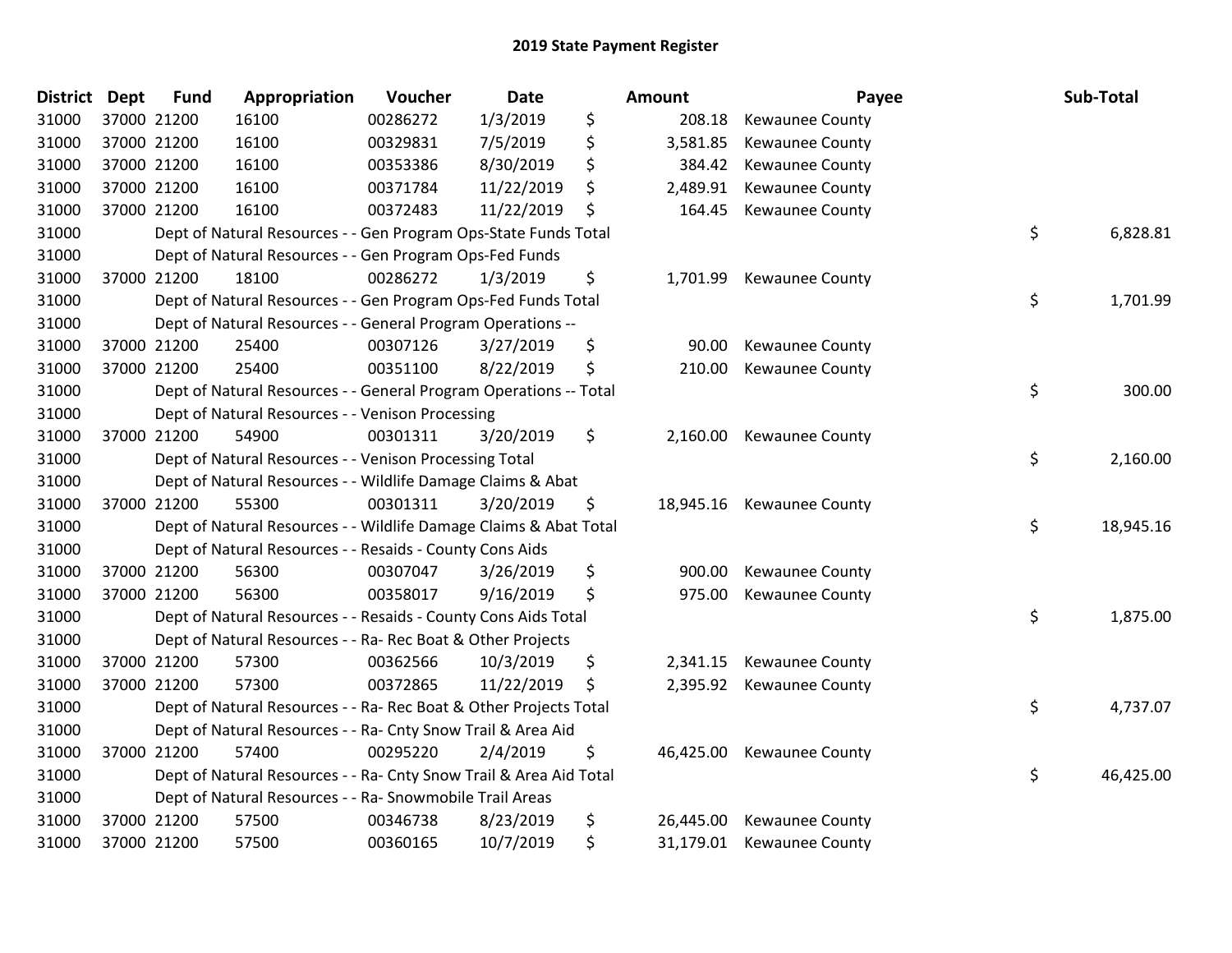| District | <b>Dept</b> | <b>Fund</b> | Appropriation                                                      | Voucher  | <b>Date</b> | Amount           | Payee                      | Sub-Total        |
|----------|-------------|-------------|--------------------------------------------------------------------|----------|-------------|------------------|----------------------------|------------------|
| 31000    | 37000 21200 |             | 57500                                                              | 00360557 | 9/26/2019   | \$<br>26,685.00  | Kewaunee County            |                  |
| 31000    |             |             | Dept of Natural Resources - - Ra- Snowmobile Trail Areas Total     |          |             |                  |                            | \$<br>84,309.01  |
| 31000    |             |             | Dept of Natural Resources - - Ra- Atv Project Aids                 |          |             |                  |                            |                  |
| 31000    | 37000 21200 |             | 57700                                                              | 00367744 | 10/29/2019  | \$<br>6,750.00   | Kewaunee County            |                  |
| 31000    | 37000 21200 |             | 57700                                                              | 00367747 | 10/29/2019  | \$<br>3,000.75   | Kewaunee County            |                  |
| 31000    |             |             | Dept of Natural Resources - - Ra- Atv Project Aids Total           |          |             |                  |                            | \$<br>9,750.75   |
| 31000    |             |             | Dept of Natural Resources - - Resource Maint Develop Sp Frst       |          |             |                  |                            |                  |
| 31000    | 37000 21200 |             | 77900                                                              | 00286230 | 1/3/2019    | \$<br>1,381.90   | Kewaunee County            |                  |
| 31000    |             |             | Dept of Natural Resources - - Resource Maint Develop Sp Frst Total |          |             |                  |                            | \$<br>1,381.90   |
| 31000    |             |             | Dept of Natural Resources - - Land Acquisition                     |          |             |                  |                            |                  |
| 31000    | 37000 36300 |             | TA100                                                              | 00307309 | 3/28/2019   | \$<br>3,750.00   | Kewaunee County            |                  |
| 31000    | 37000 36300 |             | TA100                                                              | 00353825 | 8/29/2019   | \$<br>30.00      | Kewaunee County            |                  |
| 31000    | 37000 36300 |             | TA100                                                              | 00372870 | 11/22/2019  | \$<br>3,750.00   | Kewaunee County            |                  |
| 31000    |             |             | Dept of Natural Resources - - Land Acquisition Total               |          |             |                  |                            | \$<br>7,530.00   |
| 31000    |             |             | Dept of Natural Resources - - Dnr-Nonpoint Source                  |          |             |                  |                            |                  |
| 31000    | 37000 36300 |             | TF100                                                              | 00373721 | 11/25/2019  | \$<br>26,444.97  | Kewaunee County            |                  |
| 31000    |             |             | Dept of Natural Resources - - Dnr-Nonpoint Source Total            |          |             |                  |                            | \$<br>26,444.97  |
| 31000    |             |             | WI Dept of Transportation - - Eldly&Disa Co/Aid Sf                 |          |             |                  |                            |                  |
| 31000    | 39500 21100 |             | 16800                                                              | 00353183 | 2/19/2019   | \$<br>72,389.00  | Kewaunee County            |                  |
| 31000    |             |             | WI Dept of Transportation - - Eldly&Disa Co/Aid Sf Total           |          |             |                  |                            | \$<br>72,389.00  |
| 31000    |             |             | WI Dept of Transportation - - Hwy Sfty Loc Aid Ffd                 |          |             |                  |                            |                  |
| 31000    | 39500 21100 |             | 18500                                                              | 00472346 | 12/26/2019  | \$               | 212.96 Kewaunee County     |                  |
| 31000    |             |             | WI Dept of Transportation - - Hwy Sfty Loc Aid Ffd Total           |          |             |                  |                            | \$<br>212.96     |
| 31000    |             |             | WI Dept of Transportation - - Trans Aids To Co.-Sf                 |          |             |                  |                            |                  |
| 31000    | 39500 21100 |             | 19000                                                              | 00335803 | 1/7/2019    | \$<br>177,652.33 | Kewaunee County            |                  |
| 31000    | 39500 21100 |             | 19000                                                              | 00401128 | 7/1/2019    | \$<br>355,304.66 | Kewaunee County            |                  |
| 31000    | 39500 21100 |             | 19000                                                              | 00443946 | 10/7/2019   | \$               | 177,652.36 Kewaunee County |                  |
| 31000    |             |             | WI Dept of Transportation - - Trans Aids To Co.-Sf Total           |          |             |                  |                            | \$<br>710,609.35 |
| 31000    |             |             | WI Dept of Transportation - - Loc Rd Imp Prg St Fd                 |          |             |                  |                            |                  |
| 31000    | 39500 21100 |             | 27800                                                              | 00465134 | 11/29/2019  | \$               | 2,627.05 Kewaunee County   |                  |
| 31000    |             |             | WI Dept of Transportation - - Loc Rd Imp Prg St Fd Total           |          |             |                  |                            | \$<br>2,627.05   |
| 31000    |             |             | WI Dept of Transportation - - Hwy Mgmt & Opers Sf                  |          |             |                  |                            |                  |
| 31000    | 39500 21100 |             | 36500                                                              | 00332564 | 1/4/2019    | \$<br>661.21     | <b>Kewaunee County</b>     |                  |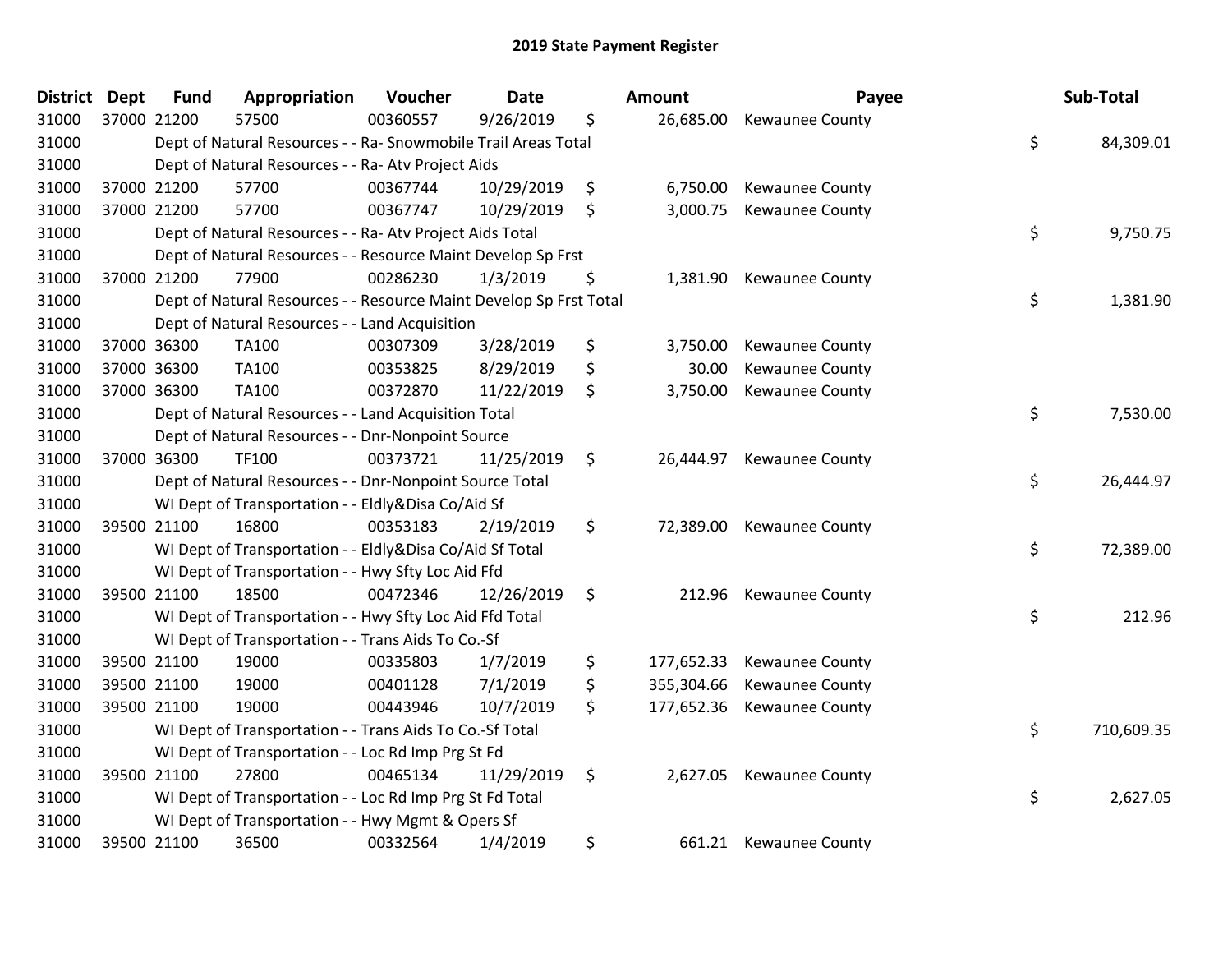| District Dept |             | <b>Fund</b> | Appropriation                                           | Voucher  | <b>Date</b> | Amount           | Payee                  | Sub-Total        |
|---------------|-------------|-------------|---------------------------------------------------------|----------|-------------|------------------|------------------------|------------------|
| 31000         |             |             | WI Dept of Transportation - - Hwy Mgmt & Opers Sf Total |          |             |                  |                        | \$<br>661.21     |
| 31000         |             |             | WI Dept of Transportation - - Routine Maint Sf          |          |             |                  |                        |                  |
| 31000         | 39500 21100 |             | 36800                                                   | 00332564 | 1/4/2019    | \$<br>177,498.30 | <b>Kewaunee County</b> |                  |
| 31000         | 39500 21100 |             | 36800                                                   | 00344504 | 2/6/2019    | \$<br>43,101.15  | <b>Kewaunee County</b> |                  |
| 31000         | 39500 21100 |             | 36800                                                   | 00345292 | 1/25/2019   | \$<br>235.00     | Kewaunee County        |                  |
| 31000         | 39500 21100 |             | 36800                                                   | 00356518 | 2/28/2019   | \$<br>235.00     | <b>Kewaunee County</b> |                  |
| 31000         | 39500 21100 |             | 36800                                                   | 00361945 | 3/19/2019   | \$<br>18,870.53  | Kewaunee County        |                  |
| 31000         | 39500 21100 |             | 36800                                                   | 00361975 | 3/20/2019   | \$<br>235.00     | Kewaunee County        |                  |
| 31000         | 39500 21100 |             | 36800                                                   | 00366770 | 3/28/2019   | \$<br>52,136.25  | Kewaunee County        |                  |
| 31000         | 39500 21100 |             | 36800                                                   | 00368255 | 4/12/2019   | \$<br>87,534.54  | Kewaunee County        |                  |
| 31000         | 39500 21100 |             | 36800                                                   | 00372037 | 5/2/2019    | \$<br>75,498.24  | Kewaunee County        |                  |
| 31000         | 39500 21100 |             | 36800                                                   | 00376690 | 5/10/2019   | \$<br>235.00     | <b>Kewaunee County</b> |                  |
| 31000         | 39500 21100 |             | 36800                                                   | 00380918 | 5/31/2019   | \$<br>29,464.17  | <b>Kewaunee County</b> |                  |
| 31000         | 39500 21100 |             | 36800                                                   | 00383852 | 6/7/2019    | \$<br>235.00     | <b>Kewaunee County</b> |                  |
| 31000         | 39500 21100 |             | 36800                                                   | 00394265 | 6/17/2019   | \$<br>44,152.37  | <b>Kewaunee County</b> |                  |
| 31000         | 39500 21100 |             | 36800                                                   | 00394940 | 7/10/2019   | \$<br>235.00     | <b>Kewaunee County</b> |                  |
| 31000         | 39500 21100 |             | 36800                                                   | 00412968 | 7/18/2019   | \$<br>235.00     | <b>Kewaunee County</b> |                  |
| 31000         | 39500 21100 |             | 36800                                                   | 00416952 | 7/29/2019   | \$<br>70,781.76  | Kewaunee County        |                  |
| 31000         | 39500 21100 |             | 36800                                                   | 00422900 | 8/12/2019   | \$<br>79,130.47  | Kewaunee County        |                  |
| 31000         | 39500 21100 |             | 36800                                                   | 00427358 | 9/6/2019    | \$<br>235.00     | Kewaunee County        |                  |
| 31000         | 39500 21100 |             | 36800                                                   | 00436141 | 10/11/2019  | \$<br>235.00     | <b>Kewaunee County</b> |                  |
| 31000         | 39500 21100 |             | 36800                                                   | 00436150 | 9/19/2019   | \$<br>36,682.68  | <b>Kewaunee County</b> |                  |
| 31000         | 39500 21100 |             | 36800                                                   | 00446951 | 10/10/2019  | \$<br>6,767.56   | <b>Kewaunee County</b> |                  |
| 31000         | 39500 21100 |             | 36800                                                   | 00452800 | 11/8/2019   | \$<br>235.00     | Kewaunee County        |                  |
| 31000         | 39500 21100 |             | 36800                                                   | 00462935 | 11/19/2019  | \$<br>63,397.12  | Kewaunee County        |                  |
| 31000         | 39500 21100 |             | 36800                                                   | 00463455 | 11/22/2019  | \$<br>235.00     | <b>Kewaunee County</b> |                  |
| 31000         | 39500 21100 |             | 36800                                                   | 00464801 | 11/25/2019  | \$<br>669.27     | <b>Kewaunee County</b> |                  |
| 31000         | 39500 21100 |             | 36800                                                   | 00465090 | 11/25/2019  | \$<br>25,411.55  | <b>Kewaunee County</b> |                  |
| 31000         | 39500 21100 |             | 36800                                                   | 00470916 | 12/27/2019  | \$<br>235.00     | <b>Kewaunee County</b> |                  |
| 31000         | 39500 21100 |             | 36800                                                   | 00473201 | 12/19/2019  | \$<br>37,870.75  | <b>Kewaunee County</b> |                  |
| 31000         |             |             | WI Dept of Transportation - - Routine Maint Sf Total    |          |             |                  |                        | \$<br>851,786.71 |
| 31000         |             |             | WI Dept of Transportation - - St Hwy Rehab Fed Fd       |          |             |                  |                        |                  |
| 31000         | 39500 21100 |             | 38300                                                   | 00372037 | 5/2/2019    | \$<br>2,165.17   | <b>Kewaunee County</b> |                  |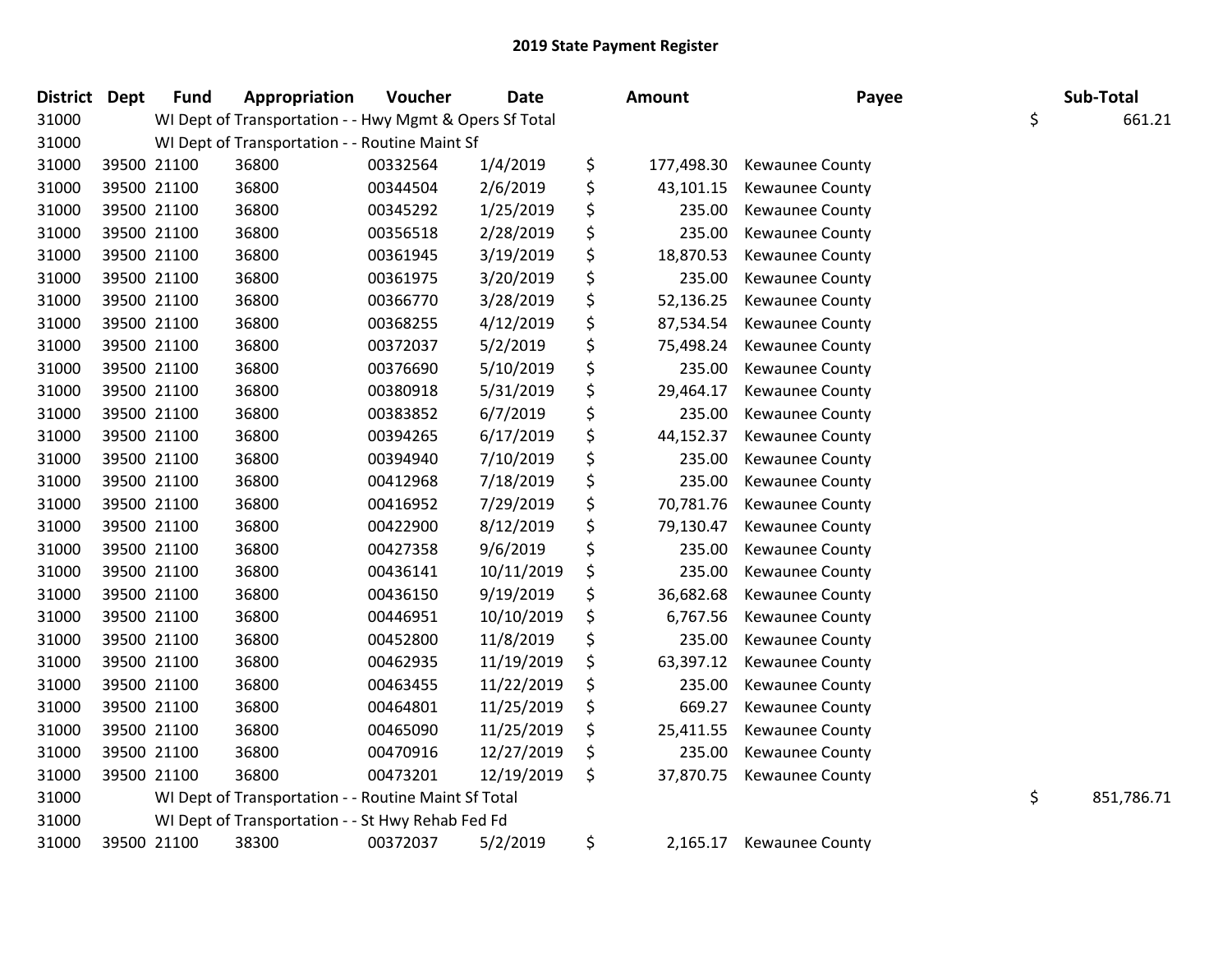| District Dept |             | <b>Fund</b> | Appropriation                                                          | Voucher  | <b>Date</b> | Amount           | Payee                                                                                                         | Sub-Total          |
|---------------|-------------|-------------|------------------------------------------------------------------------|----------|-------------|------------------|---------------------------------------------------------------------------------------------------------------|--------------------|
| 31000         |             |             | WI Dept of Transportation - - St Hwy Rehab Fed Fd Total                |          |             |                  |                                                                                                               | \$<br>2,165.17     |
| 31000         |             |             | Department of Corrections - - Services For Drunken Driving O           |          |             |                  |                                                                                                               |                    |
| 31000         |             | 41000 10000 | 10300                                                                  | 00308352 | 9/6/2019    | \$               | 275.00 Kewaunee County                                                                                        |                    |
| 31000         |             |             | Department of Corrections - - Services For Drunken Driving O Total     |          |             |                  |                                                                                                               | \$<br>275.00       |
| 31000         |             |             |                                                                        |          |             |                  | Department of Corrections - - Reimbursing Counties For Probation, Extended Supervision And Parole Holds       |                    |
| 31000         | 41000 10000 |             | 11600                                                                  | 00320732 | 11/4/2019   | \$               | 12,483.74 Kewaunee County                                                                                     |                    |
| 31000         |             |             |                                                                        |          |             |                  | Department of Corrections - - Reimbursing Counties For Probation, Extended Supervision And Parole Holds Total | \$<br>12,483.74    |
| 31000         |             |             | Department of Corrections - - Probation, Parole And Extended           |          |             |                  |                                                                                                               |                    |
| 31000         | 41000 10000 |             | 18700                                                                  | 00320732 | 11/4/2019   | \$<br>5,236.26   | <b>Kewaunee County</b>                                                                                        |                    |
| 31000         |             |             | Department of Corrections - - Probation, Parole And Extended Total     |          |             |                  |                                                                                                               | \$<br>5,236.26     |
| 31000         |             |             | Department of Health Services - - State/Federal Aids                   |          |             |                  |                                                                                                               |                    |
| 31000         | 43500 10000 |             | 00000                                                                  | 90909    | 3/1/2019    | \$<br>111,771.00 | <b>Kewaunee County</b>                                                                                        |                    |
| 31000         | 43500 10000 |             | 00000                                                                  | 90910    | 4/1/2019    | \$<br>299,688.00 | Kewaunee County                                                                                               |                    |
| 31000         | 43500 10000 |             | 00000                                                                  | 90911    | 5/1/2019    | \$<br>79,554.00  | <b>Kewaunee County</b>                                                                                        |                    |
| 31000         | 43500 10000 |             | 00000                                                                  | 90913    | 6/3/2019    | \$<br>29,859.00  | <b>Kewaunee County</b>                                                                                        |                    |
| 31000         | 43500 10000 |             | 00000                                                                  | 90914    | 6/17/2019   | \$<br>227,432.00 | Kewaunee County                                                                                               |                    |
| 31000         | 43500 10000 |             | 00000                                                                  | 92000    | 7/1/2019    | \$<br>148,947.00 | Kewaunee County                                                                                               |                    |
| 31000         | 43500 10000 |             | 00000                                                                  | 92001    | 8/1/2019    | \$<br>625,400.00 | Kewaunee County                                                                                               |                    |
| 31000         | 43500 10000 |             | 00000                                                                  | 92002    | 9/3/2019    | \$<br>4,461.00   | <b>Kewaunee County</b>                                                                                        |                    |
| 31000         | 43500 10000 |             | 00000                                                                  | 92003    | 10/1/2019   | \$<br>15,352.00  | <b>Kewaunee County</b>                                                                                        |                    |
| 31000         |             |             | Department of Health Services - - State/Federal Aids Total             |          |             |                  |                                                                                                               | \$<br>1,542,464.00 |
| 31000         |             |             | Department of Health Services - - Emergency Dispatcher Cardiopul       |          |             |                  |                                                                                                               |                    |
| 31000         |             | 43500 10000 | 18500                                                                  | 00293409 | 7/12/2019   | \$<br>7,792.51   | <b>Kewaunee County</b>                                                                                        |                    |
| 31000         |             |             | Department of Health Services - - Emergency Dispatcher Cardiopul Total |          |             |                  |                                                                                                               | \$<br>7,792.51     |
| 31000         |             |             | Department of Health Services - - General Program Operations           |          |             |                  |                                                                                                               |                    |
| 31000         | 43500 10000 |             | 40100                                                                  | 00261695 | 2/6/2019    | \$<br>1.50       | <b>Kewaunee County</b>                                                                                        |                    |
| 31000         |             |             | Department of Health Services - - General Program Operations Total     |          |             |                  |                                                                                                               | \$<br>1.50         |
| 31000         |             |             | Department of Health Services - - Medical Assistance State Admin       |          |             |                  |                                                                                                               |                    |
| 31000         | 43500 10000 |             | 44000                                                                  | 00261695 | 2/6/2019    | \$<br>1.50       | Kewaunee County                                                                                               |                    |
| 31000         |             |             | Department of Health Services - - Medical Assistance State Admin Total |          |             |                  |                                                                                                               | \$<br>1.50         |
| 31000         |             |             | Department of Health Services - - Administrative And Support-Fis       |          |             |                  |                                                                                                               |                    |
| 31000         | 43500 10000 |             | 82100                                                                  | 00280762 | 4/30/2019   | \$<br>3.00       | Kewaunee County                                                                                               |                    |
| 31000         |             |             | Department of Health Services - - Administrative And Support-Fis Total |          |             |                  |                                                                                                               | \$<br>3.00         |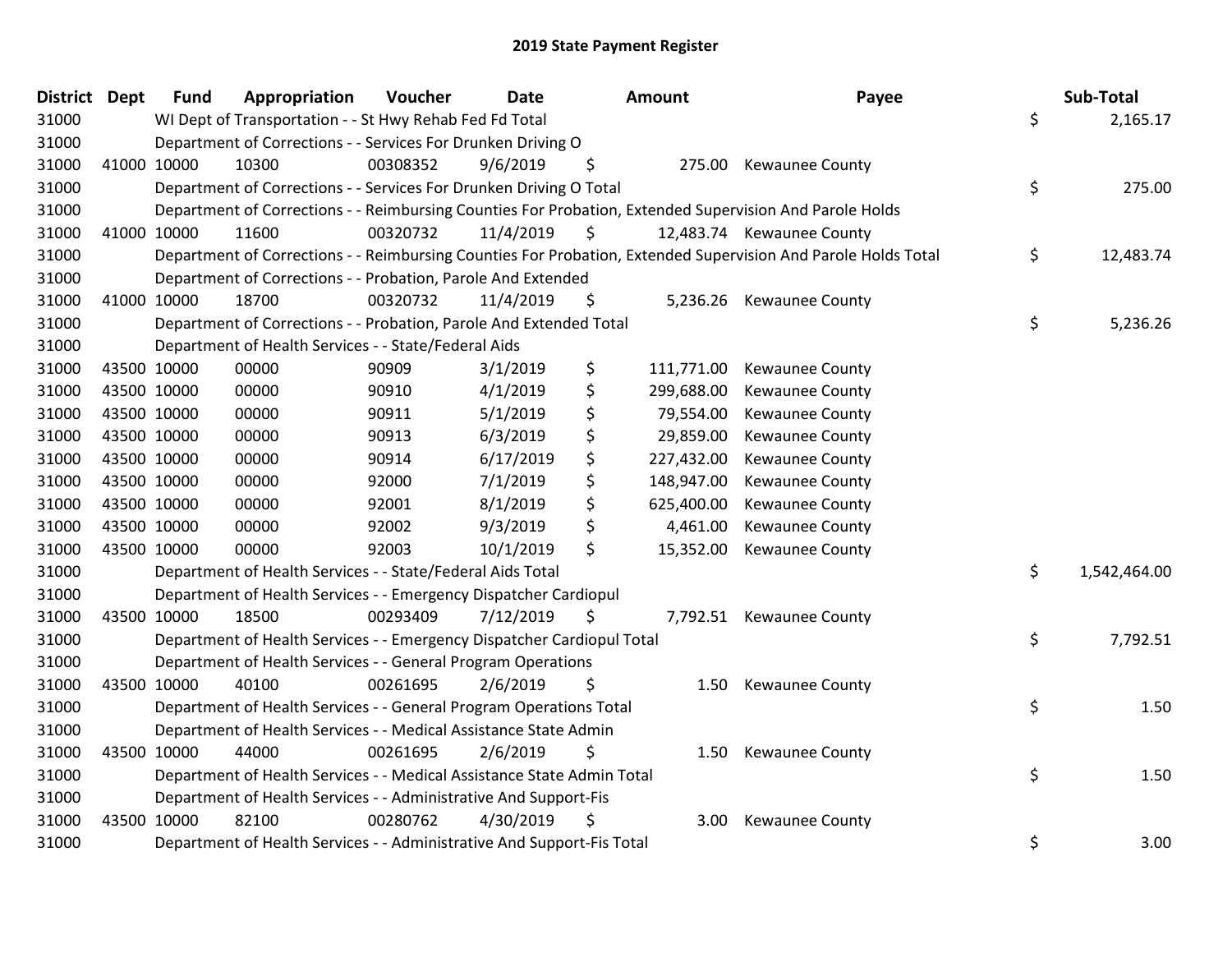| District Dept |             | <b>Fund</b> | Appropriation                                                          | Voucher  | <b>Date</b> | <b>Amount</b>    | Payee                  | Sub-Total   |
|---------------|-------------|-------------|------------------------------------------------------------------------|----------|-------------|------------------|------------------------|-------------|
| 31000         |             |             | Dept of Children and Families - - Fees For Administrative Servic       |          |             |                  |                        |             |
| 31000         |             | 43700 10000 | 23100                                                                  | 00054477 | 4/30/2019   | \$<br>15.00      | <b>Kewaunee County</b> |             |
| 31000         | 43700 10000 |             | 23100                                                                  | 00058400 | 7/26/2019   | \$<br>10.00      | <b>Kewaunee County</b> |             |
| 31000         | 43700 10000 |             | 23100                                                                  | 00062291 | 10/31/2019  | \$<br>10.00      | Kewaunee County        |             |
| 31000         |             |             | Dept of Children and Families - - Fees For Administrative Servic Total |          |             |                  |                        | \$<br>35.00 |
| 31000         |             |             | Dept of Children and Families - - General Aids                         |          |             |                  |                        |             |
| 31000         |             | 43700 10000 | 99000                                                                  | 00048528 | 1/7/2019    | \$<br>6,239.10   | Kewaunee County        |             |
| 31000         | 43700 10000 |             | 99000                                                                  | 00049414 | 1/31/2019   | \$<br>66,834.16  | Kewaunee County        |             |
| 31000         | 43700 10000 |             | 99000                                                                  | 00049490 | 2/5/2019    | \$<br>4,794.00   | Kewaunee County        |             |
| 31000         | 43700 10000 |             | 99000                                                                  | 00049653 | 2/5/2019    | \$<br>37.95      | Kewaunee County        |             |
| 31000         |             | 43700 10000 | 99000                                                                  | 00049724 | 2/5/2019    | \$<br>85.00      | Kewaunee County        |             |
| 31000         |             | 43700 10000 | 99000                                                                  | 00050358 | 2/21/2019   | \$<br>1,590.32   | Kewaunee County        |             |
| 31000         | 43700 10000 |             | 99000                                                                  | 00050934 | 3/5/2019    | \$<br>50,154.85  | Kewaunee County        |             |
| 31000         | 43700 10000 |             | 99000                                                                  | 00052047 | 3/27/2019   | \$<br>1,583.00   | Kewaunee County        |             |
| 31000         | 43700 10000 |             | 99000                                                                  | 00052872 | 4/5/2019    | \$<br>98,505.30  | Kewaunee County        |             |
| 31000         |             | 43700 10000 | 99000                                                                  | 00053272 | 4/16/2019   | \$<br>16,190.00  | Kewaunee County        |             |
| 31000         |             | 43700 10000 | 99000                                                                  | 00053625 | 4/23/2019   | \$<br>61,090.16  | Kewaunee County        |             |
| 31000         | 43700 10000 |             | 99000                                                                  | 00054001 | 4/30/2019   | \$<br>70,483.66  | Kewaunee County        |             |
| 31000         | 43700 10000 |             | 99000                                                                  | 00054002 | 4/26/2019   | \$<br>2,589.00   | Kewaunee County        |             |
| 31000         | 43700 10000 |             | 99000                                                                  | 00054668 | 5/6/2019    | \$<br>23,324.12  | Kewaunee County        |             |
| 31000         |             | 43700 10000 | 99000                                                                  | 00056100 | 6/5/2019    | \$<br>18,459.55  | Kewaunee County        |             |
| 31000         |             | 43700 10000 | 99000                                                                  | 00057366 | 7/5/2019    | \$<br>7,142.50   | Kewaunee County        |             |
| 31000         | 43700 10000 |             | 99000                                                                  | 00057829 | 7/16/2019   | \$<br>69,052.78  | Kewaunee County        |             |
| 31000         | 43700 10000 |             | 99000                                                                  | 00057830 | 7/16/2019   | \$<br>206.00     | Kewaunee County        |             |
| 31000         |             | 43700 10000 | 99000                                                                  | 00058474 | 7/30/2019   | \$<br>64,515.40  | Kewaunee County        |             |
| 31000         |             | 43700 10000 | 99000                                                                  | 00058691 | 8/6/2019    | \$<br>8,681.00   | <b>Kewaunee County</b> |             |
| 31000         |             | 43700 10000 | 99000                                                                  | 00058773 | 8/5/2019    | \$<br>1,213.95   | <b>Kewaunee County</b> |             |
| 31000         | 43700 10000 |             | 99000                                                                  | 00059899 | 9/5/2019    | \$<br>4,557.60   | Kewaunee County        |             |
| 31000         | 43700 10000 |             | 99000                                                                  | 00060459 | 9/24/2019   | \$<br>288,172.43 | Kewaunee County        |             |
| 31000         |             | 43700 10000 | 99000                                                                  | 00060760 | 9/26/2019   | \$<br>741.00     | Kewaunee County        |             |
| 31000         |             | 43700 10000 | 99000                                                                  | 00060761 | 9/27/2019   | \$<br>242.76     | Kewaunee County        |             |
| 31000         |             | 43700 10000 | 99000                                                                  | 00061164 | 10/7/2019   | \$<br>5,065.25   | Kewaunee County        |             |
| 31000         |             | 43700 10000 | 99000                                                                  | 00061973 | 10/30/2019  | \$<br>62,662.33  | <b>Kewaunee County</b> |             |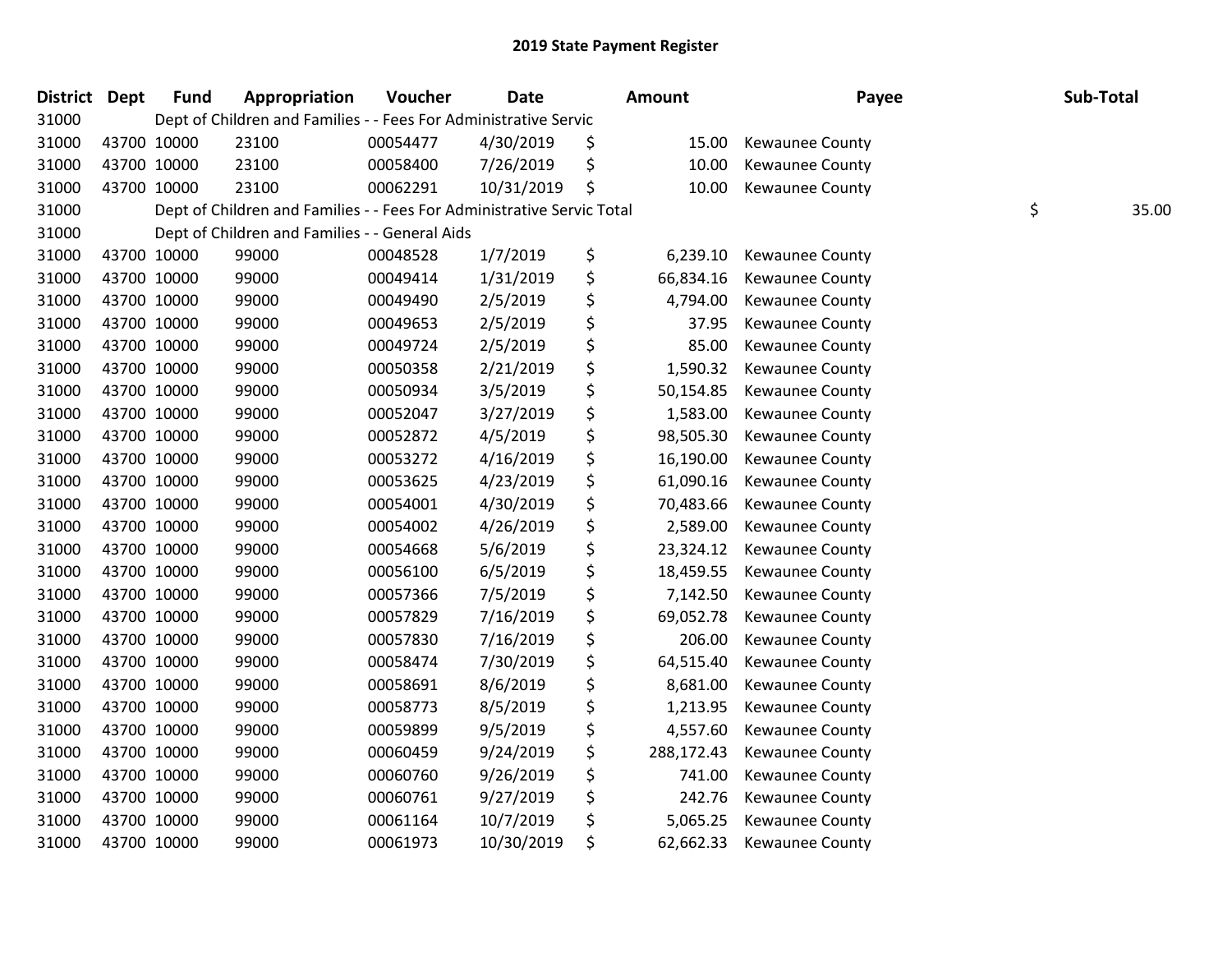| District Dept |             | <b>Fund</b> | Appropriation                                             | Voucher  | <b>Date</b> | Amount         | Payee                  | Sub-Total        |
|---------------|-------------|-------------|-----------------------------------------------------------|----------|-------------|----------------|------------------------|------------------|
| 31000         | 43700 10000 |             | 99000                                                     | 00062386 | 11/5/2019   | \$<br>4,209.40 | <b>Kewaunee County</b> |                  |
| 31000         | 43700 10000 |             | 99000                                                     | 00062547 | 11/12/2019  | \$<br>9,047.74 | Kewaunee County        |                  |
| 31000         | 43700 10000 |             | 99000                                                     | 00063556 | 12/5/2019   | \$<br>2,928.00 | Kewaunee County        |                  |
| 31000         | 43700 10000 |             | 99000                                                     | 00063634 | 12/5/2019   | \$<br>14.10    | Kewaunee County        |                  |
| 31000         |             |             | Dept of Children and Families - - General Aids Total      |          |             |                |                        | \$<br>950,412.41 |
| 31000         |             |             | Dept of Workforce Development - - Ui Admin Fed            |          |             |                |                        |                  |
| 31000         | 44500 10000 |             | 15100                                                     | 00204035 | 1/3/2019    | \$<br>10.00    | Kewaunee County        |                  |
| 31000         | 44500 10000 |             | 15100                                                     | 00208776 | 2/4/2019    | \$<br>15.00    | Kewaunee County        |                  |
| 31000         | 44500 10000 |             | 15100                                                     | 00213476 | 3/4/2019    | \$<br>20.00    | Kewaunee County        |                  |
| 31000         | 44500 10000 |             | 15100                                                     | 00218408 | 4/2/2019    | \$<br>15.00    | Kewaunee County        |                  |
| 31000         | 44500 10000 |             | 15100                                                     | 00223365 | 5/2/2019    | \$<br>20.00    | Kewaunee County        |                  |
| 31000         | 44500 10000 |             | 15100                                                     | 00228652 | 6/4/2019    | \$<br>15.00    | Kewaunee County        |                  |
| 31000         | 44500 10000 |             | 15100                                                     | 00233338 | 7/2/2019    | \$<br>20.00    | Kewaunee County        |                  |
| 31000         | 44500 10000 |             | 15100                                                     | 00238708 | 8/2/2019    | \$<br>20.00    | <b>Kewaunee County</b> |                  |
| 31000         | 44500 10000 |             | 15100                                                     | 00244412 | 9/4/2019    | \$<br>5.00     | Kewaunee County        |                  |
| 31000         | 44500 10000 |             | 15100                                                     | 00249250 | 10/2/2019   | \$<br>5.00     | Kewaunee County        |                  |
| 31000         | 44500 10000 |             | 15100                                                     | 00255637 | 11/4/2019   | \$<br>20.00    | <b>Kewaunee County</b> |                  |
| 31000         | 44500 10000 |             | 15100                                                     | 00261198 | 12/3/2019   | \$<br>20.00    | Kewaunee County        |                  |
| 31000         |             |             | Dept of Workforce Development - - Ui Admin Fed Total      |          |             |                |                        | \$<br>185.00     |
| 31000         |             |             | Dept of Workforce Development - - Title Ib Aids State GPR |          |             |                |                        |                  |
| 31000         | 44500 10000 |             | 50900                                                     | 00205545 | 1/14/2019   | \$<br>144.89   | Kewaunee County        |                  |
| 31000         | 44500 10000 |             | 50900                                                     | 00205546 | 1/14/2019   | \$<br>61.34    | Kewaunee County        |                  |
| 31000         | 44500 10000 |             | 50900                                                     | 00210765 | 2/21/2019   | \$<br>29.82    | <b>Kewaunee County</b> |                  |
| 31000         | 44500 10000 |             | 50900                                                     | 00210766 | 2/21/2019   | \$<br>40.90    | <b>Kewaunee County</b> |                  |
| 31000         | 44500 10000 |             | 50900                                                     | 00210767 | 2/21/2019   | \$<br>36.21    | Kewaunee County        |                  |
| 31000         | 44500 10000 |             | 50900                                                     | 00210768 | 2/21/2019   | \$<br>176.84   | Kewaunee County        |                  |
| 31000         | 44500 10000 |             | 50900                                                     | 00217800 | 4/5/2019    | \$<br>34.08    | Kewaunee County        |                  |
| 31000         | 44500 10000 |             | 50900                                                     | 00222829 | 4/29/2019   | \$<br>358.01   | Kewaunee County        |                  |
| 31000         | 44500 10000 |             | 50900                                                     | 00222830 | 4/29/2019   | \$<br>358.01   | Kewaunee County        |                  |
| 31000         | 44500 10000 |             | 50900                                                     | 00222831 | 4/29/2019   | \$<br>325.46   | Kewaunee County        |                  |
| 31000         | 44500 10000 |             | 50900                                                     | 00223571 | 5/9/2019    | \$<br>31.95    | Kewaunee County        |                  |
| 31000         | 44500 10000 |             | 50900                                                     | 00228218 | 6/5/2019    | \$<br>14.45    | Kewaunee County        |                  |
| 31000         | 44500 10000 |             | 50900                                                     | 00258022 | 11/21/2019  | \$<br>7.97     | <b>Kewaunee County</b> |                  |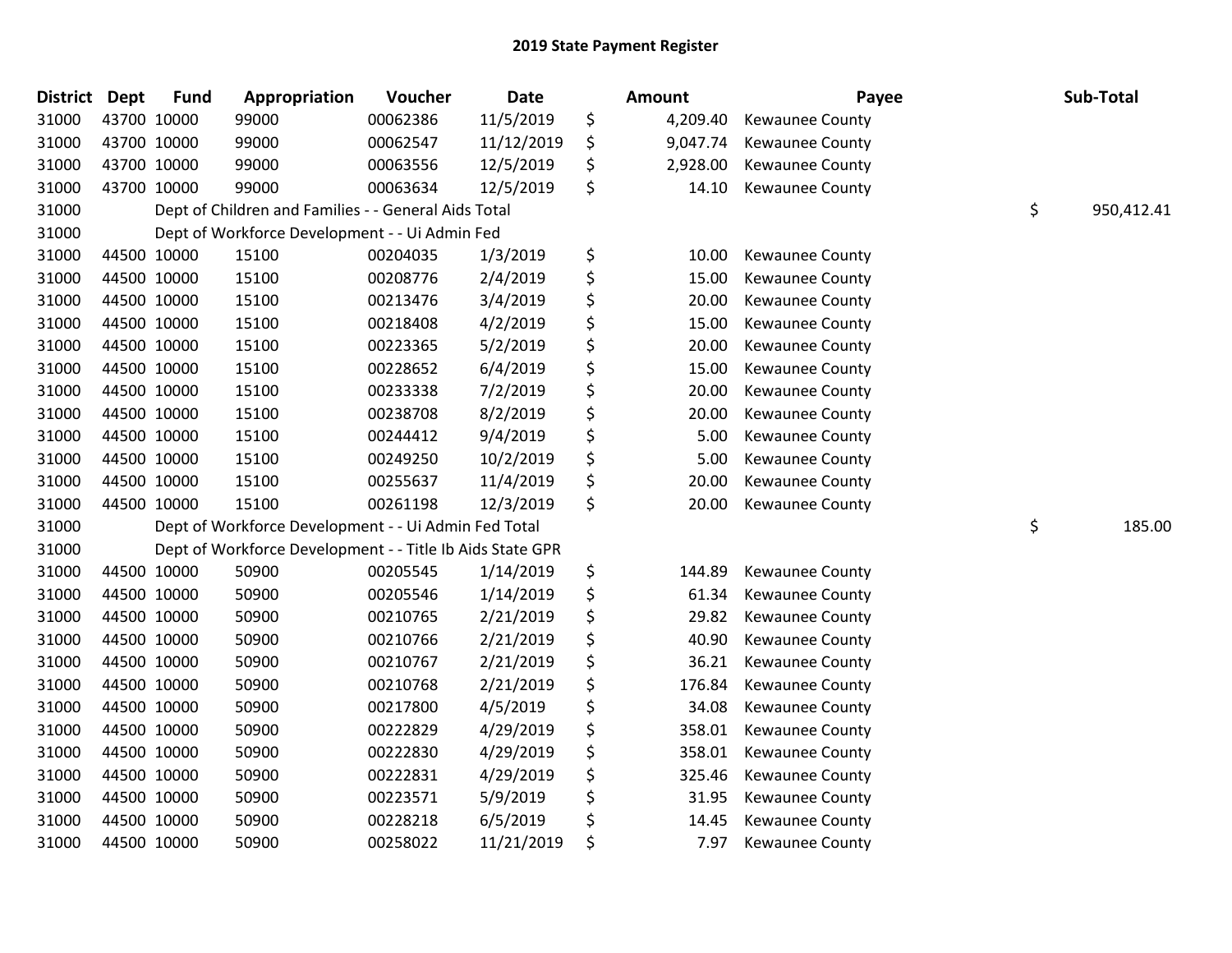| District Dept |             | <b>Fund</b> | Appropriation                                                         | Voucher  | Date       | <b>Amount</b>  | Payee                  | Sub-Total      |
|---------------|-------------|-------------|-----------------------------------------------------------------------|----------|------------|----------------|------------------------|----------------|
| 31000         |             | 44500 10000 | 50900                                                                 | 00258023 | 11/21/2019 | \$<br>47.80    | <b>Kewaunee County</b> |                |
| 31000         |             | 44500 10000 | 50900                                                                 | 00258024 | 11/21/2019 | \$<br>4.26     | <b>Kewaunee County</b> |                |
| 31000         |             |             | Dept of Workforce Development - - Title Ib Aids State GPR Total       |          |            |                |                        | \$<br>1,671.99 |
| 31000         |             |             | Dept of Workforce Development - - Title Ib Aids Federal Prf           |          |            |                |                        |                |
| 31000         |             | 44500 10000 | 54400                                                                 | 00205545 | 1/14/2019  | \$<br>535.31   | <b>Kewaunee County</b> |                |
| 31000         |             | 44500 10000 | 54400                                                                 | 00205546 | 1/14/2019  | \$<br>226.66   | Kewaunee County        |                |
| 31000         |             | 44500 10000 | 54400                                                                 | 00210765 | 2/21/2019  | \$<br>110.18   | Kewaunee County        |                |
| 31000         | 44500 10000 |             | 54400                                                                 | 00210766 | 2/21/2019  | \$<br>151.10   | <b>Kewaunee County</b> |                |
| 31000         |             | 44500 10000 | 54400                                                                 | 00210767 | 2/21/2019  | \$<br>133.79   | Kewaunee County        |                |
| 31000         |             | 44500 10000 | 54400                                                                 | 00210768 | 2/21/2019  | \$<br>653.40   | Kewaunee County        |                |
| 31000         |             | 44500 10000 | 54400                                                                 | 00217800 | 4/5/2019   | \$<br>125.92   | Kewaunee County        |                |
| 31000         |             | 44500 10000 | 54400                                                                 | 00222829 | 4/29/2019  | \$<br>1,322.79 | Kewaunee County        |                |
| 31000         |             | 44500 10000 | 54400                                                                 | 00222830 | 4/29/2019  | \$<br>1,322.79 | <b>Kewaunee County</b> |                |
| 31000         |             | 44500 10000 | 54400                                                                 | 00222831 | 4/29/2019  | \$<br>1,202.54 | Kewaunee County        |                |
| 31000         |             | 44500 10000 | 54400                                                                 | 00223571 | 5/9/2019   | \$<br>118.05   | Kewaunee County        |                |
| 31000         |             | 44500 10000 | 54400                                                                 | 00228218 | 6/5/2019   | \$<br>53.39    | Kewaunee County        |                |
| 31000         |             | 44500 10000 | 54400                                                                 | 00258022 | 11/21/2019 | \$<br>29.43    | Kewaunee County        |                |
| 31000         | 44500 10000 |             | 54400                                                                 | 00258023 | 11/21/2019 | \$<br>176.60   | <b>Kewaunee County</b> |                |
| 31000         |             | 44500 10000 | 54400                                                                 | 00258024 | 11/21/2019 | \$<br>15.74    | Kewaunee County        |                |
| 31000         |             |             | Dept of Workforce Development - - Title Ib Aids Federal Prf Total     |          |            |                |                        | \$<br>6,177.69 |
| 31000         |             |             | Dept of Workforce Development - - Wc Ops Uninsured Emplyr Admin       |          |            |                |                        |                |
| 31000         |             | 44500 22700 | 17700                                                                 | 00217299 | 3/28/2019  | \$<br>15.00    | Kewaunee County        |                |
| 31000         |             | 44500 22700 | 17700                                                                 | 00217301 | 3/28/2019  | \$<br>15.00    | <b>Kewaunee County</b> |                |
| 31000         |             |             | Dept of Workforce Development - - Wc Ops Uninsured Emplyr Admin Total |          |            |                |                        | \$<br>30.00    |
| 31000         |             |             | Department of Justice - - Legal Expenses                              |          |            |                |                        |                |
| 31000         |             | 45500 10000 | 10400                                                                 | 00074870 | 11/29/2019 | \$<br>75.00    | Kewaunee County        |                |
| 31000         |             |             | Department of Justice - - Legal Expenses Total                        |          |            |                |                        | \$<br>75.00    |
| 31000         |             |             | Department of Justice - - Crime Laboratories, Dna                     |          |            |                |                        |                |
| 31000         |             | 45500 10000 | 22100                                                                 | 00068554 | 7/19/2019  | \$<br>700.00   | Kewaunee County        |                |
| 31000         |             |             | Department of Justice - - Crime Laboratories, Dna Total               |          |            |                |                        | \$<br>700.00   |
| 31000         |             |             | Department of Justice - - Law Enforcement Train, Local                |          |            |                |                        |                |
| 31000         |             | 45500 10000 | 23100                                                                 | 00073249 | 10/18/2019 | \$<br>5,280.00 | <b>Kewaunee County</b> |                |
| 31000         |             |             | Department of Justice - - Law Enforcement Train, Local Total          |          |            |                |                        | \$<br>5,280.00 |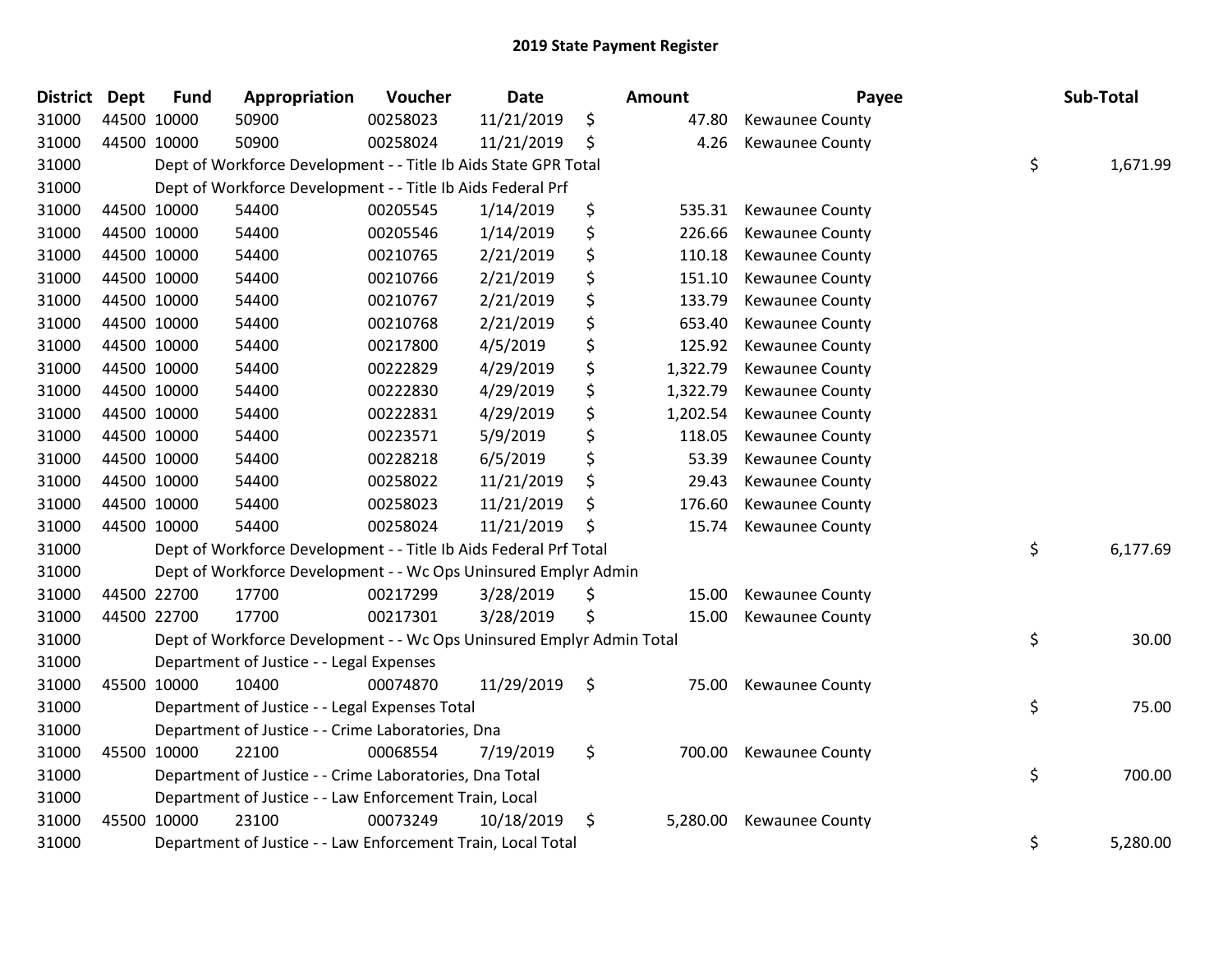| District Dept |             | <b>Fund</b> | Appropriation                                                          | Voucher  | <b>Date</b>   | Amount          | Payee                  | Sub-Total       |
|---------------|-------------|-------------|------------------------------------------------------------------------|----------|---------------|-----------------|------------------------|-----------------|
| 31000         |             |             | Department of Justice - - Federal Aid, Local Assistance                |          |               |                 |                        |                 |
| 31000         | 45500 10000 |             | 25100                                                                  | 00059663 | 2/19/2019     | \$<br>115.72    | <b>Kewaunee County</b> |                 |
| 31000         | 45500 10000 |             | 25100                                                                  | 00061436 | 3/15/2019     | \$<br>173.84    | <b>Kewaunee County</b> |                 |
| 31000         | 45500 10000 |             | 25100                                                                  | 00062349 | 3/26/2019     | \$<br>205.72    | <b>Kewaunee County</b> |                 |
| 31000         | 45500 10000 |             | 25100                                                                  | 00069427 | 8/5/2019      | \$<br>429.21    | Kewaunee County        |                 |
| 31000         | 45500 10000 |             | 25100                                                                  | 00069810 | 8/9/2019      | \$<br>440.57    | Kewaunee County        |                 |
| 31000         | 45500 10000 |             | 25100                                                                  | 00071368 | 9/17/2019     | \$<br>329.29    | <b>Kewaunee County</b> |                 |
| 31000         | 45500 10000 |             | 25100                                                                  | 00072839 | 10/11/2019    | \$<br>1,621.46  | Kewaunee County        |                 |
| 31000         | 45500 10000 |             | 25100                                                                  | 00076592 | 12/23/2019    | \$<br>453.06    | <b>Kewaunee County</b> |                 |
| 31000         |             |             | Department of Justice - - Federal Aid, Local Assistance Total          |          |               |                 |                        | \$<br>3,768.87  |
| 31000         |             |             | Department of Justice - - Internet Crimes Against Childr               |          |               |                 |                        |                 |
| 31000         | 45500 10000 |             | 28400                                                                  | 00071098 | 9/5/2019      | \$<br>136.26    | <b>Kewaunee County</b> |                 |
| 31000         |             |             | Department of Justice - - Internet Crimes Against Childr Total         |          |               |                 |                        | \$<br>136.26    |
| 31000         |             |             | Department of Justice - - Crime Victim Witness Assist                  |          |               |                 |                        |                 |
| 31000         | 45500 10000 |             | 53200                                                                  | 00060570 | 2/27/2019     | \$<br>14,003.47 | Kewaunee County        |                 |
| 31000         |             | 45500 10000 | 53200                                                                  | 00068330 | 7/17/2019     | \$<br>13,391.61 | Kewaunee County        |                 |
| 31000         |             |             | Department of Justice - - Crime Victim Witness Assist Total            |          |               |                 |                        | \$<br>27,395.08 |
| 31000         |             |             | Department of Military Affairs - - Emergency Response Equipment        |          |               |                 |                        |                 |
| 31000         |             | 46500 10000 | 30800                                                                  | 00069789 | 11/22/2019 \$ | 7,453.41        | <b>Kewaunee County</b> |                 |
| 31000         |             |             | Department of Military Affairs - - Emergency Response Equipment Total  |          |               |                 |                        | \$<br>7,453.41  |
| 31000         |             |             | Department of Military Affairs - - Local Emer Planning Grants          |          |               |                 |                        |                 |
| 31000         | 46500 10000 |             | 33700                                                                  | 00055877 | 2/4/2019      | \$<br>5,497.55  | <b>Kewaunee County</b> |                 |
| 31000         |             |             | Department of Military Affairs - - Local Emer Planning Grants Total    |          |               |                 |                        | \$<br>5,497.55  |
| 31000         |             |             | Department of Military Affairs - - Federal Aid, Local Assistance       |          |               |                 |                        |                 |
| 31000         | 46500 10000 |             | 34200                                                                  | 00055872 | 2/4/2019      | \$<br>12,917.08 | <b>Kewaunee County</b> |                 |
| 31000         |             | 46500 10000 | 34200                                                                  | 00066726 | 9/16/2019     | \$<br>6,509.08  | Kewaunee County        |                 |
| 31000         |             |             | Department of Military Affairs - - Federal Aid, Local Assistance Total |          |               |                 |                        | \$<br>19,426.16 |
| 31000         |             |             | Department of Veterans Affairs - - Grants To Counties                  |          |               |                 |                        |                 |
| 31000         | 48500 15200 |             | 12700                                                                  | 00060693 | 2/22/2019     | \$<br>1,000.00  | Kewaunee County        |                 |
| 31000         |             |             | Department of Veterans Affairs - - Grants To Counties Total            |          |               |                 |                        | \$<br>1,000.00  |
| 31000         |             |             | Department of Veterans Affairs - - County Grants                       |          |               |                 |                        |                 |
| 31000         |             | 48500 58200 | 26700                                                                  | 00060693 | 2/22/2019     | \$<br>4,500.00  | <b>Kewaunee County</b> |                 |
| 31000         |             |             | Department of Veterans Affairs - - County Grants Total                 |          |               |                 |                        | \$<br>4,500.00  |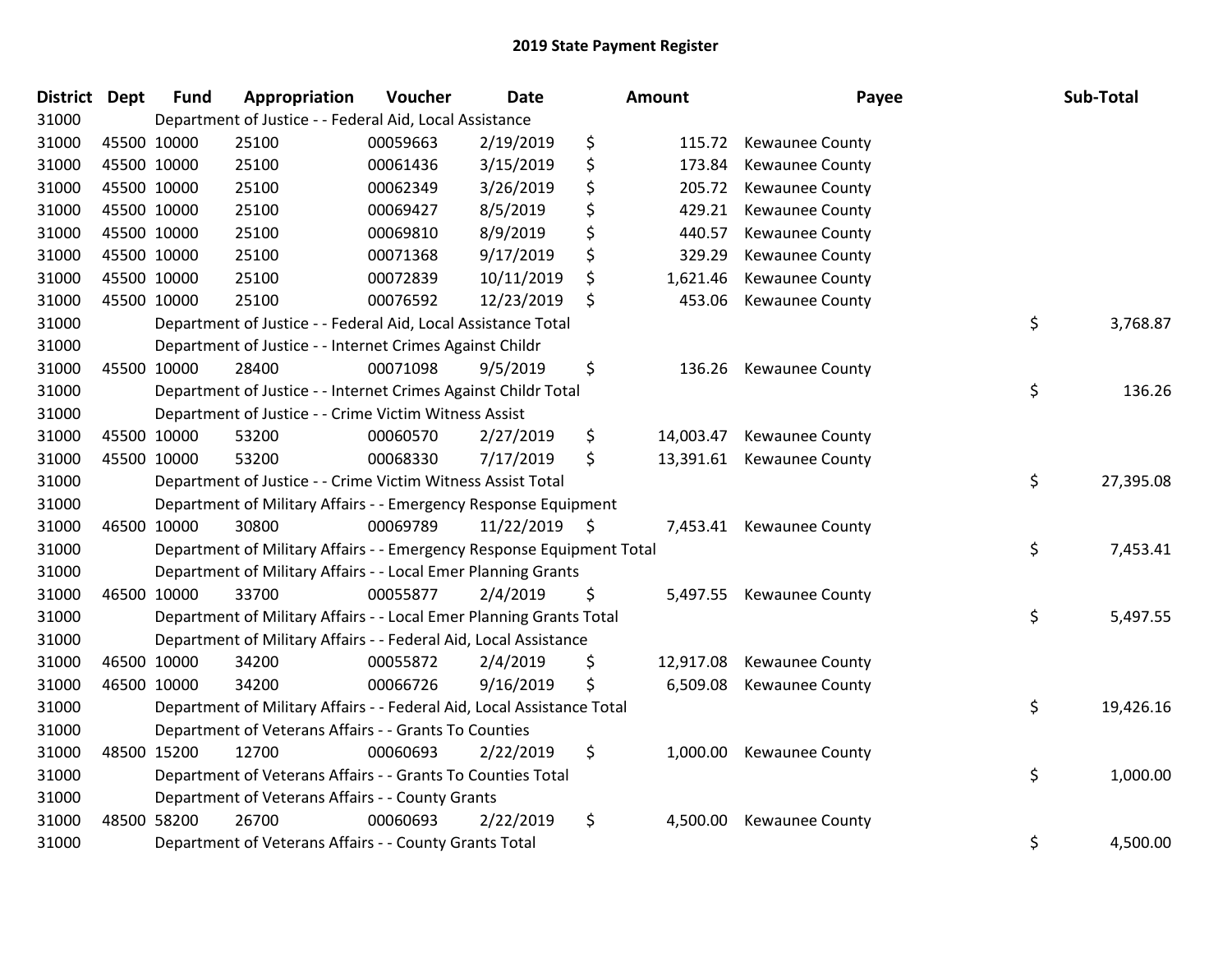| <b>District Dept</b> | <b>Fund</b> | Appropriation                                                         | Voucher  | <b>Date</b> | <b>Amount</b>     | Payee                  | Sub-Total       |
|----------------------|-------------|-----------------------------------------------------------------------|----------|-------------|-------------------|------------------------|-----------------|
| 31000                |             | Department of Veterans Affairs - - County Grants                      |          |             |                   |                        |                 |
| 31000                | 48500 58300 | 37000                                                                 | 00060693 | 2/22/2019   | \$<br>4,500.00    | Kewaunee County        |                 |
| 31000                |             | Department of Veterans Affairs - - County Grants Total                |          |             |                   |                        | \$<br>4,500.00  |
| 31000                |             | Department of Administration - - Federal Aid                          |          |             |                   |                        |                 |
| 31000                | 50500 10000 | 14200                                                                 | 00113516 | 12/2/2019   | \$<br>2,597.34    | <b>Kewaunee County</b> |                 |
| 31000                |             | Department of Administration - - Federal Aid Total                    |          |             |                   |                        | \$<br>2,597.34  |
| 31000                |             | Department of Administration - - Federal Aid, Local Assistance        |          |             |                   |                        |                 |
| 31000                | 50500 10000 | 15500                                                                 | 00095317 | 1/14/2019   | \$<br>2,298.47    | Kewaunee County        |                 |
| 31000                | 50500 10000 | 15500                                                                 | 00098064 | 2/28/2019   | \$<br>968.33      | Kewaunee County        |                 |
| 31000                | 50500 10000 | 15500                                                                 | 00098899 | 3/14/2019   | \$<br>1,243.12    | <b>Kewaunee County</b> |                 |
| 31000                | 50500 10000 | 15500                                                                 | 00100675 | 4/15/2019   | \$<br>971.72      | Kewaunee County        |                 |
| 31000                | 50500 10000 | 15500                                                                 | 00103210 | 5/28/2019   | \$<br>1,525.45    | Kewaunee County        |                 |
| 31000                | 50500 10000 | 15500                                                                 | 00104181 | 6/14/2019   | \$<br>1,344.01    | Kewaunee County        |                 |
| 31000                | 50500 10000 | 15500                                                                 | 00106466 | 7/30/2019   | \$<br>2,971.61    | Kewaunee County        |                 |
| 31000                |             | Department of Administration - - Federal Aid, Local Assistance Total  |          |             |                   |                        | \$<br>11,322.71 |
| 31000                |             | Department of Administration - - Low-Income Assistance Grants         |          |             |                   |                        |                 |
| 31000                | 50500 23500 | 37100                                                                 | 00095317 | 1/14/2019   | \$<br>3,227.51    | Kewaunee County        |                 |
| 31000                | 50500 23500 | 37100                                                                 | 00098064 | 2/28/2019   | \$<br>1,244.21    | Kewaunee County        |                 |
| 31000                | 50500 23500 | 37100                                                                 | 00098899 | 3/14/2019   | \$<br>1,705.71    | Kewaunee County        |                 |
| 31000                | 50500 23500 | 37100                                                                 | 00100675 | 4/15/2019   | \$<br>2,294.77    | Kewaunee County        |                 |
| 31000                | 50500 23500 | 37100                                                                 | 00103210 | 5/28/2019   | \$<br>1,463.94    | <b>Kewaunee County</b> |                 |
| 31000                | 50500 23500 | 37100                                                                 | 00106466 | 7/30/2019   | \$<br>(1, 245.37) | <b>Kewaunee County</b> |                 |
| 31000                | 50500 23500 | 37100                                                                 | 00109293 | 9/20/2019   | \$<br>704.02      | <b>Kewaunee County</b> |                 |
| 31000                | 50500 23500 | 37100                                                                 | 00109999 | 10/1/2019   | \$<br>2,989.34    | Kewaunee County        |                 |
| 31000                | 50500 23500 | 37100                                                                 | 00113462 | 12/2/2019   | \$<br>4,515.22    | <b>Kewaunee County</b> |                 |
| 31000                |             | Department of Administration - - Low-Income Assistance Grants Total   |          |             |                   |                        | \$<br>16,899.35 |
| 31000                |             | Department of Administration - - Land Information Program; Loca       |          |             |                   |                        |                 |
| 31000                | 50500 26900 | 17300                                                                 | 00095082 | 1/17/2019   | \$<br>1,000.00    | Kewaunee County        |                 |
| 31000                | 50500 26900 | 17300                                                                 | 00097086 | 2/26/2019   | \$<br>72,816.00   | <b>Kewaunee County</b> |                 |
| 31000                | 50500 26900 | 17300                                                                 | 00100448 | 4/15/2019   | \$<br>25,000.00   | Kewaunee County        |                 |
| 31000                |             | Department of Administration - - Land Information Program; Loca Total |          |             |                   |                        | \$<br>98,816.00 |
| 31000                |             | Elections Commission - - 2018 Hava Election Security                  |          |             |                   |                        |                 |
| 31000                | 51000 22000 | 18200                                                                 | 00002054 | 10/15/2019  | \$<br>600.00      | <b>Kewaunee County</b> |                 |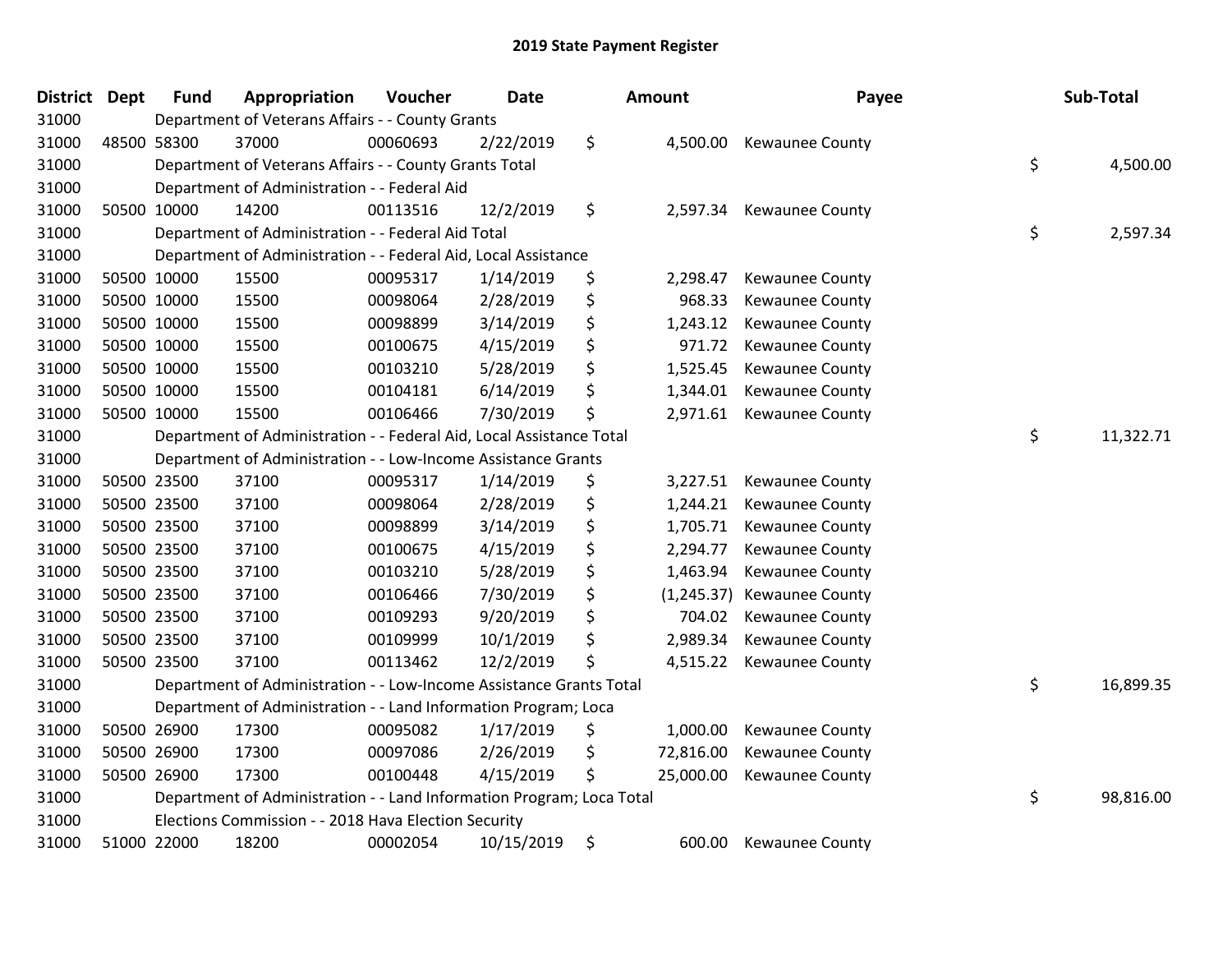| <b>District Dept</b> |             | <b>Fund</b> | Appropriation                                                    | Voucher  | <b>Date</b> | Amount           | Payee                  | Sub-Total        |
|----------------------|-------------|-------------|------------------------------------------------------------------|----------|-------------|------------------|------------------------|------------------|
| 31000                |             |             | Elections Commission - - 2018 Hava Election Security Total       |          |             |                  |                        | \$<br>600.00     |
| 31000                |             |             | Public Defender Board - - Transcript, Discovery And Int          |          |             |                  |                        |                  |
| 31000                |             | 55000 10000 | 10600                                                            | 00180352 | 2/8/2019    | \$<br>596.07     | <b>Kewaunee County</b> |                  |
| 31000                | 55000 10000 |             | 10600                                                            | 00193351 | 5/3/2019    | \$<br>377.30     | <b>Kewaunee County</b> |                  |
| 31000                | 55000 10000 |             | 10600                                                            | 00206117 | 7/19/2019   | \$<br>386.68     | <b>Kewaunee County</b> |                  |
| 31000                | 55000 10000 |             | 10600                                                            | 00206465 | 7/19/2019   | \$<br>27.00      | Kewaunee County        |                  |
| 31000                |             | 55000 10000 | 10600                                                            | 00210102 | 8/20/2019   | \$<br>20.80      | Kewaunee County        |                  |
| 31000                | 55000 10000 |             | 10600                                                            | 00213885 | 9/16/2019   | \$<br>18.00      | Kewaunee County        |                  |
| 31000                | 55000 10000 |             | 10600                                                            | 00219326 | 10/28/2019  | \$<br>385.30     | <b>Kewaunee County</b> |                  |
| 31000                | 55000 10000 |             | 10600                                                            | 00219327 | 10/28/2019  | \$<br>18.40      | Kewaunee County        |                  |
| 31000                |             |             | Public Defender Board - - Transcript, Discovery And Int Total    |          |             |                  |                        | \$<br>1,829.55   |
| 31000                |             |             | Department of Revenue - - Warrants and Satisfactions             |          |             |                  |                        |                  |
| 31000                |             | 56600 10000 | 10100                                                            | 00124163 | 3/1/2019    | \$<br>215.00     | <b>Kewaunee County</b> |                  |
| 31000                | 56600 10000 |             | 10100                                                            | 00127302 | 3/28/2019   | \$<br>210.50     | <b>Kewaunee County</b> |                  |
| 31000                |             | 56600 10000 | 10100                                                            | 00140225 | 7/18/2019   | \$<br>210.50     | Kewaunee County        |                  |
| 31000                |             | 56600 10000 | 10100                                                            | 00143137 | 8/16/2019   | \$<br>190.00     | Kewaunee County        |                  |
| 31000                |             |             | Department of Revenue - - Warrants and Satisfactions Total       |          |             |                  |                        | \$<br>826.00     |
| 31000                |             |             | Circuit Courts - - Circuit Court Costs                           |          |             |                  |                        |                  |
| 31000                | 62500 10000 |             | 10500                                                            | 00001234 | 1/17/2019   | \$<br>26,967.74  | Kewaunee County        |                  |
| 31000                | 62500 10000 |             | 10500                                                            | 00001443 | 7/5/2019    | \$<br>2,157.00   | Kewaunee County        |                  |
| 31000                | 62500 10000 |             | 10500                                                            | 00001544 | 8/1/2019    | \$<br>46,999.00  | <b>Kewaunee County</b> |                  |
| 31000                |             |             | Circuit Courts - - Circuit Court Costs Total                     |          |             |                  |                        | \$<br>76,123.74  |
| 31000                |             |             | Shared Revenue and Tax Relief - - County And Municipal Aid       |          |             |                  |                        |                  |
| 31000                | 83500 10000 |             | 10500                                                            | 00049063 | 7/22/2019   | \$<br>96,611.58  | Kewaunee County        |                  |
| 31000                | 83500 10000 |             | 10500                                                            | 00053360 | 11/18/2019  | \$<br>547,465.60 | Kewaunee County        |                  |
| 31000                |             |             | Shared Revenue and Tax Relief - - County And Municipal Aid Total |          |             |                  |                        | \$<br>644,077.18 |
| 31000                |             |             | Shared Revenue and Tax Relief - - Exempt Computer Aid            |          |             |                  |                        |                  |
| 31000                | 83500 10000 |             | 10900                                                            | 00045400 | 7/22/2019   | \$<br>12,322.46  | <b>Kewaunee County</b> |                  |
| 31000                |             |             | Shared Revenue and Tax Relief - - Exempt Computer Aid Total      |          |             |                  |                        | \$<br>12,322.46  |
| 31000                |             |             | Shared Revenue and Tax Relief - - Utility Aid                    |          |             |                  |                        |                  |
| 31000                | 83500 10000 |             | 11000                                                            | 00049063 | 7/22/2019   | \$<br>42,894.24  | <b>Kewaunee County</b> |                  |
| 31000                | 83500 10000 |             | 11000                                                            | 00053360 | 11/18/2019  | \$<br>237,043.57 | <b>Kewaunee County</b> |                  |
| 31000                |             |             | Shared Revenue and Tax Relief - - Utility Aid Total              |          |             |                  |                        | \$<br>279,937.81 |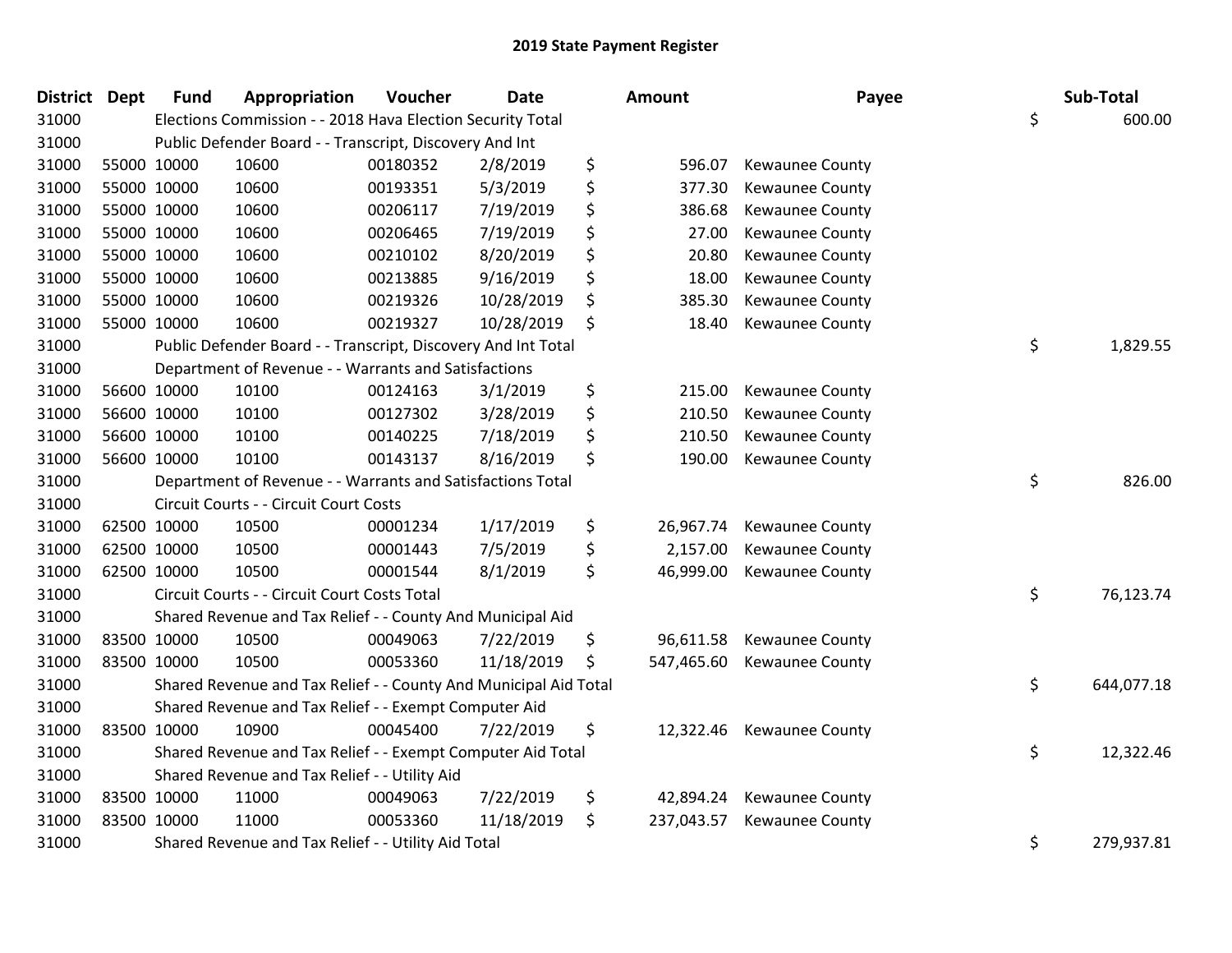| <b>District</b> | Dept        | Fund        | Appropriation                                                         | <b>Voucher</b> | Date      |    | Amount       | Payee                  | Sub-Total     |
|-----------------|-------------|-------------|-----------------------------------------------------------------------|----------------|-----------|----|--------------|------------------------|---------------|
| 31000           |             |             | Shared Revenue and Tax Relief - - Personal Property Aid               |                |           |    |              |                        |               |
| 31000           | 83500 10000 |             | 11100                                                                 | 00039923       | 5/6/2019  | \$ | 70,026.86    | <b>Kewaunee County</b> |               |
| 31000           |             |             | Shared Revenue and Tax Relief - - Personal Property Aid Total         |                |           |    |              |                        | 70,026.86     |
| 31000           |             |             | Shared Revenue and Tax Relief - - School Lvy Tx/First Dollar Cr       |                |           |    |              |                        |               |
| 31000           | 83500 10000 |             | 30200                                                                 | 00045262       | 7/22/2019 | \$ | 2,904,726.91 | <b>Kewaunee County</b> |               |
| 31000           |             | 83500 10000 | 30200                                                                 | 00048146       | 7/22/2019 | S  | 616,055.48   | <b>Kewaunee County</b> |               |
| 31000           |             |             | Shared Revenue and Tax Relief - - School Lvy Tx/First Dollar Cr Total |                |           |    |              |                        | 3,520,782.39  |
| 31000           |             |             | Shared Revenue and Tax Relief - - Lottery & Gaming Credit             |                |           |    |              |                        |               |
| 31000           | 83500 52100 |             | 36300                                                                 | 00038632       | 3/25/2019 | S. | 1,005,116.41 | <b>Kewaunee County</b> |               |
| 31000           |             |             | Shared Revenue and Tax Relief - - Lottery & Gaming Credit Total       |                |           |    |              |                        | 1,005,116.41  |
| 31000 Total     |             |             |                                                                       |                |           |    |              |                        | 10,462,007.06 |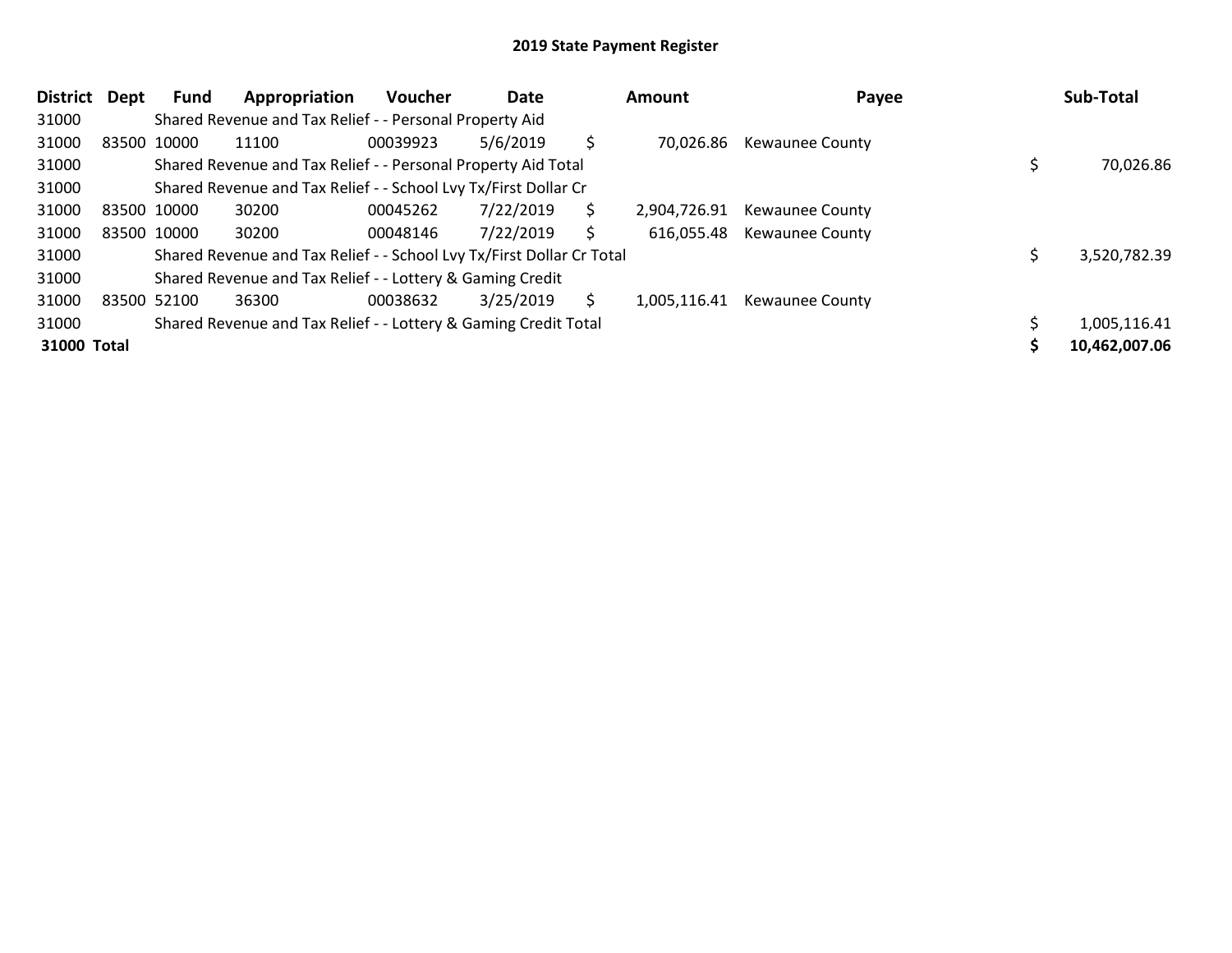| <b>District</b> | <b>Dept</b> | <b>Fund</b> | Appropriation                                                      | Voucher  | <b>Date</b> | Amount          | Payee                    | Sub-Total        |
|-----------------|-------------|-------------|--------------------------------------------------------------------|----------|-------------|-----------------|--------------------------|------------------|
| 31002           |             |             | Dept of Safety & Prof Services - - Fire Dues Distribution          |          |             |                 |                          |                  |
| 31002           |             | 16500 10000 | 22500                                                              | 00030673 | 7/17/2019   | \$              | 3,799.66 Town Of Ahnapee |                  |
| 31002           |             |             | Dept of Safety & Prof Services - - Fire Dues Distribution Total    |          |             |                 |                          | \$<br>3,799.66   |
| 31002           |             |             | Dept of Natural Resources - - Aids In Lieu Of Taxes - Gener        |          |             |                 |                          |                  |
| 31002           |             | 37000 10000 | 50300                                                              | 00296678 | 2/7/2019    | \$<br>4,083.67  | Town Of Ahnapee          |                  |
| 31002           |             | 37000 10000 | 50300                                                              | 00313905 | 4/19/2019   | \$<br>24.63     | Town Of Ahnapee          |                  |
| 31002           |             |             | Dept of Natural Resources - - Aids In Lieu Of Taxes - Gener Total  |          |             |                 |                          | \$<br>4,108.30   |
| 31002           |             |             | Dept of Natural Resources - - Resaids - Cnty Forst, Cl & Mfl       |          |             |                 |                          |                  |
| 31002           |             | 37000 21200 | 57100                                                              | 00332715 | 6/21/2019   | \$              | 213.24 Town Of Ahnapee   |                  |
| 31002           |             |             | Dept of Natural Resources - - Resaids - Cnty Forst, CI & Mfl Total |          |             |                 |                          | \$<br>213.24     |
| 31002           |             |             | Dept of Natural Resources - - Fin Asst For Responsible Units       |          |             |                 |                          |                  |
| 31002           |             | 37000 27400 | 67000                                                              | 00323594 | 5/22/2019   | \$              | 1,300.45 Town Of Ahnapee |                  |
| 31002           |             |             | Dept of Natural Resources - - Fin Asst For Responsible Units Total |          |             |                 |                          | \$<br>1,300.45   |
| 31002           |             |             | WI Dept of Transportation - - Trns Aids To Mnc.-Sf                 |          |             |                 |                          |                  |
| 31002           |             | 39500 21100 | 19100                                                              | 00336624 | 1/7/2019    | \$<br>28,847.17 | Town Of Ahnapee          |                  |
| 31002           |             | 39500 21100 | 19100                                                              | 00363939 | 4/1/2019    | \$<br>28,847.17 | Town Of Ahnapee          |                  |
| 31002           |             | 39500 21100 | 19100                                                              | 00401948 | 7/1/2019    | \$<br>28,847.17 | Town Of Ahnapee          |                  |
| 31002           |             | 39500 21100 | 19100                                                              | 00444766 | 10/7/2019   | \$<br>28,847.19 | Town Of Ahnapee          |                  |
| 31002           |             |             | WI Dept of Transportation - - Trns Aids To Mnc.-Sf Total           |          |             |                 |                          | \$<br>115,388.70 |
| 31002           |             |             | Shared Revenue and Tax Relief - - County And Municipal Aid         |          |             |                 |                          |                  |
| 31002           |             | 83500 10000 | 10500                                                              | 00049049 | 7/22/2019   | \$<br>6,448.30  | Town Of Ahnapee          |                  |
| 31002           |             | 83500 10000 | 10500                                                              | 00053346 | 11/18/2019  | \$<br>36,540.38 | Town Of Ahnapee          |                  |
| 31002           |             |             | Shared Revenue and Tax Relief - - County And Municipal Aid Total   |          |             |                 |                          | \$<br>42,988.68  |
| 31002           |             |             | Shared Revenue and Tax Relief - - Exempt Computer Aid              |          |             |                 |                          |                  |
| 31002           |             | 83500 10000 | 10900                                                              | 00046177 | 7/22/2019   | \$<br>5.19      | Town Of Ahnapee          |                  |
| 31002           |             |             | Shared Revenue and Tax Relief - - Exempt Computer Aid Total        |          |             |                 |                          | \$<br>5.19       |
| 31002           |             |             | Shared Revenue and Tax Relief - - Personal Property Aid            |          |             |                 |                          |                  |
| 31002           |             | 83500 10000 | 11100                                                              | 00040723 | 5/6/2019    | \$<br>183.16    | Town Of Ahnapee          |                  |
| 31002           |             |             | Shared Revenue and Tax Relief - - Personal Property Aid Total      |          |             |                 |                          | \$<br>183.16     |
| 31002 Total     |             |             |                                                                    |          |             |                 |                          | \$<br>167,987.38 |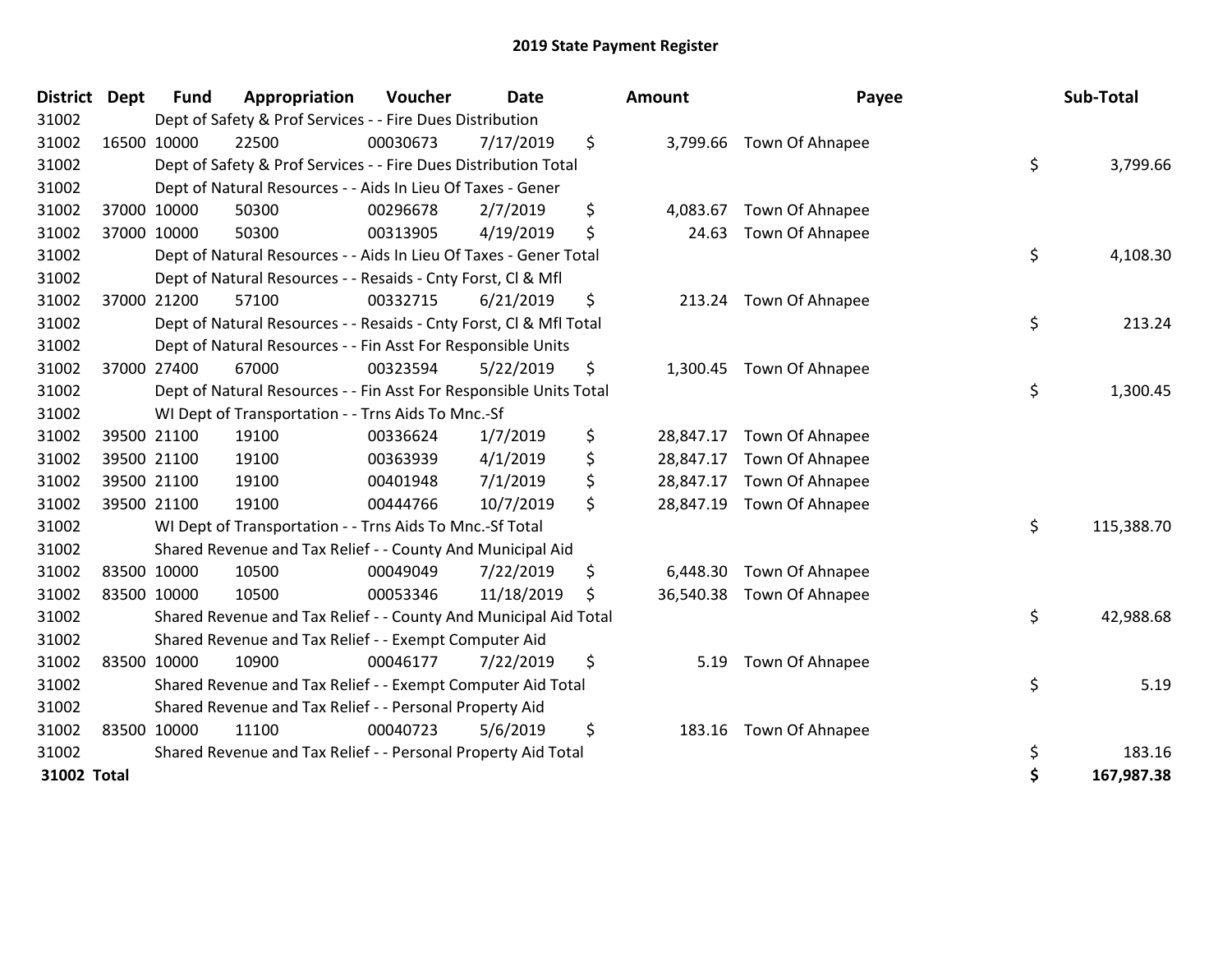| <b>District Dept</b> | <b>Fund</b> | Appropriation                                                      | Voucher  | <b>Date</b> | <b>Amount</b> | Payee                     | Sub-Total        |
|----------------------|-------------|--------------------------------------------------------------------|----------|-------------|---------------|---------------------------|------------------|
| 31004                |             | Dept of Safety & Prof Services - - Fire Dues Distribution          |          |             |               |                           |                  |
| 31004                | 16500 10000 | 22500                                                              | 00030595 | 7/16/2019   | \$            | 4,372.01 Town Of Carlton  |                  |
| 31004                |             | Dept of Safety & Prof Services - - Fire Dues Distribution Total    |          |             |               |                           | \$<br>4,372.01   |
| 31004                |             | Dept of Natural Resources - - Aids In Lieu Of Taxes - Gener        |          |             |               |                           |                  |
| 31004                | 37000 10000 | 50300                                                              | 00296671 | 2/7/2019    | \$            | 1,613.24 Town Of Carlton  |                  |
| 31004                |             | Dept of Natural Resources - - Aids In Lieu Of Taxes - Gener Total  |          |             |               |                           | \$<br>1,613.24   |
| 31004                |             | Dept of Natural Resources - - Resaids - Cnty Forst, Cl & Mfl       |          |             |               |                           |                  |
| 31004                | 37000 21200 | 57100                                                              | 00332716 | 6/21/2019   | \$            | 36.42 Town Of Carlton     |                  |
| 31004                |             | Dept of Natural Resources - - Resaids - Cnty Forst, Cl & Mfl Total |          |             |               |                           | \$<br>36.42      |
| 31004                |             | Dept of Natural Resources - - Fin Asst For Responsible Units       |          |             |               |                           |                  |
| 31004                | 37000 27400 | 67000                                                              | 00323102 | 5/22/2019   | \$            | 1,659.44 Town Of Carlton  |                  |
| 31004                |             | Dept of Natural Resources - - Fin Asst For Responsible Units Total |          |             |               |                           | \$<br>1,659.44   |
| 31004                |             | WI Dept of Transportation - - Trns Aids To Mnc.-Sf                 |          |             |               |                           |                  |
| 31004                | 39500 21100 | 19100                                                              | 00336625 | 1/7/2019    | \$            | 31,110.75 Town Of Carlton |                  |
| 31004                | 39500 21100 | 19100                                                              | 00363940 | 4/1/2019    | \$            | 31,110.75 Town Of Carlton |                  |
| 31004                | 39500 21100 | 19100                                                              | 00401949 | 7/1/2019    | \$            | 31,110.75 Town Of Carlton |                  |
| 31004                | 39500 21100 | 19100                                                              | 00444767 | 10/7/2019   | \$            | 31,110.76 Town Of Carlton |                  |
| 31004                |             | WI Dept of Transportation - - Trns Aids To Mnc.-Sf Total           |          |             |               |                           | \$<br>124,443.01 |
| 31004                |             | WI Dept of Transportation - - Loc Rd Imp Prg St Fd                 |          |             |               |                           |                  |
| 31004                | 39500 21100 | 27800                                                              | 00432691 | 9/11/2019   | \$            | 15,250.12 Town Of Carlton |                  |
| 31004                |             | WI Dept of Transportation - - Loc Rd Imp Prg St Fd Total           |          |             |               |                           | \$<br>15,250.12  |
| 31004                |             | Elections Commission - - General Program Ops, GPR                  |          |             |               |                           |                  |
| 31004                | 51000 10000 | 10100                                                              | 00001666 | 2/12/2019   | \$            | 128.40 Town Of Carlton    |                  |
| 31004                |             | Elections Commission - - General Program Ops, GPR Total            |          |             |               |                           | \$<br>128.40     |
| 31004                |             | Elections Commission - - 2018 Hava Election Security               |          |             |               |                           |                  |
| 31004                | 51000 22000 | 18200                                                              | 00002589 | 11/18/2019  | \$            | 1,200.00 Town Of Carlton  |                  |
| 31004                |             | Elections Commission - - 2018 Hava Election Security Total         |          |             |               |                           | \$<br>1,200.00   |
| 31004                |             | Shared Revenue and Tax Relief - - County And Municipal Aid         |          |             |               |                           |                  |
| 31004                | 83500 10000 | 10500                                                              | 00049050 | 7/22/2019   | \$            | 2,494.50 Town Of Carlton  |                  |
| 31004                | 83500 10000 | 10500                                                              | 00053347 | 11/18/2019  | \$            | 14,135.51 Town Of Carlton |                  |
| 31004                |             | Shared Revenue and Tax Relief - - County And Municipal Aid Total   |          |             |               |                           | \$<br>16,630.01  |
| 31004                |             | Shared Revenue and Tax Relief - - Exempt Computer Aid              |          |             |               |                           |                  |
| 31004                | 83500 10000 | 10900                                                              | 00046178 | 7/22/2019   | \$            | 47.81 Town Of Carlton     |                  |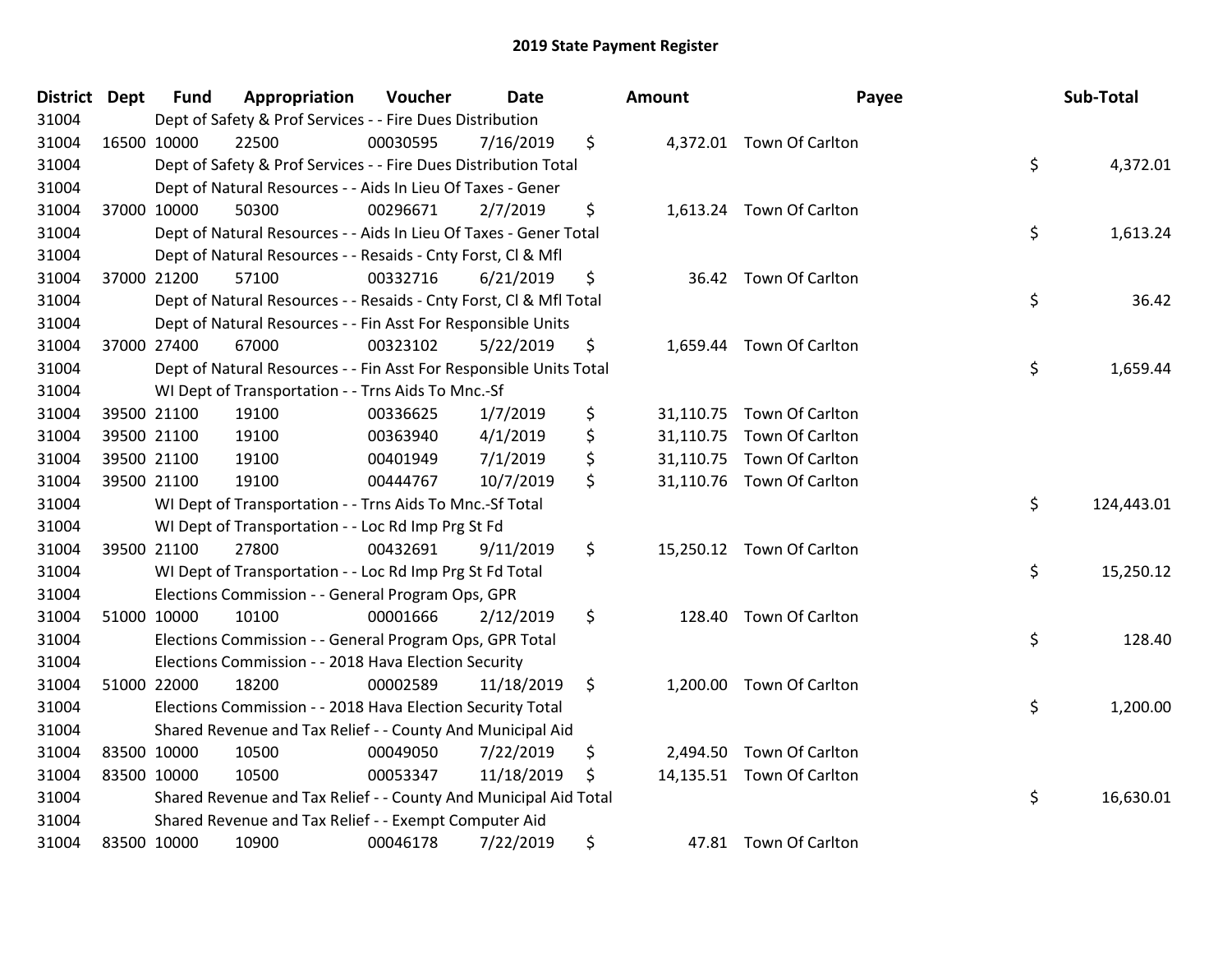| <b>District</b> | Dept | Fund        | Appropriation                                                 | <b>Voucher</b> | Date       |   | Amount    | Payee                    | Sub-Total  |
|-----------------|------|-------------|---------------------------------------------------------------|----------------|------------|---|-----------|--------------------------|------------|
| 31004           |      |             | Shared Revenue and Tax Relief - - Exempt Computer Aid Total   |                |            |   |           |                          | 47.81      |
| 31004           |      |             | Shared Revenue and Tax Relief - - Utility Aid                 |                |            |   |           |                          |            |
| 31004           |      | 83500 10000 | 11000                                                         | 00049050       | 7/22/2019  |   | 15.086.36 | Town Of Carlton          |            |
| 31004           |      | 83500 10000 | 11000                                                         | 00053347       | 11/18/2019 |   | 85.748.24 | Town Of Carlton          |            |
| 31004           |      |             | Shared Revenue and Tax Relief - - Utility Aid Total           |                |            |   |           |                          | 100,834.60 |
| 31004           |      |             | Shared Revenue and Tax Relief - - Personal Property Aid       |                |            |   |           |                          |            |
| 31004           |      | 83500 10000 | 11100                                                         | 00040724       | 5/6/2019   | S |           | 4,197.22 Town Of Carlton |            |
| 31004           |      |             | Shared Revenue and Tax Relief - - Personal Property Aid Total |                |            |   |           |                          | 4,197.22   |
| 31004 Total     |      |             |                                                               |                |            |   |           |                          | 270,412.28 |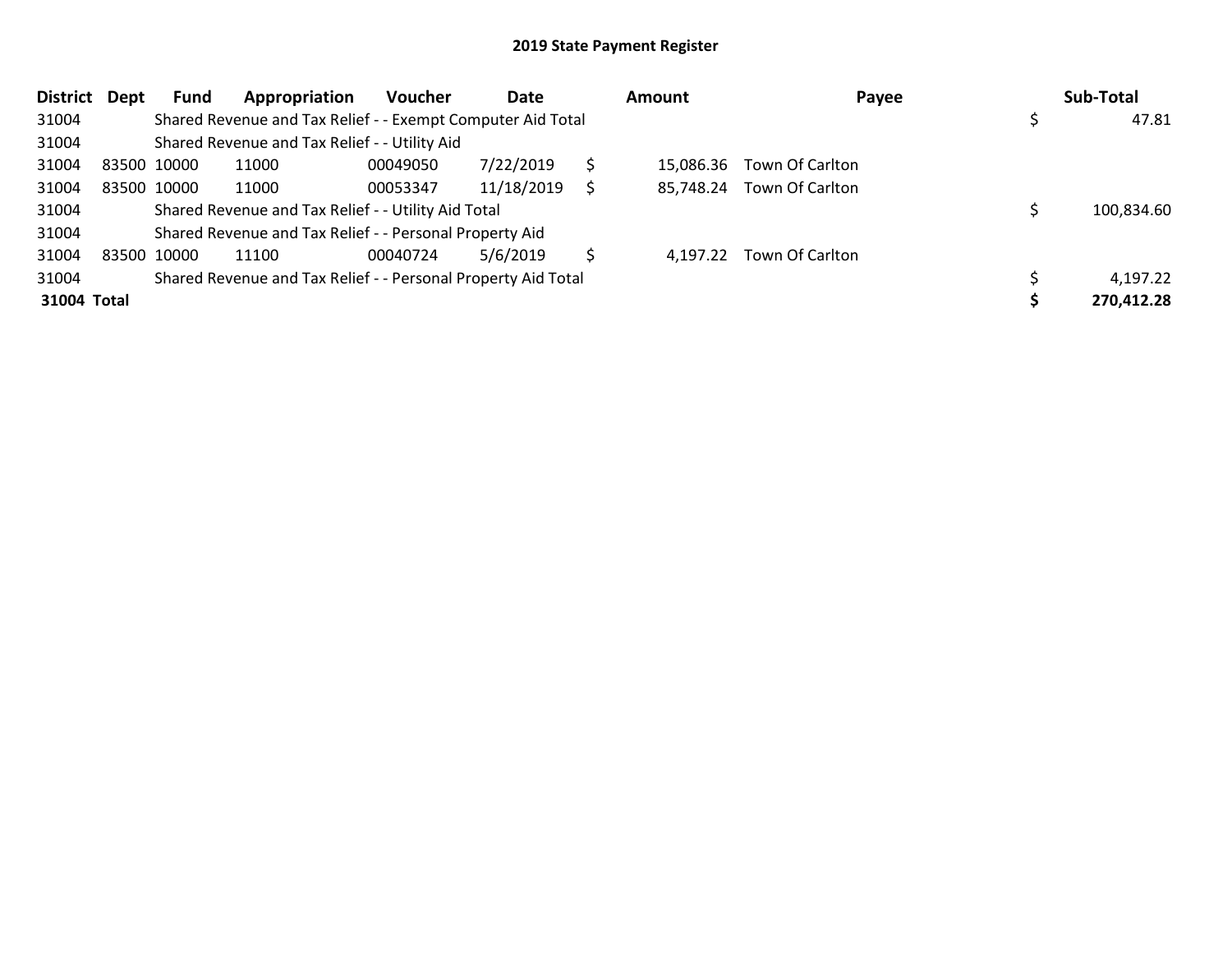| <b>District Dept</b> | <b>Fund</b> | Appropriation                                                      | Voucher  | <b>Date</b> | <b>Amount</b>   |                         | Payee | Sub-Total  |
|----------------------|-------------|--------------------------------------------------------------------|----------|-------------|-----------------|-------------------------|-------|------------|
| 31006                |             | Dept of Safety & Prof Services - - Fire Dues Distribution          |          |             |                 |                         |       |            |
| 31006                | 16500 10000 | 22500                                                              | 00030546 | 7/16/2019   | \$              | 4,721.84 Town Of Casco  |       |            |
| 31006                |             | Dept of Safety & Prof Services - - Fire Dues Distribution Total    |          |             |                 |                         | \$    | 4,721.84   |
| 31006                |             | Dept of Natural Resources - - Aids In Lieu Of Taxes - Gener        |          |             |                 |                         |       |            |
| 31006                | 37000 10000 | 50300                                                              | 00296667 | 2/7/2019    | \$<br>3,319.06  | Town Of Casco           |       |            |
| 31006                | 37000 10000 | 50300                                                              | 00296668 | 2/7/2019    | \$<br>3,952.09  | Town Of Casco           |       |            |
| 31006                | 37000 10000 | 50300                                                              | 00313701 | 4/19/2019   | \$<br>182.13    | Town Of Casco           |       |            |
| 31006                | 37000 10000 | 50300                                                              | 00313702 | 4/19/2019   | \$<br>27.43     | Town Of Casco           |       |            |
| 31006                |             | Dept of Natural Resources - - Aids In Lieu Of Taxes - Gener Total  |          |             |                 |                         | \$    | 7,480.71   |
| 31006                |             | Dept of Natural Resources - - Resaids - Cnty Forst, Cl & Mfl       |          |             |                 |                         |       |            |
| 31006                | 37000 21200 | 57100                                                              | 00332717 | 6/21/2019   | \$              | 360.32 Town Of Casco    |       |            |
| 31006                |             | Dept of Natural Resources - - Resaids - Cnty Forst, Cl & Mfl Total |          |             |                 |                         | \$    | 360.32     |
| 31006                |             | Dept of Natural Resources - - Aids In Lieu Of Taxes - Sum S        |          |             |                 |                         |       |            |
| 31006                | 37000 21200 | 57900                                                              | 00313703 | 4/19/2019   | \$              | 363.70 Town Of Casco    |       |            |
| 31006                |             | Dept of Natural Resources - - Aids In Lieu Of Taxes - Sum S Total  |          |             |                 |                         | \$    | 363.70     |
| 31006                |             | Dept of Natural Resources - - Fin Asst For Responsible Units       |          |             |                 |                         |       |            |
| 31006                | 37000 27400 | 67000                                                              | 00322775 | 5/22/2019   | \$              | 1,963.75 Town Of Casco  |       |            |
| 31006                |             | Dept of Natural Resources - - Fin Asst For Responsible Units Total |          |             |                 |                         | \$    | 1,963.75   |
| 31006                |             | WI Dept of Transportation - - Trns Aids To Mnc.-Sf                 |          |             |                 |                         |       |            |
| 31006                | 39500 21100 | 19100                                                              | 00336626 | 1/7/2019    | \$              | 27,276.40 Town Of Casco |       |            |
| 31006                | 39500 21100 | 19100                                                              | 00363941 | 4/1/2019    | \$<br>27,276.40 | Town Of Casco           |       |            |
| 31006                | 39500 21100 | 19100                                                              | 00401950 | 7/1/2019    | \$<br>27,276.40 | Town Of Casco           |       |            |
| 31006                | 39500 21100 | 19100                                                              | 00444768 | 10/7/2019   | \$              | 27,276.43 Town Of Casco |       |            |
| 31006                |             | WI Dept of Transportation - - Trns Aids To Mnc.-Sf Total           |          |             |                 |                         | \$    | 109,105.63 |
| 31006                |             | WI Dept of Transportation - - Loc Rd Imp Prg St Fd                 |          |             |                 |                         |       |            |
| 31006                | 39500 21100 | 27800                                                              | 00460069 | 11/12/2019  | \$<br>15,250.12 | Town Of Casco           |       |            |
| 31006                |             | WI Dept of Transportation - - Loc Rd Imp Prg St Fd Total           |          |             |                 |                         | \$    | 15,250.12  |
| 31006                |             | Elections Commission - - 2018 Hava Election Security               |          |             |                 |                         |       |            |
| 31006                | 51000 22000 | 18200                                                              | 00002389 | 11/13/2019  | \$              | 1,200.00 Town Of Casco  |       |            |
| 31006                |             | Elections Commission - - 2018 Hava Election Security Total         |          |             |                 |                         | \$    | 1,200.00   |
| 31006                |             | Shared Revenue and Tax Relief - - County And Municipal Aid         |          |             |                 |                         |       |            |
| 31006                | 83500 10000 | 10500                                                              | 00049051 | 7/22/2019   | \$<br>7,910.04  | Town Of Casco           |       |            |
| 31006                | 83500 10000 | 10500                                                              | 00053348 | 11/18/2019  | \$              | 44,823.53 Town Of Casco |       |            |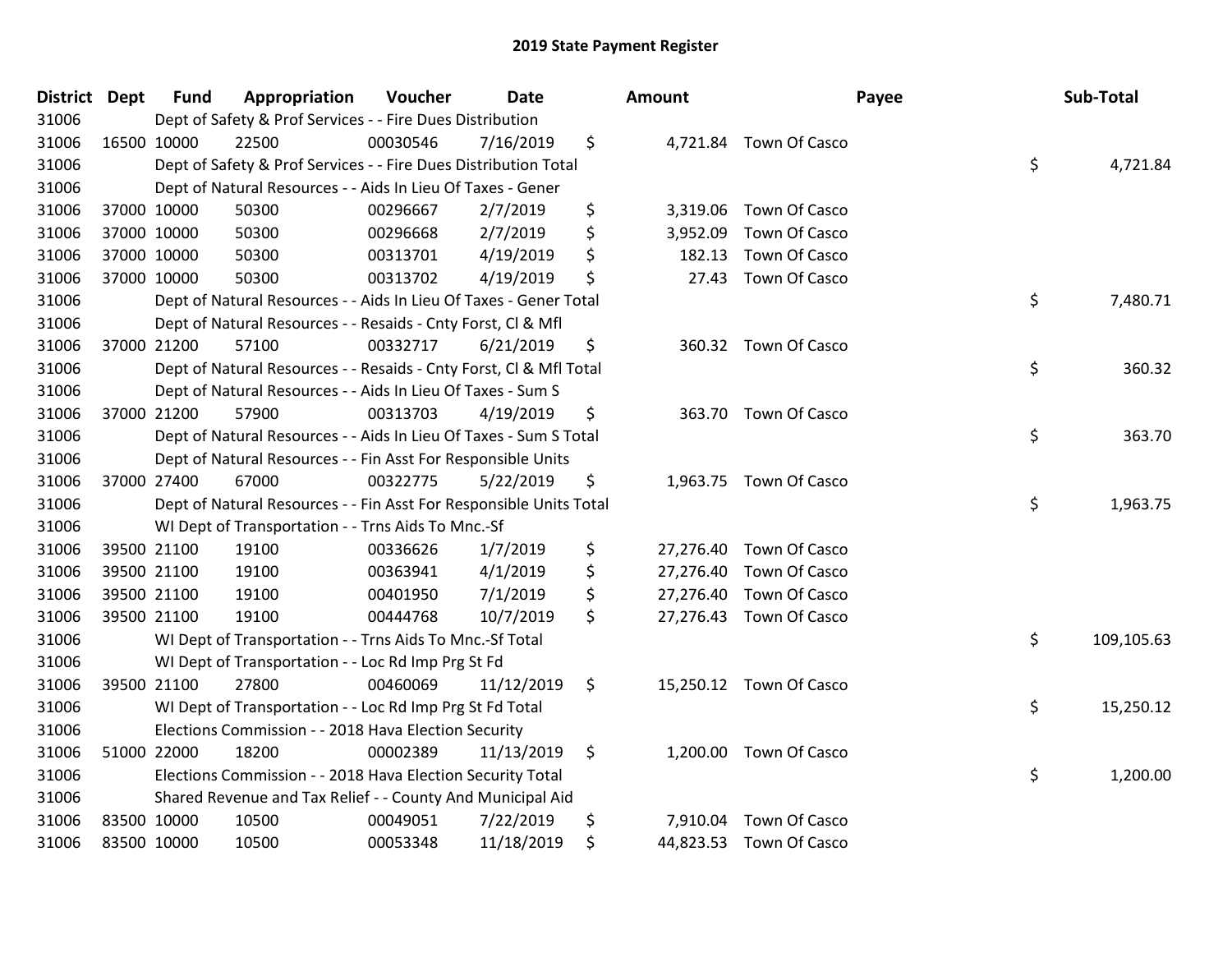| <b>District</b> | Dept        | Fund | Appropriation                                                    | <b>Voucher</b> | Date       |    | Amount | Payee                  | Sub-Total       |
|-----------------|-------------|------|------------------------------------------------------------------|----------------|------------|----|--------|------------------------|-----------------|
| 31006           |             |      | Shared Revenue and Tax Relief - - County And Municipal Aid Total |                |            |    |        |                        | \$<br>52,733.57 |
| 31006           |             |      | Shared Revenue and Tax Relief - - Exempt Computer Aid            |                |            |    |        |                        |                 |
| 31006           | 83500 10000 |      | 10900                                                            | 00046179       | 7/22/2019  | S  | 41.57  | Town Of Casco          |                 |
| 31006           |             |      | Shared Revenue and Tax Relief - - Exempt Computer Aid Total      |                |            |    |        |                        | 41.57           |
| 31006           |             |      | Shared Revenue and Tax Relief - - Utility Aid                    |                |            |    |        |                        |                 |
| 31006           | 83500 10000 |      | 11000                                                            | 00049051       | 7/22/2019  | \$ | 353.62 | Town Of Casco          |                 |
| 31006           | 83500 10000 |      | 11000                                                            | 00053348       | 11/18/2019 |    |        | 2,030.34 Town Of Casco |                 |
| 31006           |             |      | Shared Revenue and Tax Relief - - Utility Aid Total              |                |            |    |        |                        | 2,383.96        |
| 31006           |             |      | Shared Revenue and Tax Relief - - Personal Property Aid          |                |            |    |        |                        |                 |
| 31006           | 83500 10000 |      | 11100                                                            | 00040725       | 5/6/2019   | \$ | 368.24 | Town Of Casco          |                 |
| 31006           |             |      | Shared Revenue and Tax Relief - - Personal Property Aid Total    |                |            |    |        |                        | 368.24          |
| 31006 Total     |             |      |                                                                  |                |            |    |        |                        | 195,973.41      |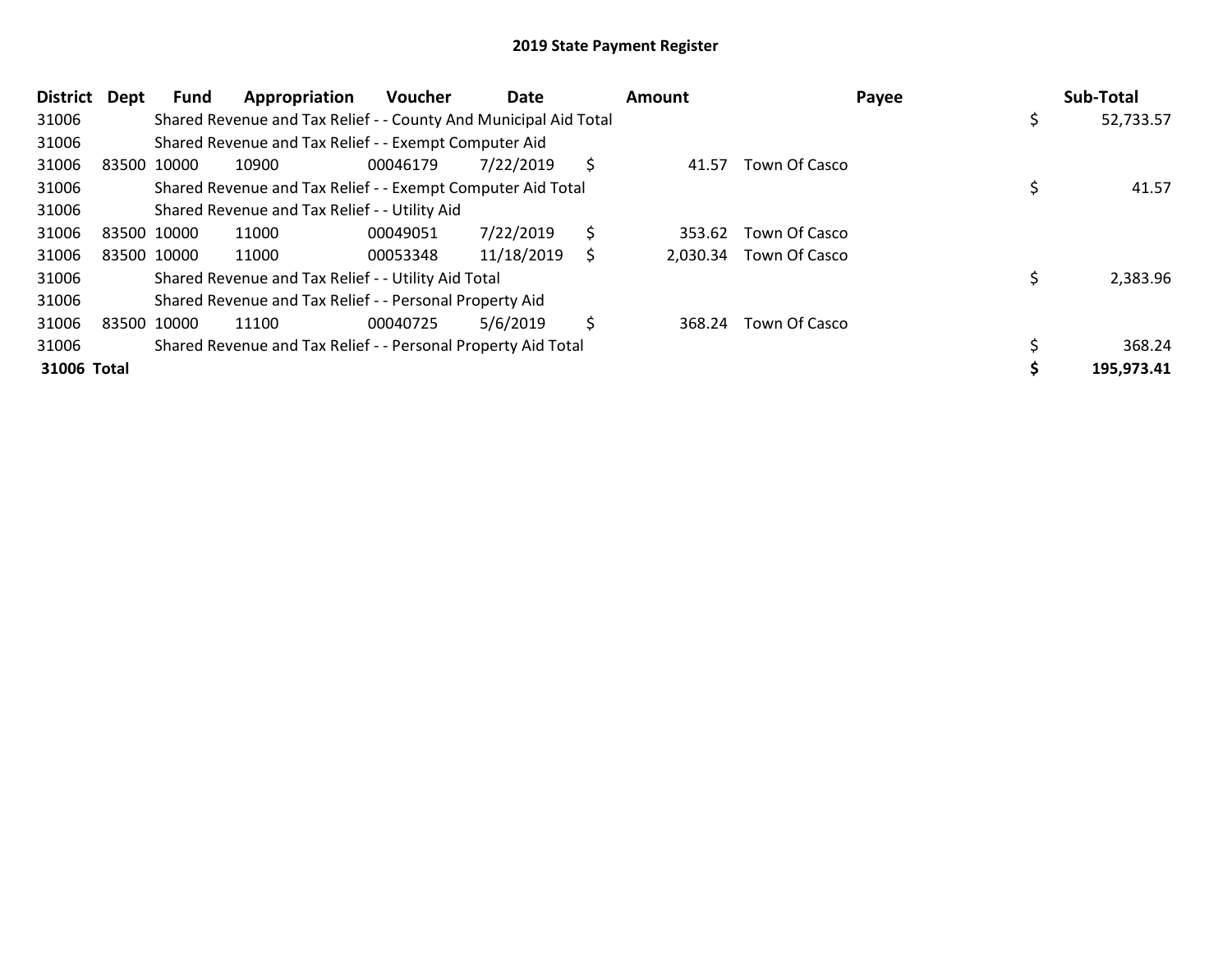| District Dept |             | <b>Fund</b> | Appropriation                                                      | Voucher  | <b>Date</b> | Amount | Payee                      | Sub-Total        |
|---------------|-------------|-------------|--------------------------------------------------------------------|----------|-------------|--------|----------------------------|------------------|
| 31008         |             |             | Dept of Safety & Prof Services - - Fire Dues Distribution          |          |             |        |                            |                  |
| 31008         | 16500 10000 |             | 22500                                                              | 00030615 | 7/16/2019   | \$     | 4,213.32 Town Of Franklin  |                  |
| 31008         |             |             | Dept of Safety & Prof Services - - Fire Dues Distribution Total    |          |             |        |                            | \$<br>4,213.32   |
| 31008         |             |             | Dept of Natural Resources - - Resaids - Cnty Forst, Cl & Mfl       |          |             |        |                            |                  |
| 31008         |             | 37000 21200 | 57100                                                              | 00332718 | 6/21/2019   | \$     | 236.86 Town Of Franklin    |                  |
| 31008         |             |             | Dept of Natural Resources - - Resaids - Cnty Forst, Cl & Mfl Total |          |             |        |                            | \$<br>236.86     |
| 31008         |             |             | Dept of Natural Resources - - Fin Asst For Responsible Units       |          |             |        |                            |                  |
| 31008         |             | 37000 27400 | 67000                                                              | 00323585 | 5/22/2019   | \$     | 401.00 Town Of Franklin    |                  |
| 31008         |             |             | Dept of Natural Resources - - Fin Asst For Responsible Units Total |          |             |        |                            | \$<br>401.00     |
| 31008         |             |             | WI Dept of Transportation - - Trns Aids To Mnc.-Sf                 |          |             |        |                            |                  |
| 31008         |             | 39500 21100 | 19100                                                              | 00336627 | 1/7/2019    | \$     | 30,501.55 Town Of Franklin |                  |
| 31008         |             | 39500 21100 | 19100                                                              | 00363942 | 4/1/2019    | \$     | 30,501.55 Town Of Franklin |                  |
| 31008         |             | 39500 21100 | 19100                                                              | 00401951 | 7/1/2019    | \$     | 30,501.55 Town Of Franklin |                  |
| 31008         |             | 39500 21100 | 19100                                                              | 00444769 | 10/7/2019   | \$     | 30,501.58 Town Of Franklin |                  |
| 31008         |             |             | WI Dept of Transportation - - Trns Aids To Mnc.-Sf Total           |          |             |        |                            | \$<br>122,006.23 |
| 31008         |             |             | WI Dept of Transportation - - Local Rds, Grants Sf                 |          |             |        |                            |                  |
| 31008         |             | 39500 21100 | 27000                                                              | 00418320 | 7/31/2019   | \$     | 61,837.91 Town Of Franklin |                  |
| 31008         |             |             | WI Dept of Transportation - - Local Rds, Grants Sf Total           |          |             |        |                            | \$<br>61,837.91  |
| 31008         |             |             | Elections Commission - - 2018 Hava Election Security               |          |             |        |                            |                  |
| 31008         | 51000 22000 |             | 18200                                                              | 00002406 | 11/13/2019  | \$     | 700.00 Town Of Franklin    |                  |
| 31008         |             |             | Elections Commission - - 2018 Hava Election Security Total         |          |             |        |                            | \$<br>700.00     |
| 31008         |             |             | Shared Revenue and Tax Relief - - County And Municipal Aid         |          |             |        |                            |                  |
| 31008         |             | 83500 10000 | 10500                                                              | 00049052 | 7/22/2019   | \$     | 3,878.74 Town Of Franklin  |                  |
| 31008         |             | 83500 10000 | 10500                                                              | 00053349 | 11/18/2019  | \$     | 21,979.52 Town Of Franklin |                  |
| 31008         |             |             | Shared Revenue and Tax Relief - - County And Municipal Aid Total   |          |             |        |                            | \$<br>25,858.26  |
| 31008         |             |             | Shared Revenue and Tax Relief - - Exempt Computer Aid              |          |             |        |                            |                  |
| 31008         | 83500 10000 |             | 10900                                                              | 00046180 | 7/22/2019   | \$     | 335.68 Town Of Franklin    |                  |
| 31008         |             |             | Shared Revenue and Tax Relief - - Exempt Computer Aid Total        |          |             |        |                            | \$<br>335.68     |
| 31008         |             |             | Shared Revenue and Tax Relief - - Utility Aid                      |          |             |        |                            |                  |
| 31008         |             | 83500 10000 | 11000                                                              | 00049052 | 7/22/2019   | \$     | 15.25 Town Of Franklin     |                  |
| 31008         |             | 83500 10000 | 11000                                                              | 00053349 | 11/18/2019  | \$     | 84.16 Town Of Franklin     |                  |
| 31008         |             |             | Shared Revenue and Tax Relief - - Utility Aid Total                |          |             |        |                            | \$<br>99.41      |
| 31008         |             |             | Shared Revenue and Tax Relief - - Personal Property Aid            |          |             |        |                            |                  |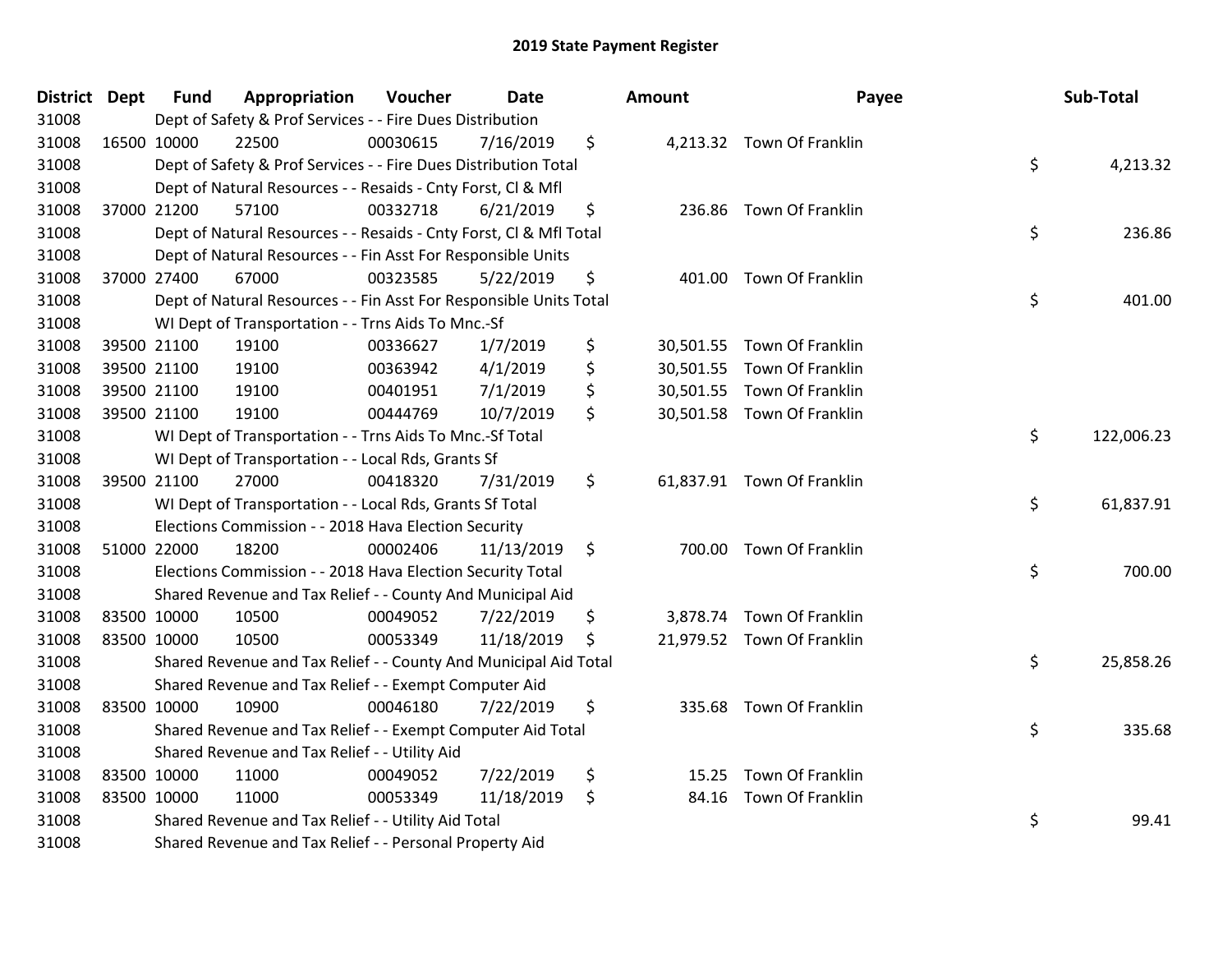| District Dept |             | Fund | <b>Appropriation</b>                                          | <b>Voucher</b> | Date     | Amount | Pavee            | Sub-Total  |
|---------------|-------------|------|---------------------------------------------------------------|----------------|----------|--------|------------------|------------|
| 31008         | 83500 10000 |      | 11100                                                         | 00040726       | 5/6/2019 | 260.97 | Town Of Franklin |            |
| 31008         |             |      | Shared Revenue and Tax Relief - - Personal Property Aid Total |                |          |        |                  | 260.97     |
| 31008 Total   |             |      |                                                               |                |          |        |                  | 215.949.64 |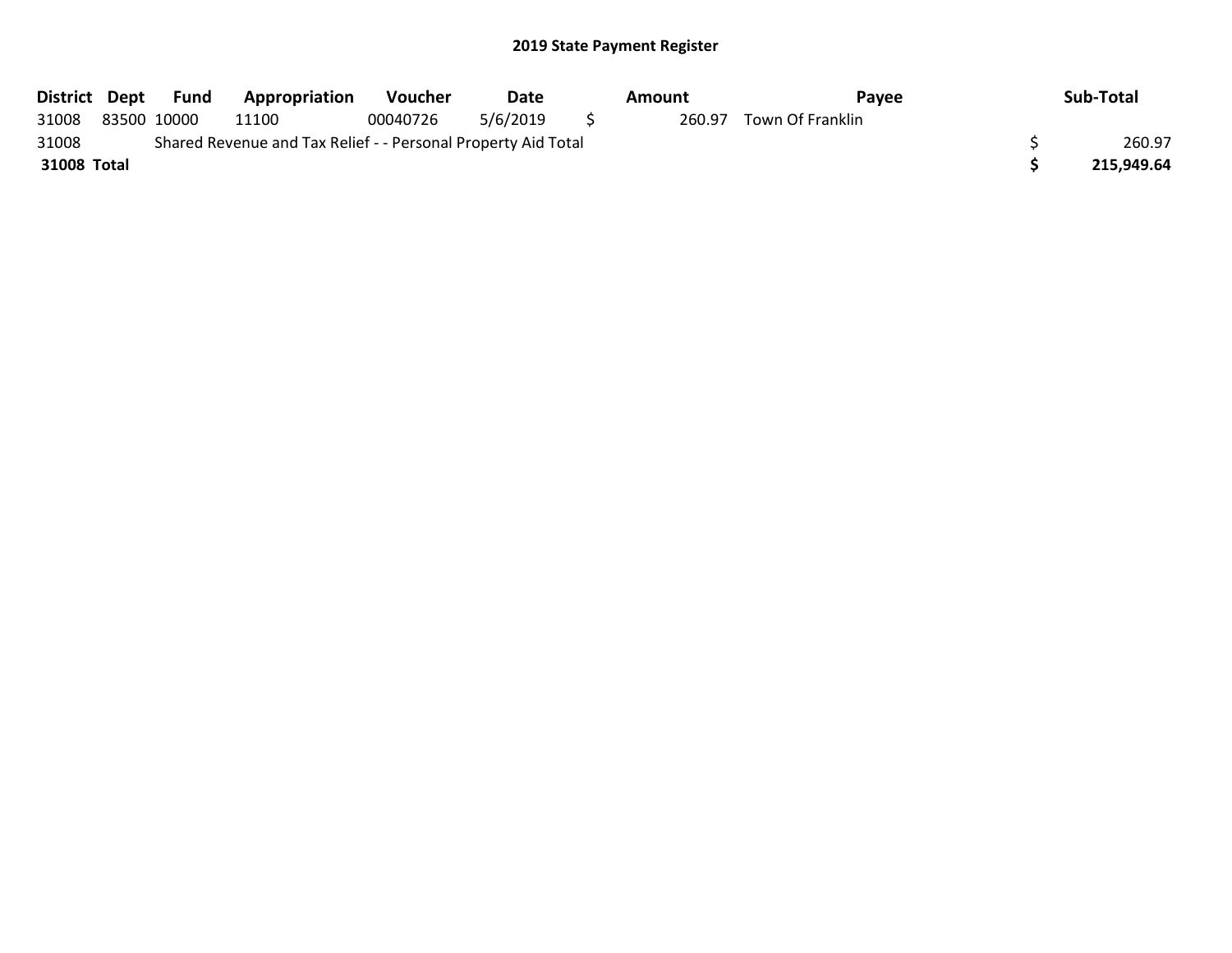| District Dept |             | <b>Fund</b> | Appropriation                                                      | Voucher  | Date       | Amount          | Payee                     | Sub-Total        |
|---------------|-------------|-------------|--------------------------------------------------------------------|----------|------------|-----------------|---------------------------|------------------|
| 31010         |             |             | Dept of Safety & Prof Services - - Fire Dues Distribution          |          |            |                 |                           |                  |
| 31010         | 16500 10000 |             | 22500                                                              | 00030560 | 7/16/2019  | \$              | 4,578.50 Town Of Lincoln  |                  |
| 31010         |             |             | Dept of Safety & Prof Services - - Fire Dues Distribution Total    |          |            |                 |                           | \$<br>4,578.50   |
| 31010         |             |             | Dept of Natural Resources - - Aids In Lieu Of Taxes - Gener        |          |            |                 |                           |                  |
| 31010         | 37000 10000 |             | 50300                                                              | 00296675 | 2/7/2019   | \$<br>489.59    | Town Of Lincoln           |                  |
| 31010         |             |             | Dept of Natural Resources - - Aids In Lieu Of Taxes - Gener Total  |          |            |                 |                           | \$<br>489.59     |
| 31010         |             |             | Dept of Natural Resources - - Resaids - Cnty Forst, Cl & Mfl       |          |            |                 |                           |                  |
| 31010         |             | 37000 21200 | 57100                                                              | 00332719 | 6/21/2019  | \$              | 479.83 Town Of Lincoln    |                  |
| 31010         |             |             | Dept of Natural Resources - - Resaids - Cnty Forst, Cl & Mfl Total |          |            |                 |                           | \$<br>479.83     |
| 31010         |             |             | Dept of Natural Resources - - Fin Asst For Responsible Units       |          |            |                 |                           |                  |
| 31010         |             | 37000 27400 | 67000                                                              | 00323036 | 5/22/2019  | \$              | 1,125.31 Town Of Lincoln  |                  |
| 31010         |             |             | Dept of Natural Resources - - Fin Asst For Responsible Units Total |          |            |                 |                           | \$<br>1,125.31   |
| 31010         |             |             | WI Dept of Transportation - - Trns Aids To Mnc.-Sf                 |          |            |                 |                           |                  |
| 31010         |             | 39500 21100 | 19100                                                              | 00336628 | 1/7/2019   | \$<br>30,190.98 | Town Of Lincoln           |                  |
| 31010         |             | 39500 21100 | 19100                                                              | 00363943 | 4/1/2019   | \$              | 30,190.98 Town Of Lincoln |                  |
| 31010         |             | 39500 21100 | 19100                                                              | 00401952 | 7/1/2019   | \$              | 30,190.98 Town Of Lincoln |                  |
| 31010         | 39500 21100 |             | 19100                                                              | 00444770 | 10/7/2019  | \$              | 30,191.01 Town Of Lincoln |                  |
| 31010         |             |             | WI Dept of Transportation - - Trns Aids To Mnc.-Sf Total           |          |            |                 |                           | \$<br>120,763.95 |
| 31010         |             |             | Shared Revenue and Tax Relief - - County And Municipal Aid         |          |            |                 |                           |                  |
| 31010         | 83500 10000 |             | 10500                                                              | 00049053 | 7/22/2019  | \$              | 9,063.38 Town Of Lincoln  |                  |
| 31010         | 83500 10000 |             | 10500                                                              | 00053350 | 11/18/2019 | \$              | 51,359.14 Town Of Lincoln |                  |
| 31010         |             |             | Shared Revenue and Tax Relief - - County And Municipal Aid Total   |          |            |                 |                           | \$<br>60,422.52  |
| 31010         |             |             | Shared Revenue and Tax Relief - - Exempt Computer Aid              |          |            |                 |                           |                  |
| 31010         | 83500 10000 |             | 10900                                                              | 00046181 | 7/22/2019  | \$<br>1.03      | Town Of Lincoln           |                  |
| 31010         |             |             | Shared Revenue and Tax Relief - - Exempt Computer Aid Total        |          |            |                 |                           | \$<br>1.03       |
| 31010         |             |             | Shared Revenue and Tax Relief - - Utility Aid                      |          |            |                 |                           |                  |
| 31010         | 83500 10000 |             | 11000                                                              | 00049053 | 7/22/2019  | \$              | 5,801.90 Town Of Lincoln  |                  |
| 31010         | 83500 10000 |             | 11000                                                              | 00053350 | 11/18/2019 | \$              | 26,948.82 Town Of Lincoln |                  |
| 31010         |             |             | Shared Revenue and Tax Relief - - Utility Aid Total                |          |            |                 |                           | \$<br>32,750.72  |
| 31010         |             |             | Shared Revenue and Tax Relief - - Personal Property Aid            |          |            |                 |                           |                  |
| 31010         | 83500 10000 |             | 11100                                                              | 00040727 | 5/6/2019   | \$              | 113.53 Town Of Lincoln    |                  |
| 31010         |             |             | Shared Revenue and Tax Relief - - Personal Property Aid Total      |          |            |                 |                           | \$<br>113.53     |
| 31010 Total   |             |             |                                                                    |          |            |                 |                           | \$<br>220,724.98 |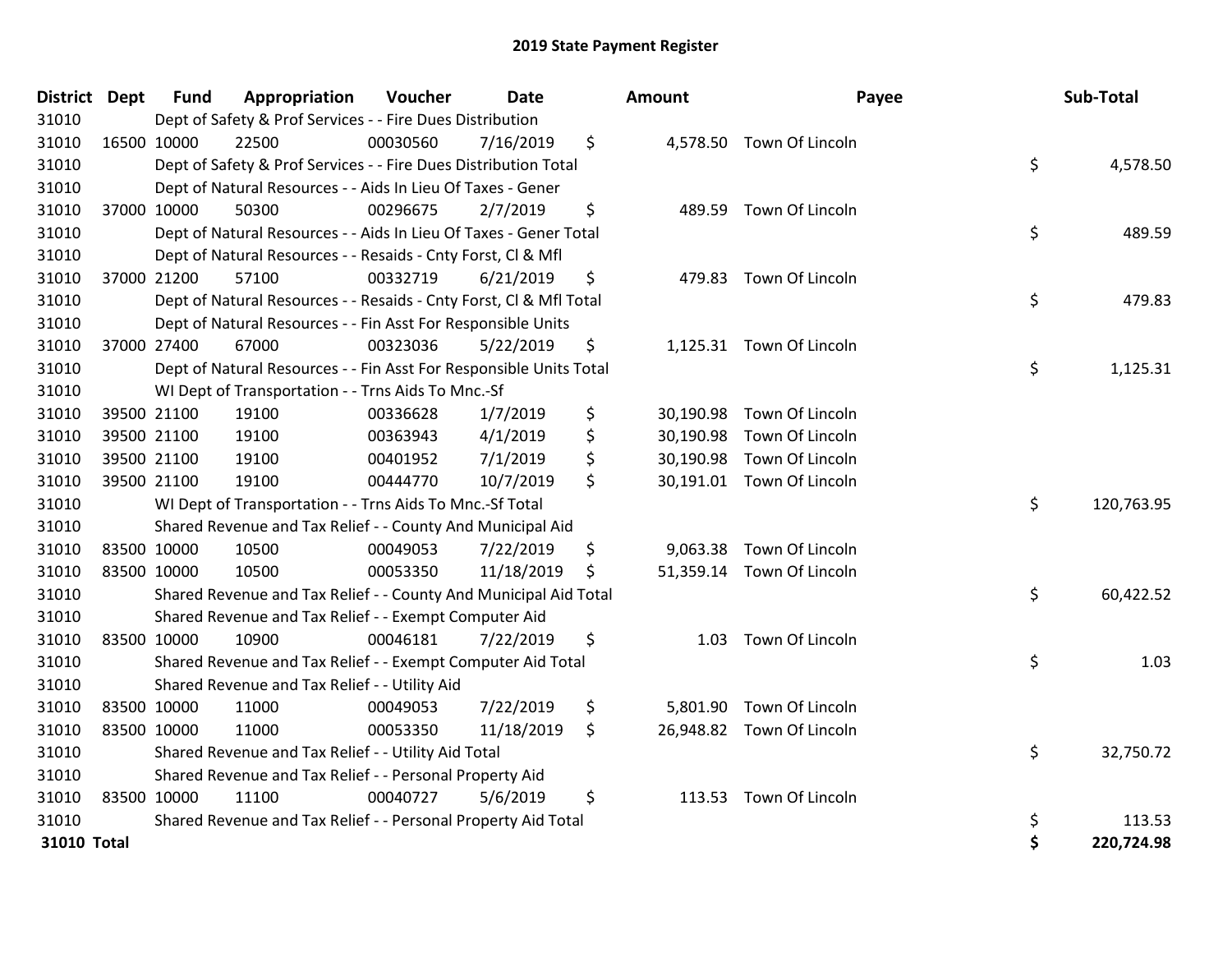| <b>District Dept</b> |             | <b>Fund</b> | Appropriation                                                      | Voucher  | <b>Date</b> |         | Amount    | Payee                       | Sub-Total        |
|----------------------|-------------|-------------|--------------------------------------------------------------------|----------|-------------|---------|-----------|-----------------------------|------------------|
| 31012                |             |             | Dept of Safety & Prof Services - - Fire Dues Distribution          |          |             |         |           |                             |                  |
| 31012                | 16500 10000 |             | 22500                                                              | 00030351 | 7/16/2019   | \$      |           | 6,987.02 Town Of Luxemburg  |                  |
| 31012                |             |             | Dept of Safety & Prof Services - - Fire Dues Distribution Total    |          |             |         |           |                             | \$<br>6,987.02   |
| 31012                |             |             | Dept of Natural Resources - - Aids In Lieu Of Taxes - Gener        |          |             |         |           |                             |                  |
| 31012                |             | 37000 10000 | 50300                                                              | 00296670 | 2/7/2019    | \$      |           | 1,300.66 Town Of Luxemburg  |                  |
| 31012                |             |             | Dept of Natural Resources - - Aids In Lieu Of Taxes - Gener Total  |          |             |         |           |                             | \$<br>1,300.66   |
| 31012                |             |             | Dept of Natural Resources - - Resaids - Cnty Forst, Cl & Mfl       |          |             |         |           |                             |                  |
| 31012                |             | 37000 21200 | 57100                                                              | 00332720 | 6/21/2019   | \$      |           | 57.78 Town Of Luxemburg     |                  |
| 31012                |             |             | Dept of Natural Resources - - Resaids - Cnty Forst, Cl & Mfl Total |          |             |         |           |                             | \$<br>57.78      |
| 31012                |             |             | Dept of Natural Resources - - Fin Asst For Responsible Units       |          |             |         |           |                             |                  |
| 31012                |             | 37000 27400 | 67000                                                              | 00323582 | 5/22/2019   | \$      |           | 1,217.24 Town Of Luxemburg  |                  |
| 31012                |             |             | Dept of Natural Resources - - Fin Asst For Responsible Units Total |          |             |         |           |                             | \$<br>1,217.24   |
| 31012                |             |             | Dept of Natural Resources - - Recycling Consolidation Grants       |          |             |         |           |                             |                  |
| 31012                |             | 37000 27400 | 67300                                                              | 00323582 | 5/22/2019   | \$      | 386.47    | Town Of Luxemburg           |                  |
| 31012                |             |             | Dept of Natural Resources - - Recycling Consolidation Grants Total |          |             |         |           |                             | \$<br>386.47     |
| 31012                |             |             | WI Dept of Transportation - - Trns Aids To Mnc.-Sf                 |          |             |         |           |                             |                  |
| 31012                |             | 39500 21100 | 19100                                                              | 00336629 | 1/7/2019    | \$      | 34,461.32 | Town Of Luxemburg           |                  |
| 31012                | 39500 21100 |             | 19100                                                              | 00363944 | 4/1/2019    | \$      |           | 34,461.32 Town Of Luxemburg |                  |
| 31012                | 39500 21100 |             | 19100                                                              | 00401953 | 7/1/2019    | \$      |           | 34,461.32 Town Of Luxemburg |                  |
| 31012                |             | 39500 21100 | 19100                                                              | 00444771 | 10/7/2019   | \$      |           | 34,461.34 Town Of Luxemburg |                  |
| 31012                |             |             | WI Dept of Transportation - - Trns Aids To Mnc.-Sf Total           |          |             |         |           |                             | \$<br>137,845.30 |
| 31012                |             |             | Elections Commission - - 2018 Hava Election Security               |          |             |         |           |                             |                  |
| 31012                |             | 51000 22000 | 18200                                                              | 00002519 | 11/15/2019  | $\zeta$ |           | 800.00 Town Of Luxemburg    |                  |
| 31012                |             |             | Elections Commission - - 2018 Hava Election Security Total         |          |             |         |           |                             | \$<br>800.00     |
| 31012                |             |             | Shared Revenue and Tax Relief - - County And Municipal Aid         |          |             |         |           |                             |                  |
| 31012                | 83500 10000 |             | 10500                                                              | 00049054 | 7/22/2019   | \$      | 5,848.44  | Town Of Luxemburg           |                  |
| 31012                | 83500 10000 |             | 10500                                                              | 00053351 | 11/18/2019  | \$      |           | 33,141.17 Town Of Luxemburg |                  |
| 31012                |             |             | Shared Revenue and Tax Relief - - County And Municipal Aid Total   |          |             |         |           |                             | \$<br>38,989.61  |
| 31012                |             |             | Shared Revenue and Tax Relief - - Exempt Computer Aid              |          |             |         |           |                             |                  |
| 31012                | 83500 10000 |             | 10900                                                              | 00046182 | 7/22/2019   | \$      |           | 15.59 Town Of Luxemburg     |                  |
| 31012                |             |             | Shared Revenue and Tax Relief - - Exempt Computer Aid Total        |          |             |         |           |                             | \$<br>15.59      |
| 31012                |             |             | Shared Revenue and Tax Relief - - Utility Aid                      |          |             |         |           |                             |                  |
| 31012                | 83500 10000 |             | 11000                                                              | 00049054 | 7/22/2019   | \$      |           | 142.63 Town Of Luxemburg    |                  |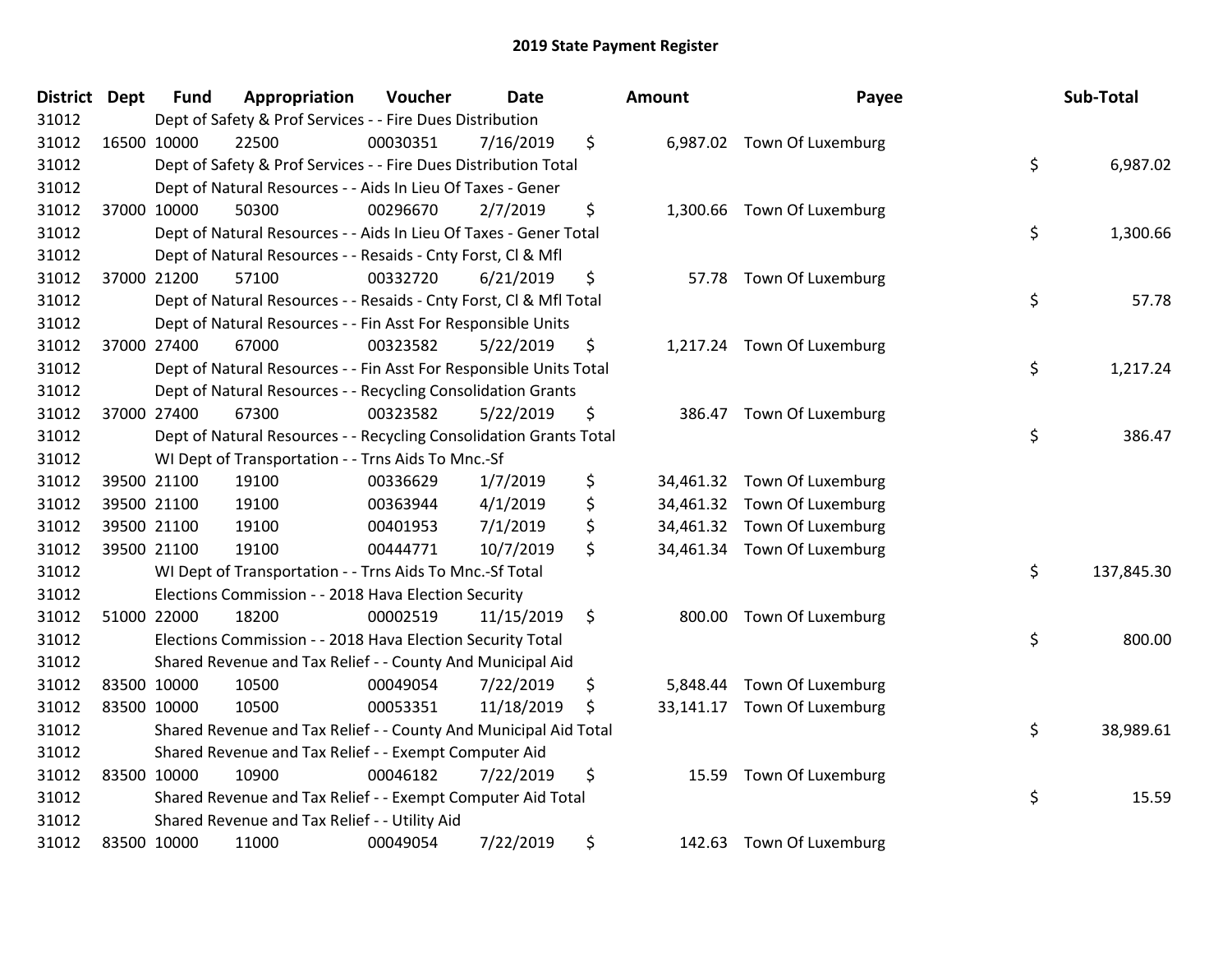| District Dept |             | Fund        | Appropriation                                                 | Voucher  | Date       | Amount   | Pavee                      | Sub-Total  |
|---------------|-------------|-------------|---------------------------------------------------------------|----------|------------|----------|----------------------------|------------|
| 31012         |             | 83500 10000 | 11000                                                         | 00053351 | 11/18/2019 | 1,212.59 | Town Of Luxemburg          |            |
| 31012         |             |             | Shared Revenue and Tax Relief - - Utility Aid Total           |          |            |          |                            | 1,355.22   |
| 31012         |             |             | Shared Revenue and Tax Relief - - Personal Property Aid       |          |            |          |                            |            |
| 31012         | 83500 10000 |             | 11100                                                         | 00040728 | 5/6/2019   |          | 2,334.18 Town Of Luxemburg |            |
| 31012         |             |             | Shared Revenue and Tax Relief - - Personal Property Aid Total |          |            |          |                            | 2,334.18   |
| 31012 Total   |             |             |                                                               |          |            |          |                            | 191,289.07 |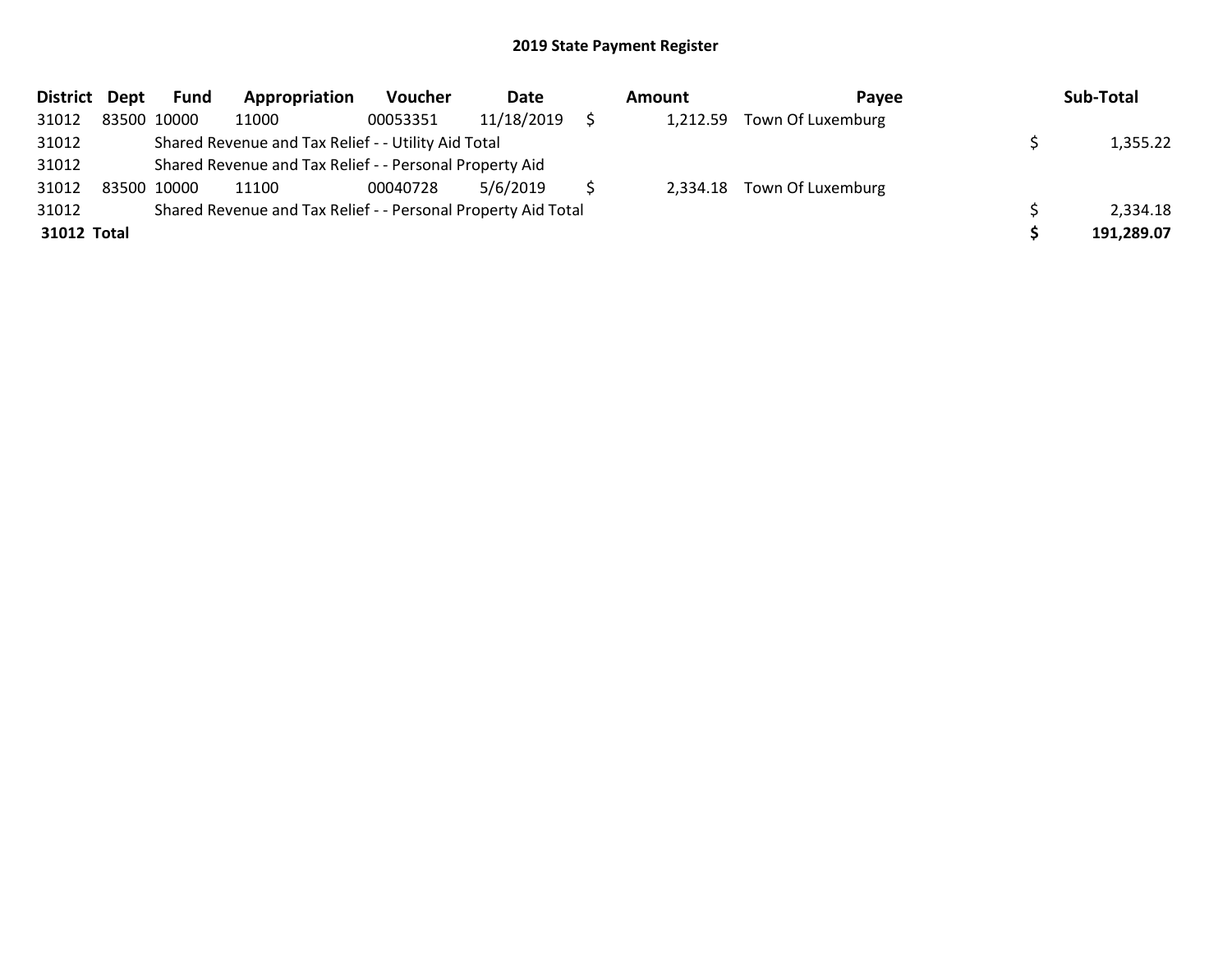| <b>District Dept</b> |             | <b>Fund</b> | Appropriation                                                      | Voucher  | <b>Date</b> | Amount       | Payee                        | Sub-Total        |
|----------------------|-------------|-------------|--------------------------------------------------------------------|----------|-------------|--------------|------------------------------|------------------|
| 31014                |             |             | Dept of Safety & Prof Services - - Fire Dues Distribution          |          |             |              |                              |                  |
| 31014                |             | 16500 10000 | 22500                                                              | 00030392 | 7/16/2019   | \$           | 6,342.79 Town Of Montpelier  |                  |
| 31014                |             |             | Dept of Safety & Prof Services - - Fire Dues Distribution Total    |          |             |              |                              | \$<br>6,342.79   |
| 31014                |             |             | Dept of Natural Resources - - Aids In Lieu Of Taxes - Gener        |          |             |              |                              |                  |
| 31014                |             | 37000 10000 | 50300                                                              | 00313805 | 4/19/2019   | \$           | 36.91 Town Of Montpelier     |                  |
| 31014                |             |             | Dept of Natural Resources - - Aids In Lieu Of Taxes - Gener Total  |          |             |              |                              | \$<br>36.91      |
| 31014                |             |             | Dept of Natural Resources - - Resaids - Cnty Forst, Cl & Mfl       |          |             |              |                              |                  |
| 31014                |             | 37000 21200 | 57100                                                              | 00332721 | 6/21/2019   | \$           | 136.12 Town Of Montpelier    |                  |
| 31014                |             |             | Dept of Natural Resources - - Resaids - Cnty Forst, Cl & Mfl Total |          |             |              |                              | \$<br>136.12     |
| 31014                |             |             | Dept of Natural Resources - - Fin Asst For Responsible Units       |          |             |              |                              |                  |
| 31014                |             | 37000 27400 | 67000                                                              | 00322789 | 5/22/2019   | \$           | 1,330.56 Town Of Montpelier  |                  |
| 31014                |             |             | Dept of Natural Resources - - Fin Asst For Responsible Units Total |          |             |              |                              | \$<br>1,330.56   |
| 31014                |             |             | Dept of Natural Resources - - Recycling Consolidation Grants       |          |             |              |                              |                  |
| 31014                |             | 37000 27400 | 67300                                                              | 00322789 | 5/22/2019   | \$<br>339.14 | Town Of Montpelier           |                  |
| 31014                |             |             | Dept of Natural Resources - - Recycling Consolidation Grants Total |          |             |              |                              | \$<br>339.14     |
| 31014                |             |             | WI Dept of Transportation - - Trns Aids To Mnc.-Sf                 |          |             |              |                              |                  |
| 31014                |             | 39500 21100 | 19100                                                              | 00336630 | 1/7/2019    | \$           | 28,423.12 Town Of Montpelier |                  |
| 31014                |             | 39500 21100 | 19100                                                              | 00363945 | 4/1/2019    | \$           | 28,423.12 Town Of Montpelier |                  |
| 31014                |             | 39500 21100 | 19100                                                              | 00401954 | 7/1/2019    | \$           | 28,423.12 Town Of Montpelier |                  |
| 31014                |             | 39500 21100 | 19100                                                              | 00444772 | 10/7/2019   | \$           | 28,423.15 Town Of Montpelier |                  |
| 31014                |             |             | WI Dept of Transportation - - Trns Aids To Mnc.-Sf Total           |          |             |              |                              | \$<br>113,692.51 |
| 31014                |             |             | Shared Revenue and Tax Relief - - County And Municipal Aid         |          |             |              |                              |                  |
| 31014                | 83500 10000 |             | 10500                                                              | 00049055 | 7/22/2019   | \$           | 5,407.40 Town Of Montpelier  |                  |
| 31014                |             | 83500 10000 | 10500                                                              | 00053352 | 11/18/2019  | \$           | 30,641.95 Town Of Montpelier |                  |
| 31014                |             |             | Shared Revenue and Tax Relief - - County And Municipal Aid Total   |          |             |              |                              | \$<br>36,049.35  |
| 31014                |             |             | Shared Revenue and Tax Relief - - Exempt Computer Aid              |          |             |              |                              |                  |
| 31014                | 83500 10000 |             | 10900                                                              | 00046183 | 7/22/2019   | \$           | 377.25 Town Of Montpelier    |                  |
| 31014                |             |             | Shared Revenue and Tax Relief - - Exempt Computer Aid Total        |          |             |              |                              | \$<br>377.25     |
| 31014                |             |             | Shared Revenue and Tax Relief - - Utility Aid                      |          |             |              |                              |                  |
| 31014                | 83500 10000 |             | 11000                                                              | 00049055 | 7/22/2019   | \$           | 29.21 Town Of Montpelier     |                  |
| 31014                |             | 83500 10000 | 11000                                                              | 00053352 | 11/18/2019  | \$<br>163.05 | Town Of Montpelier           |                  |
| 31014                |             |             | Shared Revenue and Tax Relief - - Utility Aid Total                |          |             |              |                              | \$<br>192.26     |
| 31014                |             |             | Shared Revenue and Tax Relief - - Personal Property Aid            |          |             |              |                              |                  |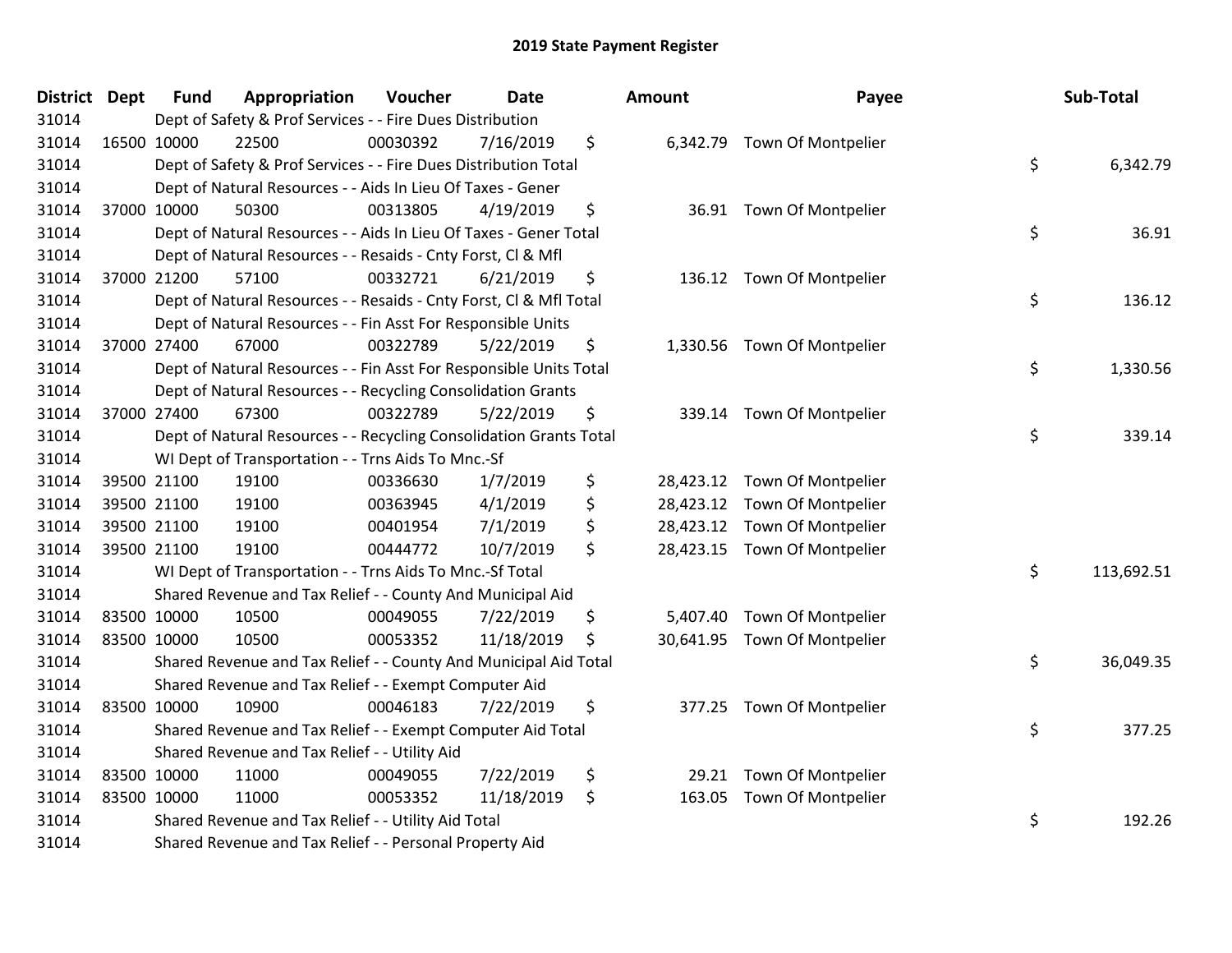|             | District Dept Fund | <b>Appropriation</b>                                          | <b>Voucher</b> | Date     |     | Amount | Pavee                       | Sub-Total  |
|-------------|--------------------|---------------------------------------------------------------|----------------|----------|-----|--------|-----------------------------|------------|
| 31014       | 83500 10000        | 11100                                                         | 00040729       | 5/6/2019 | - 5 |        | 1,064.60 Town Of Montpelier |            |
| 31014       |                    | Shared Revenue and Tax Relief - - Personal Property Aid Total |                |          |     |        |                             | 1,064.60   |
| 31014 Total |                    |                                                               |                |          |     |        |                             | 159.561.49 |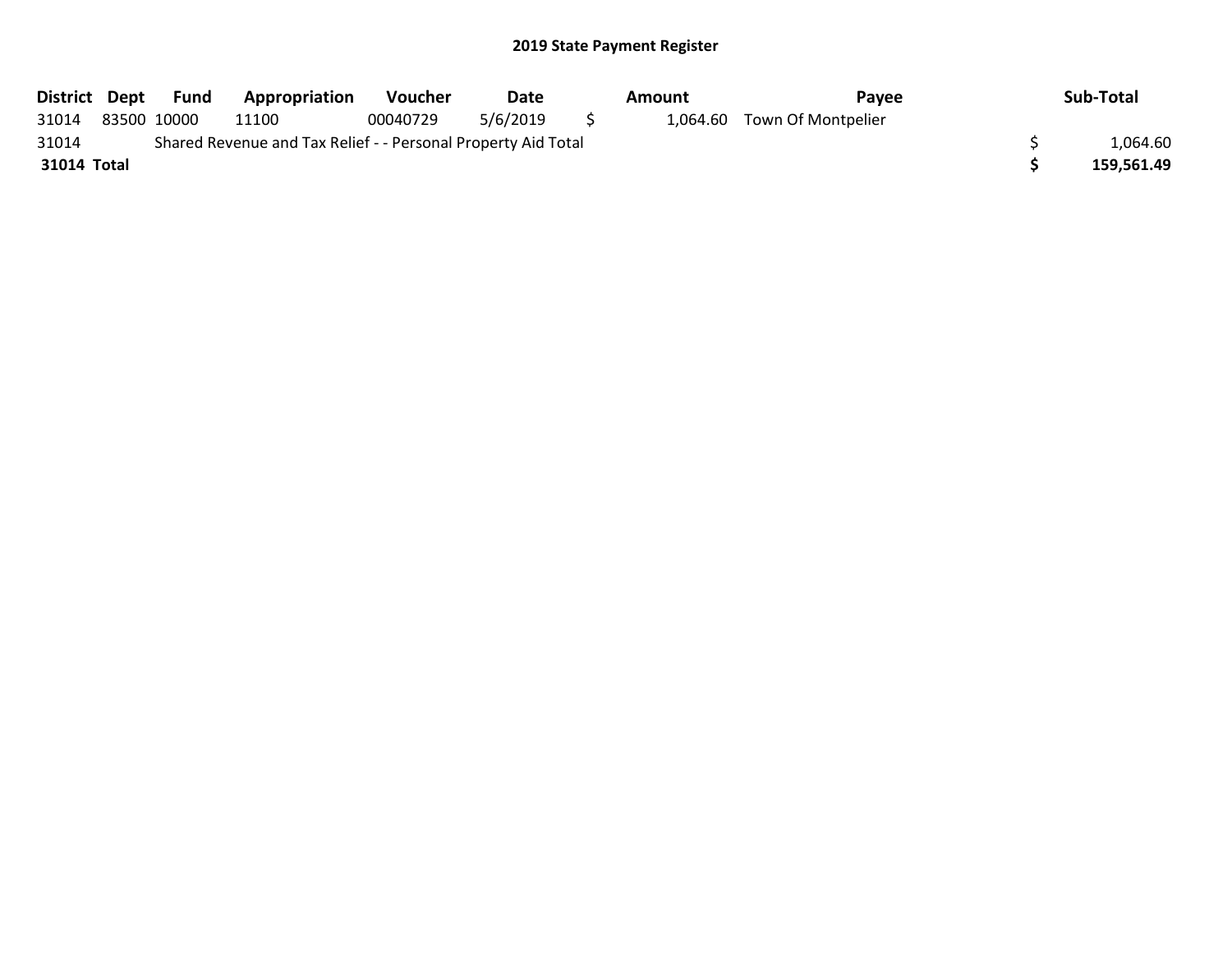| <b>District Dept</b> |             | <b>Fund</b> | Appropriation                                                      | Voucher  | <b>Date</b> | Amount       |                          | Payee | Sub-Total |
|----------------------|-------------|-------------|--------------------------------------------------------------------|----------|-------------|--------------|--------------------------|-------|-----------|
| 31016                |             |             | Dept of Safety & Prof Services - - Fire Dues Distribution          |          |             |              |                          |       |           |
| 31016                |             | 16500 10000 | 22500                                                              | 00030795 | 7/17/2019   | \$           | 3,105.07 Town Of Pierce  |       |           |
| 31016                |             |             | Dept of Safety & Prof Services - - Fire Dues Distribution Total    |          |             |              |                          | \$    | 3,105.07  |
| 31016                |             |             | Dept of Natural Resources - - Aids In Lieu Of Taxes - Gener        |          |             |              |                          |       |           |
| 31016                |             | 37000 10000 | 50300                                                              | 00296686 | 2/7/2019    | \$           | 33,225.84 Town Of Pierce |       |           |
| 31016                |             | 37000 10000 | 50300                                                              | 00296687 | 2/7/2019    | \$<br>139.62 | Town Of Pierce           |       |           |
| 31016                |             | 37000 10000 | 50300                                                              | 00296688 | 2/7/2019    | \$           | 2,543.29 Town Of Pierce  |       |           |
| 31016                |             |             | Dept of Natural Resources - - Aids In Lieu Of Taxes - Gener Total  |          |             |              |                          | \$    | 35,908.75 |
| 31016                |             |             | Dept of Natural Resources - - Resaids - Cnty Forst, Cl & Mfl       |          |             |              |                          |       |           |
| 31016                |             | 37000 21200 | 57100                                                              | 00332722 | 6/21/2019   | \$           | 74.63 Town Of Pierce     |       |           |
| 31016                |             |             | Dept of Natural Resources - - Resaids - Cnty Forst, CI & Mfl Total |          |             |              |                          | \$    | 74.63     |
| 31016                |             |             | Dept of Natural Resources - - Aids In Lieu Of Taxes - Sum S        |          |             |              |                          |       |           |
| 31016                |             | 37000 21200 | 57900                                                              | 00314048 | 4/19/2019   | \$           | 41.80 Town Of Pierce     |       |           |
| 31016                |             |             | Dept of Natural Resources - - Aids In Lieu Of Taxes - Sum S Total  |          |             |              |                          | \$    | 41.80     |
| 31016                |             |             | Dept of Natural Resources - - Fin Asst For Responsible Units       |          |             |              |                          |       |           |
| 31016                |             | 37000 27400 | 67000                                                              | 00323029 | 5/22/2019   | \$           | 1,269.54 Town Of Pierce  |       |           |
| 31016                |             |             | Dept of Natural Resources - - Fin Asst For Responsible Units Total |          |             |              |                          | \$    | 1,269.54  |
| 31016                |             |             | WI Dept of Transportation - - Trns Aids To Mnc.-Sf                 |          |             |              |                          |       |           |
| 31016                |             | 39500 21100 | 19100                                                              | 00336631 | 1/7/2019    | \$           | 17,129.13 Town Of Pierce |       |           |
| 31016                |             | 39500 21100 | 19100                                                              | 00363946 | 4/1/2019    | \$           | 17,129.13 Town Of Pierce |       |           |
| 31016                |             | 39500 21100 | 19100                                                              | 00401955 | 7/1/2019    | \$           | 17,129.13 Town Of Pierce |       |           |
| 31016                |             | 39500 21100 | 19100                                                              | 00444773 | 10/7/2019   | \$           | 17,129.13 Town Of Pierce |       |           |
| 31016                |             |             | WI Dept of Transportation - - Trns Aids To Mnc.-Sf Total           |          |             |              |                          | \$    | 68,516.52 |
| 31016                |             |             | Elections Commission - - 2018 Hava Election Security               |          |             |              |                          |       |           |
| 31016                |             | 51000 22000 | 18200                                                              | 00002522 | 11/15/2019  | \$           | 1,200.00 Town Of Pierce  |       |           |
| 31016                |             |             | Elections Commission - - 2018 Hava Election Security Total         |          |             |              |                          | \$    | 1,200.00  |
| 31016                |             |             | Shared Revenue and Tax Relief - - County And Municipal Aid         |          |             |              |                          |       |           |
| 31016                | 83500 10000 |             | 10500                                                              | 00049056 | 7/22/2019   | \$           | 2,360.70 Town Of Pierce  |       |           |
| 31016                |             | 83500 10000 | 10500                                                              | 00053353 | 11/18/2019  | \$           | 13,377.33 Town Of Pierce |       |           |
| 31016                |             |             | Shared Revenue and Tax Relief - - County And Municipal Aid Total   |          |             |              |                          | \$    | 15,738.03 |
| 31016                |             |             | Shared Revenue and Tax Relief - - Exempt Computer Aid              |          |             |              |                          |       |           |
| 31016                | 83500 10000 |             | 10900                                                              | 00046184 | 7/22/2019   | \$<br>7.27   | Town Of Pierce           |       |           |
| 31016                |             |             | Shared Revenue and Tax Relief - - Exempt Computer Aid Total        |          |             |              |                          | \$    | 7.27      |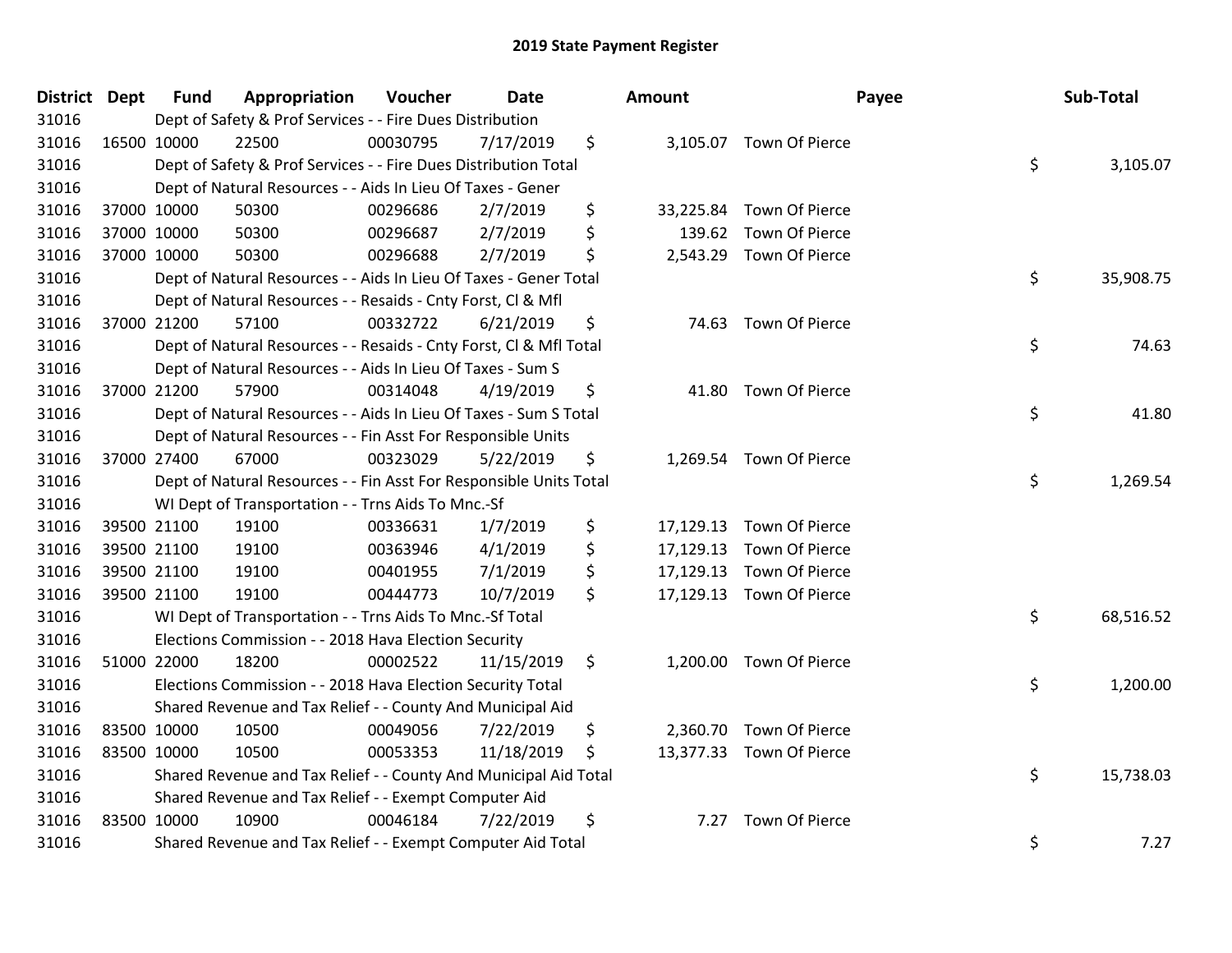| <b>District</b> | Dept | Fund        | Appropriation                                                   | <b>Voucher</b> | Date       |    | Amount   |                       | Payee | Sub-Total  |
|-----------------|------|-------------|-----------------------------------------------------------------|----------------|------------|----|----------|-----------------------|-------|------------|
| 31016           |      |             | Shared Revenue and Tax Relief - - Utility Aid                   |                |            |    |          |                       |       |            |
| 31016           |      | 83500 10000 | 11000                                                           | 00049056       | 7/22/2019  | \$ | 0.39     | <b>Town Of Pierce</b> |       |            |
| 31016           |      | 83500 10000 | 11000                                                           | 00053353       | 11/18/2019 | S  | 2,948.69 | Town Of Pierce        |       |            |
| 31016           |      |             | Shared Revenue and Tax Relief - - Utility Aid Total             |                |            |    |          |                       |       | 2,949.08   |
| 31016           |      |             | Shared Revenue and Tax Relief - - Personal Property Aid         |                |            |    |          |                       |       |            |
| 31016           |      | 83500 10000 | 11100                                                           | 00040730       | 5/6/2019   | Ŝ  | 215.44   | Town Of Pierce        |       |            |
| 31016           |      |             | Shared Revenue and Tax Relief - - Personal Property Aid Total   |                |            |    |          |                       |       | 215.44     |
| 31016           |      |             | Shared Revenue and Tax Relief - - Lottery & Gaming Credit       |                |            |    |          |                       |       |            |
| 31016           |      | 83500 52100 | 36300                                                           | 00038333       | 3/25/2019  | S  | 1,283.32 | <b>Town Of Pierce</b> |       |            |
| 31016           |      |             | Shared Revenue and Tax Relief - - Lottery & Gaming Credit Total |                |            |    |          |                       |       | 1,283.32   |
| 31016 Total     |      |             |                                                                 |                |            |    |          |                       |       | 130,309.45 |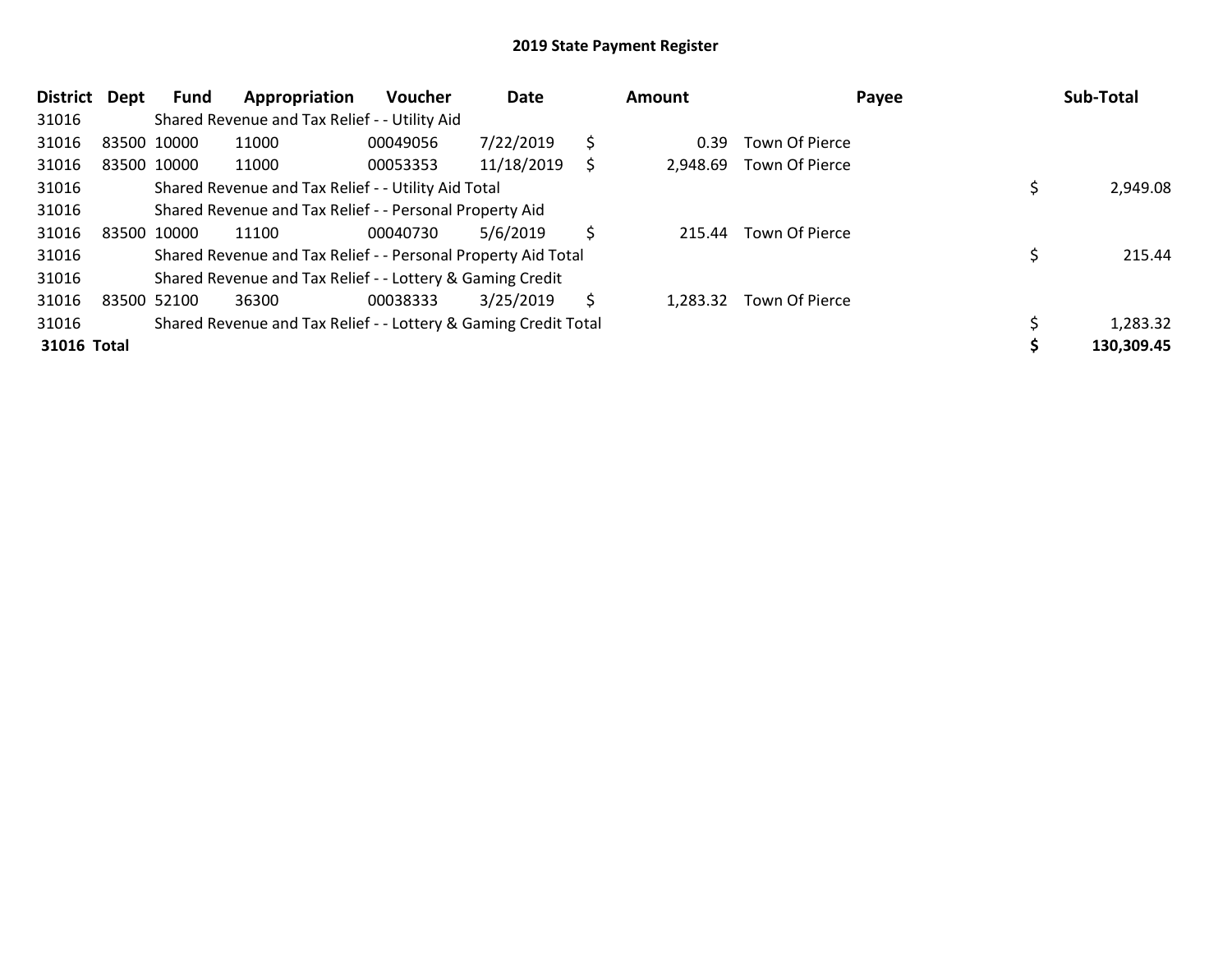| <b>District Dept</b> | <b>Fund</b> | Appropriation                                                      | Voucher  | <b>Date</b> | Amount | Payee                       | Sub-Total        |
|----------------------|-------------|--------------------------------------------------------------------|----------|-------------|--------|-----------------------------|------------------|
| 31018                |             | Dept of Safety & Prof Services - - Fire Dues Distribution          |          |             |        |                             |                  |
| 31018                | 16500 10000 | 22500                                                              | 00030366 | 7/16/2019   | \$     | 6,700.25 Town Of Red River  |                  |
| 31018                |             | Dept of Safety & Prof Services - - Fire Dues Distribution Total    |          |             |        |                             | \$<br>6,700.25   |
| 31018                |             | Dept of Natural Resources - - Resaids - Cnty Forst, CI & Mfl       |          |             |        |                             |                  |
| 31018                | 37000 21200 | 57100                                                              | 00332723 | 6/21/2019   | \$     | 277.92 Town Of Red River    |                  |
| 31018                |             | Dept of Natural Resources - - Resaids - Cnty Forst, Cl & Mfl Total |          |             |        |                             | \$<br>277.92     |
| 31018                |             | Dept of Natural Resources - - Fin Asst For Responsible Units       |          |             |        |                             |                  |
| 31018                | 37000 27400 | 67000                                                              | 00322849 | 5/22/2019   | \$     | 1,894.80 Town Of Red River  |                  |
| 31018                |             | Dept of Natural Resources - - Fin Asst For Responsible Units Total |          |             |        |                             | \$<br>1,894.80   |
| 31018                |             | Dept of Natural Resources - - Recycling Consolidation Grants       |          |             |        |                             |                  |
| 31018                | 37000 27400 | 67300                                                              | 00322849 | 5/22/2019   | \$     | 361.02 Town Of Red River    |                  |
| 31018                |             | Dept of Natural Resources - - Recycling Consolidation Grants Total |          |             |        |                             | \$<br>361.02     |
| 31018                |             | WI Dept of Transportation - - Trns Aids To Mnc.-Sf                 |          |             |        |                             |                  |
| 31018                | 39500 21100 | 19100                                                              | 00336632 | 1/7/2019    | \$     | 35,494.56 Town Of Red River |                  |
| 31018                | 39500 21100 | 19100                                                              | 00363947 | 4/1/2019    | \$     | 35,494.56 Town Of Red River |                  |
| 31018                | 39500 21100 | 19100                                                              | 00401956 | 7/1/2019    | \$     | 35,494.56 Town Of Red River |                  |
| 31018                | 39500 21100 | 19100                                                              | 00444774 | 10/7/2019   | \$     | 35,494.59 Town Of Red River |                  |
| 31018                |             | WI Dept of Transportation - - Trns Aids To Mnc.-Sf Total           |          |             |        |                             | \$<br>141,978.27 |
| 31018                |             | Elections Commission - - 2018 Hava Election Security               |          |             |        |                             |                  |
| 31018                | 51000 22000 | 18200                                                              | 00002440 | 11/13/2019  | \$     | 1,200.00 Town Of Red River  |                  |
| 31018                |             | Elections Commission - - 2018 Hava Election Security Total         |          |             |        |                             | \$<br>1,200.00   |
| 31018                |             | Shared Revenue and Tax Relief - - County And Municipal Aid         |          |             |        |                             |                  |
| 31018                | 83500 10000 | 10500                                                              | 00049057 | 7/22/2019   | \$     | 6,123.26 Town Of Red River  |                  |
| 31018                | 83500 10000 | 10500                                                              | 00053354 | 11/18/2019  | \$     | 34,698.50 Town Of Red River |                  |
| 31018                |             | Shared Revenue and Tax Relief - - County And Municipal Aid Total   |          |             |        |                             | \$<br>40,821.76  |
| 31018                |             | Shared Revenue and Tax Relief - - Exempt Computer Aid              |          |             |        |                             |                  |
| 31018                | 83500 10000 | 10900                                                              | 00046185 | 7/22/2019   | \$     | 96.65 Town Of Red River     |                  |
| 31018                |             | Shared Revenue and Tax Relief - - Exempt Computer Aid Total        |          |             |        |                             | \$<br>96.65      |
| 31018                |             | Shared Revenue and Tax Relief - - Utility Aid                      |          |             |        |                             |                  |
| 31018                | 83500 10000 | 11000                                                              | 00049057 | 7/22/2019   | \$     | 1,283.62 Town Of Red River  |                  |
| 31018                | 83500 10000 | 11000                                                              | 00053354 | 11/18/2019  | \$     | 6,471.34 Town Of Red River  |                  |
| 31018                |             | Shared Revenue and Tax Relief - - Utility Aid Total                |          |             |        |                             | \$<br>7,754.96   |
| 31018                |             | Shared Revenue and Tax Relief - - Personal Property Aid            |          |             |        |                             |                  |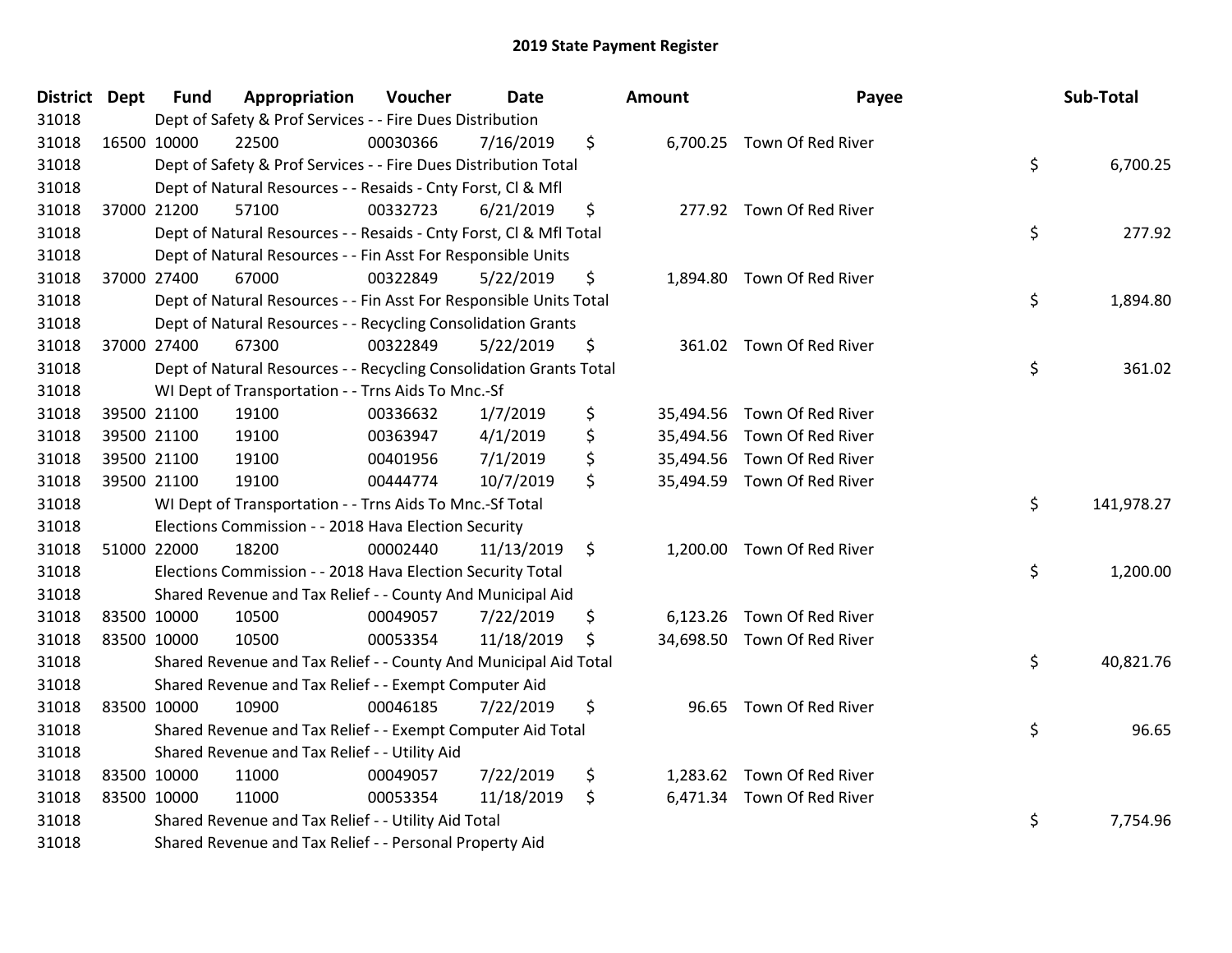| District Dept | Fund        | Appropriation                                                 | <b>Voucher</b> | Date     | Amount | Pavee             | Sub-Total  |
|---------------|-------------|---------------------------------------------------------------|----------------|----------|--------|-------------------|------------|
| 31018         | 83500 10000 | 11100                                                         | 00040731       | 5/6/2019 | 459.73 | Town Of Red River |            |
| 31018         |             | Shared Revenue and Tax Relief - - Personal Property Aid Total |                |          |        |                   | 459.73     |
| 31018 Total   |             |                                                               |                |          |        |                   | 201.545.36 |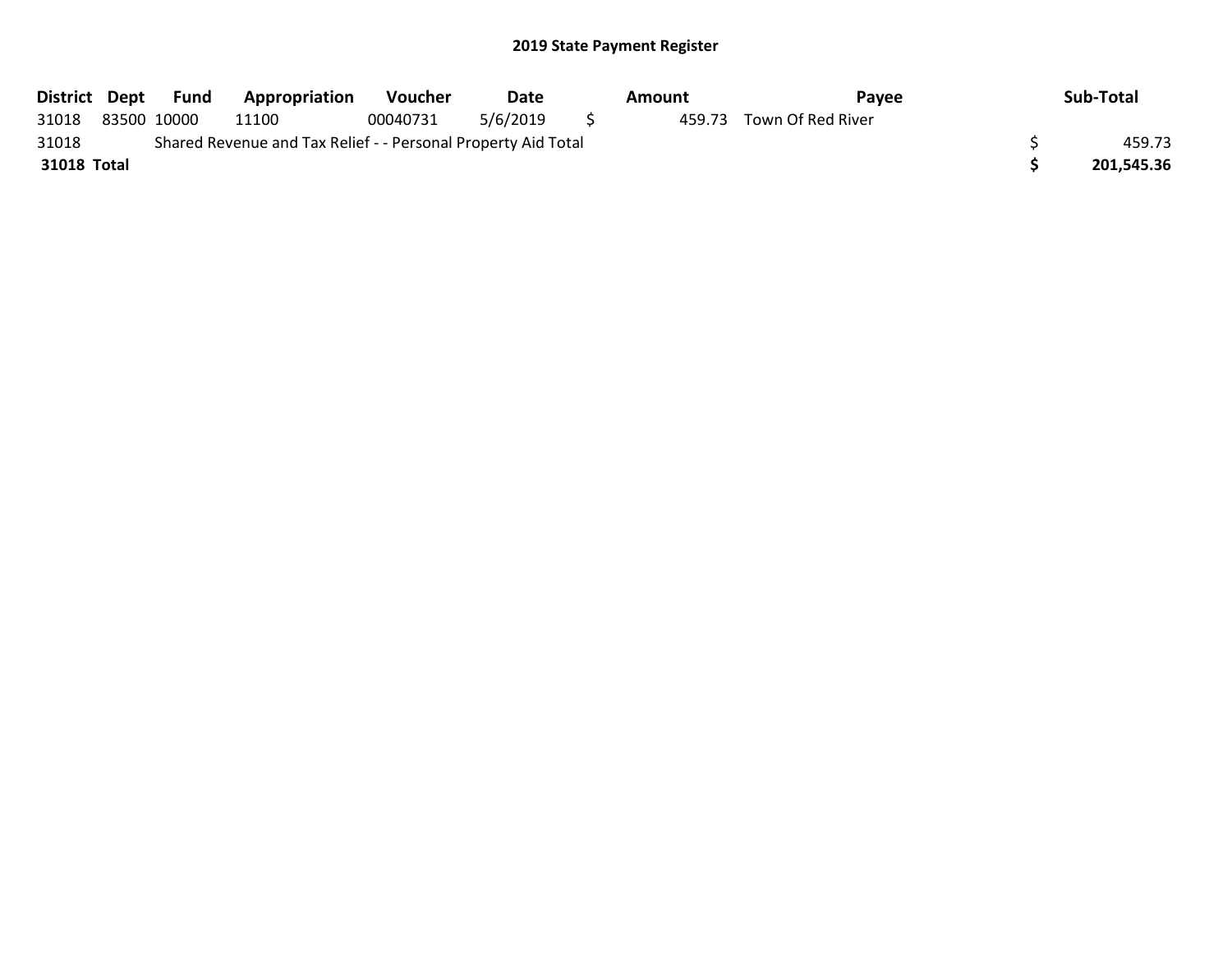| <b>District</b> | <b>Dept</b> | <b>Fund</b> | Appropriation                                                      | Voucher  | Date       | Amount          | Payee                           | Sub-Total        |
|-----------------|-------------|-------------|--------------------------------------------------------------------|----------|------------|-----------------|---------------------------------|------------------|
| 31020           |             |             | Dept of Safety & Prof Services - - Fire Dues Distribution          |          |            |                 |                                 |                  |
| 31020           |             | 16500 10000 | 22500                                                              | 00030544 | 7/16/2019  | \$<br>4,740.91  | West Kewaunee, Town of          |                  |
| 31020           |             |             | Dept of Safety & Prof Services - - Fire Dues Distribution Total    |          |            |                 |                                 | \$<br>4,740.91   |
| 31020           |             |             | Dept of Natural Resources - - Aids In Lieu Of Taxes - Gener        |          |            |                 |                                 |                  |
| 31020           |             | 37000 10000 | 50300                                                              | 00296683 | 2/7/2019   | \$<br>10,770.44 | West Kewaunee, Town of          |                  |
| 31020           |             | 37000 10000 | 50300                                                              | 00296684 | 2/7/2019   | \$<br>1,837.02  | West Kewaunee, Town of          |                  |
| 31020           |             | 37000 10000 | 50300                                                              | 00296685 | 2/7/2019   | \$<br>11,878.67 | West Kewaunee, Town of          |                  |
| 31020           |             | 37000 10000 | 50300                                                              | 00314030 | 4/19/2019  | \$<br>83.02     | West Kewaunee, Town of          |                  |
| 31020           |             | 37000 10000 | 50300                                                              | 00314032 | 4/19/2019  | \$<br>686.94    | West Kewaunee, Town of          |                  |
| 31020           |             |             | Dept of Natural Resources - - Aids In Lieu Of Taxes - Gener Total  |          |            |                 |                                 | \$<br>25,256.09  |
| 31020           |             |             | Dept of Natural Resources - - Taxes & Assessmts-Conserv Fund       |          |            |                 |                                 |                  |
| 31020           |             | 37000 21200 | 16900                                                              | 00294079 | 1/30/2019  | \$<br>10.00     | West Kewaunee, Town of          |                  |
| 31020           |             | 37000 21200 | 16900                                                              | 00294080 | 2/1/2019   | \$<br>10.00     | West Kewaunee, Town of          |                  |
| 31020           |             |             | Dept of Natural Resources - - Taxes & Assessmts-Conserv Fund Total |          |            |                 |                                 | \$<br>20.00      |
| 31020           |             |             | Dept of Natural Resources - - Resaids - Cnty Forst, Cl & Mfl       |          |            |                 |                                 |                  |
| 31020           |             | 37000 21200 | 57100                                                              | 00332724 | 6/21/2019  | \$<br>185.78    | West Kewaunee, Town of          |                  |
| 31020           |             |             | Dept of Natural Resources - - Resaids - Cnty Forst, Cl & Mfl Total |          |            |                 |                                 | \$<br>185.78     |
| 31020           |             |             | Dept of Natural Resources - - Aids In Lieu Of Taxes - Sum S        |          |            |                 |                                 |                  |
| 31020           |             | 37000 21200 | 57900                                                              | 00314029 | 4/19/2019  | \$<br>191.36    | West Kewaunee, Town of          |                  |
| 31020           |             | 37000 21200 | 57900                                                              | 00314031 | 4/19/2019  | \$<br>139.66    | West Kewaunee, Town of          |                  |
| 31020           |             |             | Dept of Natural Resources - - Aids In Lieu Of Taxes - Sum S Total  |          |            |                 |                                 | \$<br>331.02     |
| 31020           |             |             | Dept of Natural Resources - - Fin Asst For Responsible Units       |          |            |                 |                                 |                  |
| 31020           |             | 37000 27400 | 67000                                                              | 00322967 | 5/22/2019  | \$              | 2,209.41 West Kewaunee, Town of |                  |
| 31020           |             |             | Dept of Natural Resources - - Fin Asst For Responsible Units Total |          |            |                 |                                 | \$<br>2,209.41   |
| 31020           |             |             | WI Dept of Transportation - - Trns Aids To Mnc.-Sf                 |          |            |                 |                                 |                  |
| 31020           |             | 39500 21100 | 19100                                                              | 00336633 | 1/7/2019   | \$<br>25,132.28 | West Kewaunee, Town of          |                  |
| 31020           |             | 39500 21100 | 19100                                                              | 00363948 | 4/1/2019   | \$<br>25,132.28 | West Kewaunee, Town of          |                  |
| 31020           |             | 39500 21100 | 19100                                                              | 00401957 | 7/1/2019   | \$<br>25,132.28 | West Kewaunee, Town of          |                  |
| 31020           |             | 39500 21100 | 19100                                                              | 00444775 | 10/7/2019  | \$<br>25,132.28 | West Kewaunee, Town of          |                  |
| 31020           |             |             | WI Dept of Transportation - - Trns Aids To Mnc.-Sf Total           |          |            |                 |                                 | \$<br>100,529.12 |
| 31020           |             |             | Elections Commission - - 2018 Hava Election Security               |          |            |                 |                                 |                  |
| 31020           |             | 51000 22000 | 18200                                                              | 00002530 | 11/15/2019 | \$<br>1,200.00  | West Kewaunee, Town of          |                  |
| 31020           |             |             | Elections Commission - - 2018 Hava Election Security Total         |          |            |                 |                                 | \$<br>1,200.00   |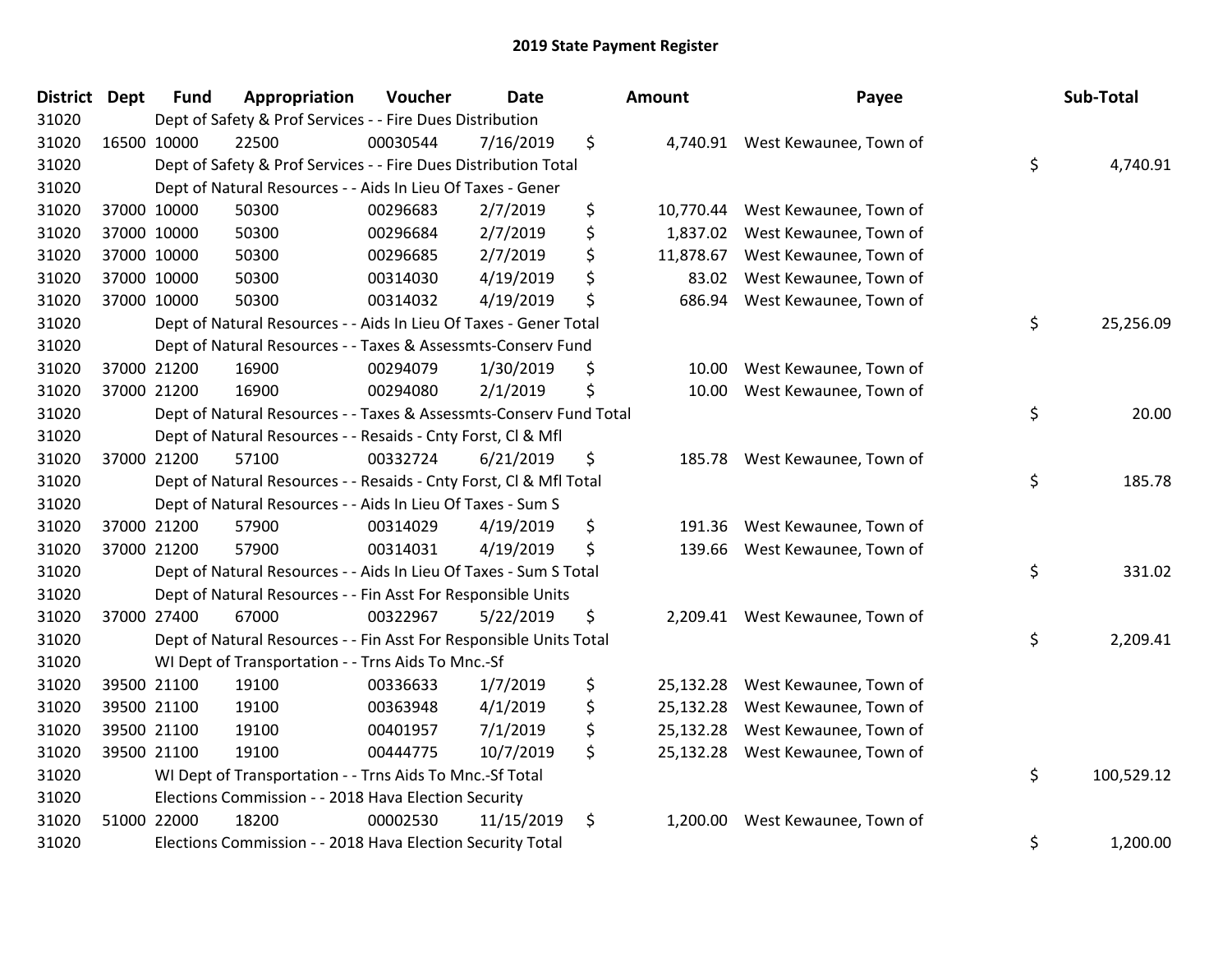| <b>District</b> | Dept | <b>Fund</b> | Appropriation                                                       | Voucher  | Date       |     | Amount    | Payee                  | Sub-Total        |
|-----------------|------|-------------|---------------------------------------------------------------------|----------|------------|-----|-----------|------------------------|------------------|
| 31020           |      |             | Shared Revenue and Tax Relief - - County And Municipal Aid          |          |            |     |           |                        |                  |
| 31020           |      | 83500 10000 | 10500                                                               | 00049058 | 7/22/2019  | \$  | 5,693.05  | West Kewaunee, Town of |                  |
| 31020           |      | 83500 10000 | 10500                                                               | 00053355 | 11/18/2019 | \$  | 32,260.64 | West Kewaunee, Town of |                  |
| 31020           |      |             | Shared Revenue and Tax Relief - - County And Municipal Aid Total    |          |            |     |           |                        | \$<br>37,953.69  |
| 31020           |      |             | Shared Revenue and Tax Relief - - Exempt Computer Aid               |          |            |     |           |                        |                  |
| 31020           |      | 83500 10000 | 10900                                                               | 00046186 | 7/22/2019  | \$  | 11.43     | West Kewaunee, Town of |                  |
| 31020           |      |             | Shared Revenue and Tax Relief - - Exempt Computer Aid Total         |          |            |     |           |                        | \$<br>11.43      |
| 31020           |      |             | Shared Revenue and Tax Relief - - Utility Aid                       |          |            |     |           |                        |                  |
| 31020           |      | 83500 10000 | 11000                                                               | 00049058 | 7/22/2019  | \$  | 1,464.52  | West Kewaunee, Town of |                  |
| 31020           |      | 83500 10000 | 11000                                                               | 00053355 | 11/18/2019 | \$  | 8,381.33  | West Kewaunee, Town of |                  |
| 31020           |      |             | Shared Revenue and Tax Relief - - Utility Aid Total                 |          |            |     |           |                        | \$<br>9,845.85   |
| 31020           |      |             | Shared Revenue and Tax Relief - - Personal Property Aid             |          |            |     |           |                        |                  |
| 31020           |      | 83500 10000 | 11100                                                               | 00040732 | 5/6/2019   | \$  | 672.51    | West Kewaunee, Town of |                  |
| 31020           |      |             | Shared Revenue and Tax Relief - - Personal Property Aid Total       |          |            |     |           |                        | \$<br>672.51     |
| 31020           |      |             | Shared Revenue and Tax Relief - - Payments For Municipal Svcs       |          |            |     |           |                        |                  |
| 31020           |      | 83500 10000 | 50100                                                               | 00037783 | 1/31/2019  | \$  | 193.03    | West Kewaunee, Town of |                  |
| 31020           |      |             | Shared Revenue and Tax Relief - - Payments For Municipal Svcs Total |          |            |     |           |                        | \$<br>193.03     |
| 31020           |      |             | Shared Revenue and Tax Relief - - Lottery & Gaming Credit           |          |            |     |           |                        |                  |
| 31020           |      | 83500 52100 | 36300                                                               | 00038334 | 3/25/2019  | \$. | 262.68    | West Kewaunee, Town of |                  |
| 31020           |      |             | Shared Revenue and Tax Relief - - Lottery & Gaming Credit Total     |          |            |     |           |                        | \$<br>262.68     |
| 31020 Total     |      |             |                                                                     |          |            |     |           |                        | \$<br>183,411.52 |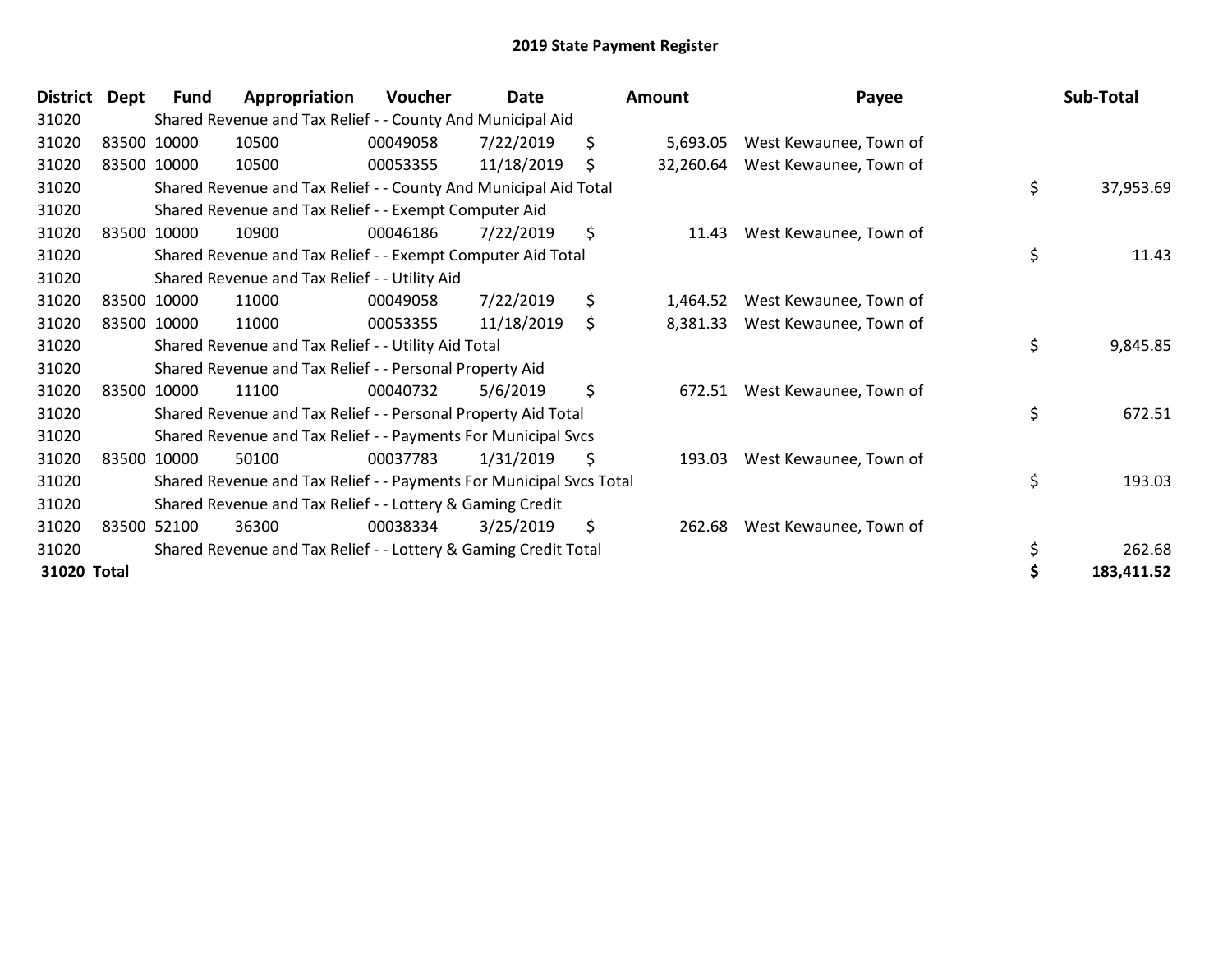| <b>District</b>    | Dept        | <b>Fund</b> | Appropriation                                                      | Voucher  | <b>Date</b> | Amount         | Payee                      | Sub-Total        |
|--------------------|-------------|-------------|--------------------------------------------------------------------|----------|-------------|----------------|----------------------------|------------------|
| 31111              |             |             | Dept of Safety & Prof Services - - Fire Dues Distribution          |          |             |                |                            |                  |
| 31111              |             | 16500 10000 | 22500                                                              | 00031240 | 7/18/2019   | \$             | 1,605.89 Village Of Casco  |                  |
| 31111              |             |             | Dept of Safety & Prof Services - - Fire Dues Distribution Total    |          |             |                |                            | \$<br>1,605.89   |
| 31111              |             |             | Dept of Natural Resources - - Aids In Lieu Of Taxes - Gener        |          |             |                |                            |                  |
| 31111              |             | 37000 10000 | 50300                                                              | 00296679 | 2/7/2019    | \$             | 216.08 Village Of Casco    |                  |
| 31111              |             |             | Dept of Natural Resources - - Aids In Lieu Of Taxes - Gener Total  |          |             |                |                            | \$<br>216.08     |
| 31111              |             |             | Dept of Natural Resources - - Resaids - Cnty Forst, CI & Mfl       |          |             |                |                            |                  |
| 31111              |             | 37000 21200 | 57100                                                              | 00332725 | 6/21/2019   | \$             | 5.60 Village Of Casco      |                  |
| 31111              |             |             | Dept of Natural Resources - - Resaids - Cnty Forst, Cl & Mfl Total |          |             |                |                            | \$<br>5.60       |
| 31111              |             |             | Dept of Natural Resources - - Fin Asst For Responsible Units       |          |             |                |                            |                  |
| 31111              |             | 37000 27400 | 67000                                                              | 00322723 | 5/22/2019   | \$<br>3,553.54 | Village Of Casco           |                  |
| 31111              |             |             | Dept of Natural Resources - - Fin Asst For Responsible Units Total |          |             |                |                            | \$<br>3,553.54   |
| 31111              |             |             | WI Dept of Transportation - - Trns Aids To Mnc.-Sf                 |          |             |                |                            |                  |
| 31111              |             | 39500 21100 | 19100                                                              | 00336634 | 1/7/2019    | \$<br>4,612.60 | Village Of Casco           |                  |
| 31111              |             | 39500 21100 | 19100                                                              | 00363949 | 4/1/2019    | \$<br>4,612.60 | Village Of Casco           |                  |
| 31111              |             | 39500 21100 | 19100                                                              | 00401958 | 7/1/2019    | \$<br>4,612.60 | Village Of Casco           |                  |
| 31111              |             | 39500 21100 | 19100                                                              | 00444776 | 10/7/2019   | \$             | 4,612.62 Village Of Casco  |                  |
| 31111              |             |             | WI Dept of Transportation - - Trns Aids To Mnc.-Sf Total           |          |             |                |                            | \$<br>18,450.42  |
| 31111              |             |             | Shared Revenue and Tax Relief - - County And Municipal Aid         |          |             |                |                            |                  |
| 31111              |             | 83500 10000 | 10500                                                              | 00049059 | 7/22/2019   | \$             | 11,491.09 Village Of Casco |                  |
| 31111              |             | 83500 10000 | 10500                                                              | 00053356 | 11/18/2019  | \$             | 65,116.17 Village Of Casco |                  |
| 31111              |             |             | Shared Revenue and Tax Relief - - County And Municipal Aid Total   |          |             |                |                            | \$<br>76,607.26  |
| 31111              |             |             | Shared Revenue and Tax Relief - - Exempt Computer Aid              |          |             |                |                            |                  |
| 31111              | 83500 10000 |             | 10900                                                              | 00046187 | 7/22/2019   | \$             | 171.48 Village Of Casco    |                  |
| 31111              |             |             | Shared Revenue and Tax Relief - - Exempt Computer Aid Total        |          |             |                |                            | \$<br>171.48     |
| 31111              |             |             | Shared Revenue and Tax Relief - - Personal Property Aid            |          |             |                |                            |                  |
| 31111              |             | 83500 10000 | 11100                                                              | 00040733 | 5/6/2019    | \$<br>716.84   | Village Of Casco           |                  |
| 31111              |             |             | Shared Revenue and Tax Relief - - Personal Property Aid Total      |          |             |                |                            | \$<br>716.84     |
| <b>31111 Total</b> |             |             |                                                                    |          |             |                |                            | \$<br>101,327.11 |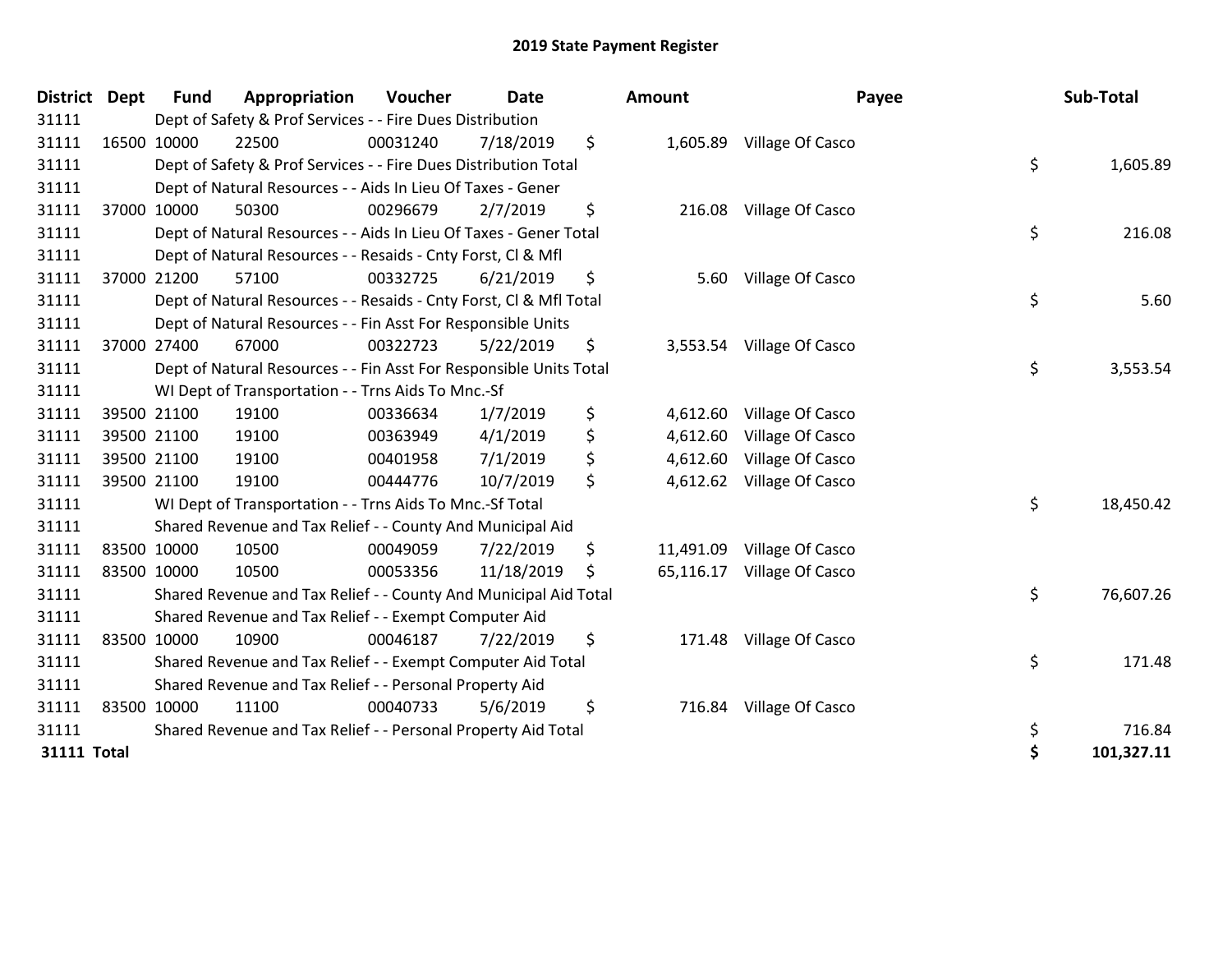| District Dept |             | <b>Fund</b> | Appropriation                                                                   | Voucher              | <b>Date</b> |                     | Amount    | Payee                          | Sub-Total       |
|---------------|-------------|-------------|---------------------------------------------------------------------------------|----------------------|-------------|---------------------|-----------|--------------------------------|-----------------|
| 31146         |             |             | Dept of Safety & Prof Services - - Fire Dues Distribution                       |                      |             |                     |           |                                |                 |
| 31146         | 16500 10000 |             | 22500                                                                           | 00030253             | 7/16/2019   | \$                  |           | 8,563.35 Village Of Luxemburg  |                 |
| 31146         |             |             | Dept of Safety & Prof Services - - Fire Dues Distribution Total                 |                      |             |                     |           |                                | \$<br>8,563.35  |
| 31146         |             |             | Dept of Natural Resources - - Fin Asst For Responsible Units                    |                      |             |                     |           |                                |                 |
| 31146         |             | 37000 27400 | 67000                                                                           | 00323420             | 5/22/2019   | \$                  | 9,002.65  | Village Of Luxemburg           |                 |
| 31146         |             |             | Dept of Natural Resources - - Fin Asst For Responsible Units Total              |                      |             |                     |           |                                | \$<br>9,002.65  |
| 31146         |             |             | WI Dept of Transportation - - Trns Aids To Mnc.-Sf                              |                      |             |                     |           |                                |                 |
| 31146         |             | 39500 21100 | 19100                                                                           | 00336635             | 1/7/2019    | \$                  | 24,493.18 | Village Of Luxemburg           |                 |
| 31146         | 39500 21100 |             | 19100                                                                           | 00363950             | 4/1/2019    | \$                  | 24,493.18 | Village Of Luxemburg           |                 |
| 31146         |             | 39500 21100 | 19100                                                                           | 00401959             | 7/1/2019    | \$                  | 24,493.18 | Village Of Luxemburg           |                 |
| 31146         |             | 39500 21100 | 19100                                                                           | 00444777             | 10/7/2019   | \$                  | 24,493.19 | Village Of Luxemburg           |                 |
| 31146         |             |             | WI Dept of Transportation - - Trns Aids To Mnc.-Sf Total                        |                      |             |                     |           |                                | \$<br>97,972.73 |
| 31146         |             |             | WI Dept of Transportation - - Loc Rd Imp Prg St Fd                              |                      |             |                     |           |                                |                 |
| 31146         |             | 39500 21100 | 27800                                                                           | 00394177             | 6/17/2019   | \$                  |           | 25,494.93 Village Of Luxemburg |                 |
| 31146         |             |             | WI Dept of Transportation - - Loc Rd Imp Prg St Fd Total                        |                      |             |                     |           |                                | \$<br>25,494.93 |
| 31146         |             |             | Department of Health Services - - Prepaid Medical Transport Reimbursement       |                      |             |                     |           |                                |                 |
| 31146         |             | 43500 10000 | 16300                                                                           | AMBULANCE 11/18/2019 |             | $\ddot{\mathsf{S}}$ | 4,548.33  | Village Of Luxemburg           |                 |
| 31146         |             |             | Department of Health Services - - Prepaid Medical Transport Reimbursement Total |                      |             |                     |           |                                | \$<br>4,548.33  |
| 31146         |             |             | Department of Justice - - Law Enforcement Train, Local                          |                      |             |                     |           |                                |                 |
| 31146         | 45500 10000 |             | 23100                                                                           | 00073634             | 10/28/2019  | - \$                | 480.00    | Village Of Luxemburg           |                 |
| 31146         |             |             | Department of Justice - - Law Enforcement Train, Local Total                    |                      |             |                     |           |                                | \$<br>480.00    |
| 31146         |             |             | Shared Revenue and Tax Relief - - County And Municipal Aid                      |                      |             |                     |           |                                |                 |
| 31146         | 83500 10000 |             | 10500                                                                           | 00049060             | 7/22/2019   | \$                  |           | 11,619.99 Village Of Luxemburg |                 |
| 31146         | 83500 10000 |             | 10500                                                                           | 00053357             | 11/18/2019  | \$                  |           | 61,298.30 Village Of Luxemburg |                 |
| 31146         |             |             | Shared Revenue and Tax Relief - - County And Municipal Aid Total                |                      |             |                     |           |                                | \$<br>72,918.29 |
| 31146         |             |             | Shared Revenue and Tax Relief - - Exempt Computer Aid                           |                      |             |                     |           |                                |                 |
| 31146         | 83500 10000 |             | 10900                                                                           | 00046188             | 7/22/2019   | \$                  | 2,667.76  | Village Of Luxemburg           |                 |
| 31146         | 83500 10000 |             | 10900                                                                           | 00047867             | 7/22/2019   | \$                  |           | 3,596.24 Village Of Luxemburg  |                 |
| 31146         |             |             | Shared Revenue and Tax Relief - - Exempt Computer Aid Total                     |                      |             |                     |           |                                | \$<br>6,264.00  |
| 31146         |             |             | Shared Revenue and Tax Relief - - Personal Property Aid                         |                      |             |                     |           |                                |                 |
| 31146         | 83500 10000 |             | 11100                                                                           | 00040734             | 5/6/2019    | \$                  | 6,078.98  | Village Of Luxemburg           |                 |
| 31146         | 83500 10000 |             | 11100                                                                           | 00042607             | 5/6/2019    | \$                  | 4,897.70  | Village Of Luxemburg           |                 |
| 31146         |             |             | Shared Revenue and Tax Relief - - Personal Property Aid Total                   |                      |             |                     |           |                                | \$<br>10,976.68 |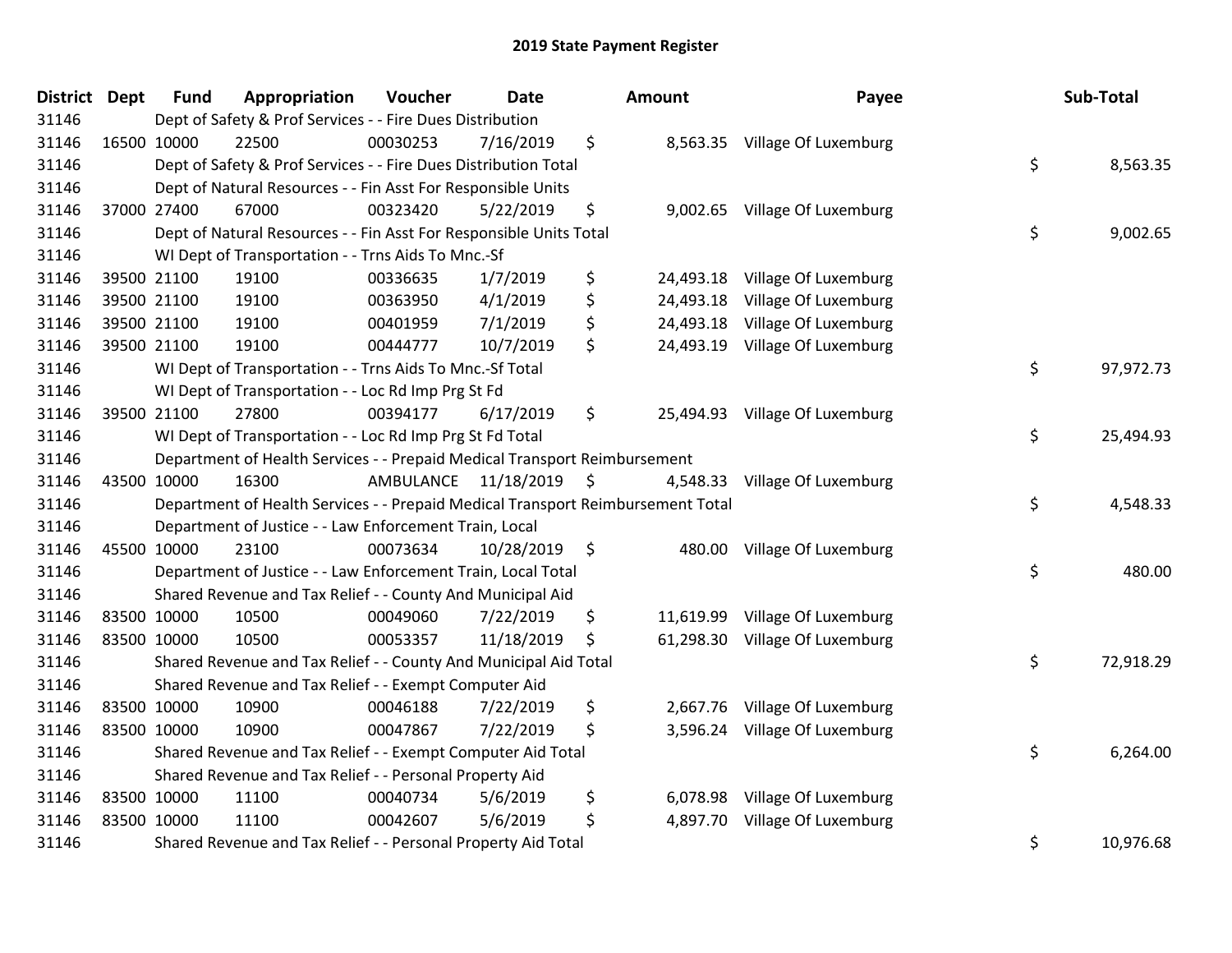| District Dept | Fund        | Appropriation                                                   | <b>Voucher</b> | Date      | Amount   | Payee                | Sub-Total  |
|---------------|-------------|-----------------------------------------------------------------|----------------|-----------|----------|----------------------|------------|
| 31146         |             | Shared Revenue and Tax Relief - - Lottery & Gaming Credit       |                |           |          |                      |            |
| 31146         | 83500 52100 | 36300                                                           | 00038335       | 3/25/2019 | 6,671.88 | Village Of Luxemburg |            |
| 31146         |             | Shared Revenue and Tax Relief - - Lottery & Gaming Credit Total |                |           |          |                      | 6,671.88   |
| 31146 Total   |             |                                                                 |                |           |          |                      | 242,892.84 |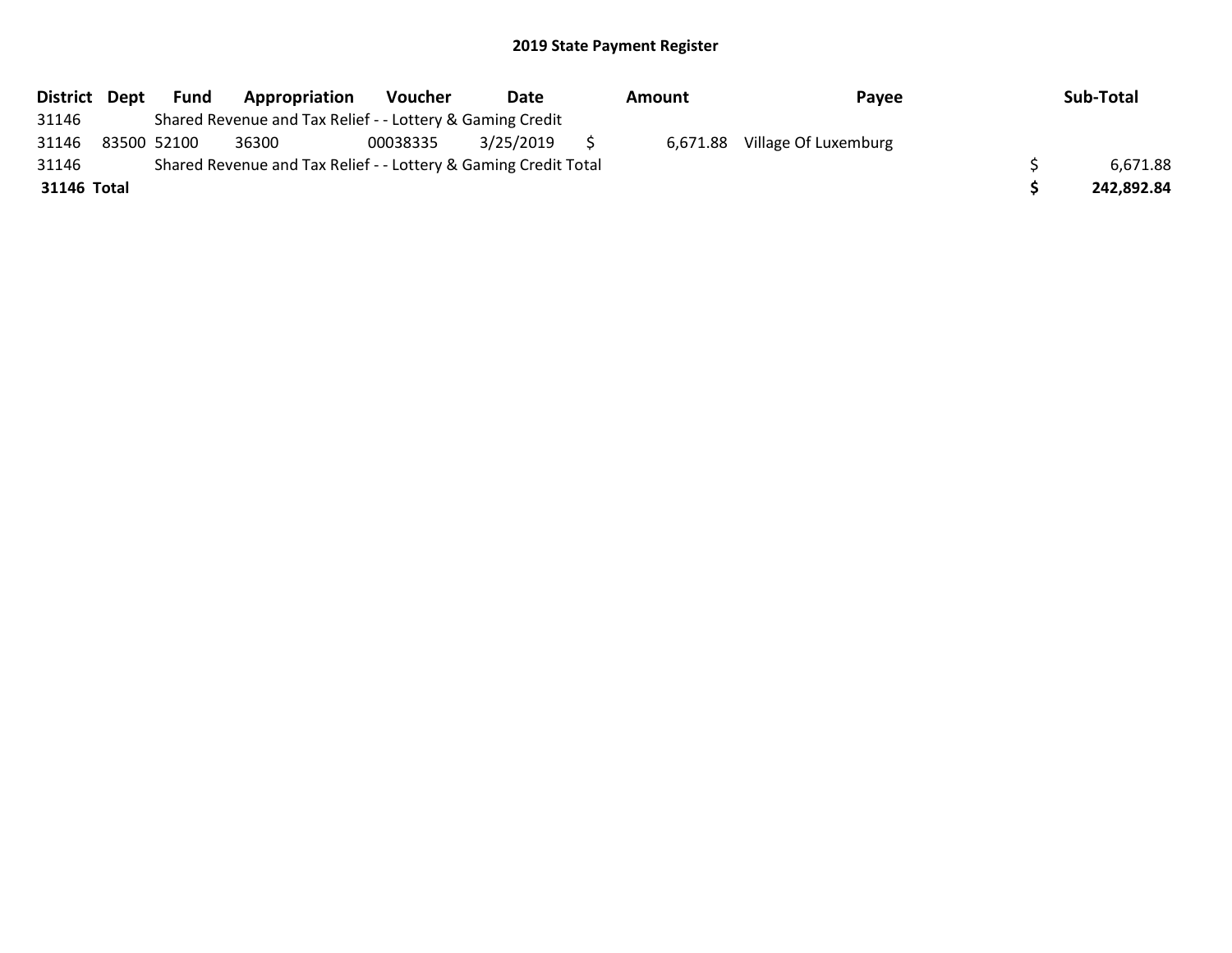| District Dept | <b>Fund</b> | Appropriation                                                                   | Voucher   | <b>Date</b> | Amount          |                           | Payee | Sub-Total  |
|---------------|-------------|---------------------------------------------------------------------------------|-----------|-------------|-----------------|---------------------------|-------|------------|
| 31201         |             | Dept of Safety & Prof Services - - Fire Dues Distribution                       |           |             |                 |                           |       |            |
| 31201         | 16500 10000 | 22500                                                                           | 00030295  | 7/16/2019   | \$              | 7,836.58 Algoma, City of  |       |            |
| 31201         |             | Dept of Safety & Prof Services - - Fire Dues Distribution Total                 |           |             |                 |                           | \$    | 7,836.58   |
| 31201         |             | Dept of Natural Resources - - Aids In Lieu Of Taxes - Gener                     |           |             |                 |                           |       |            |
| 31201         | 37000 10000 | 50300                                                                           | 00296694  | 2/7/2019    | \$              | 4,797.25 Algoma, City of  |       |            |
| 31201         |             | Dept of Natural Resources - - Aids In Lieu Of Taxes - Gener Total               |           |             |                 |                           | \$    | 4,797.25   |
| 31201         |             | Dept of Natural Resources - - Rec & Resource Aids, Fed                          |           |             |                 |                           |       |            |
| 31201         | 37000 21200 | 58300                                                                           | 00327242  | 6/14/2019   | \$<br>689.48    | Algoma, City of           |       |            |
| 31201         |             | Dept of Natural Resources - - Rec & Resource Aids, Fed Total                    |           |             |                 |                           | \$    | 689.48     |
| 31201         |             | Dept of Natural Resources - - Resaids - Urban Forestry Grant                    |           |             |                 |                           |       |            |
| 31201         | 37000 21200 | 58700                                                                           | 00306531  | 3/21/2019   | \$              | 13,926.73 Algoma, City of |       |            |
| 31201         |             | Dept of Natural Resources - - Resaids - Urban Forestry Grant Total              |           |             |                 |                           | \$    | 13,926.73  |
| 31201         |             | Dept of Natural Resources - - Fin Asst For Responsible Units                    |           |             |                 |                           |       |            |
| 31201         | 37000 27400 | 67000                                                                           | 00322630  | 5/22/2019   | \$              | 24,457.39 Algoma, City of |       |            |
| 31201         |             | Dept of Natural Resources - - Fin Asst For Responsible Units Total              |           |             |                 |                           | \$    | 24,457.39  |
| 31201         |             | WI Dept of Transportation - - Conn Hwy Aids St Fds                              |           |             |                 |                           |       |            |
| 31201         | 39500 21100 | 16200                                                                           | 00337737  | 1/7/2019    | \$<br>7,085.62  | Algoma, City of           |       |            |
| 31201         | 39500 21100 | 16200                                                                           | 00365051  | 4/1/2019    | \$              | 7,085.62 Algoma, City of  |       |            |
| 31201         | 39500 21100 | 16200                                                                           | 00403060  | 7/1/2019    | \$<br>7,085.62  | Algoma, City of           |       |            |
| 31201         | 39500 21100 | 16200                                                                           | 00445878  | 10/7/2019   | \$              | 7,085.65 Algoma, City of  |       |            |
| 31201         |             | WI Dept of Transportation - - Conn Hwy Aids St Fds Total                        |           |             |                 |                           | \$    | 28,342.51  |
| 31201         |             | WI Dept of Transportation - - Trns Aids To Mnc.-Sf                              |           |             |                 |                           |       |            |
| 31201         | 39500 21100 | 19100                                                                           | 00336636  | 1/7/2019    | \$              | 48,224.81 Algoma, City of |       |            |
| 31201         | 39500 21100 | 19100                                                                           | 00363951  | 4/1/2019    | \$              | 48,224.81 Algoma, City of |       |            |
| 31201         | 39500 21100 | 19100                                                                           | 00401960  | 7/1/2019    | \$<br>48,224.81 | Algoma, City of           |       |            |
| 31201         | 39500 21100 | 19100                                                                           | 00444778  | 10/7/2019   | \$              | 48,224.82 Algoma, City of |       |            |
| 31201         |             | WI Dept of Transportation - - Trns Aids To Mnc.-Sf Total                        |           |             |                 |                           | \$    | 192,899.25 |
| 31201         |             | Department of Health Services - - Emergency Medical Services, Ai                |           |             |                 |                           |       |            |
| 31201         | 43500 10000 | 11900                                                                           | 00307839  | 9/4/2019    | \$              | 5,263.57 Algoma, City of  |       |            |
| 31201         |             | Department of Health Services - - Emergency Medical Services, Ai Total          |           |             |                 |                           | \$    | 5,263.57   |
| 31201         |             | Department of Health Services - - Prepaid Medical Transport Reimbursement       |           |             |                 |                           |       |            |
| 31201         | 43500 10000 | 16300                                                                           | AMBULANCE | 11/18/2019  | \$<br>9,532.81  | Algoma, City of           |       |            |
| 31201         |             | Department of Health Services - - Prepaid Medical Transport Reimbursement Total |           |             |                 |                           | \$    | 9,532.81   |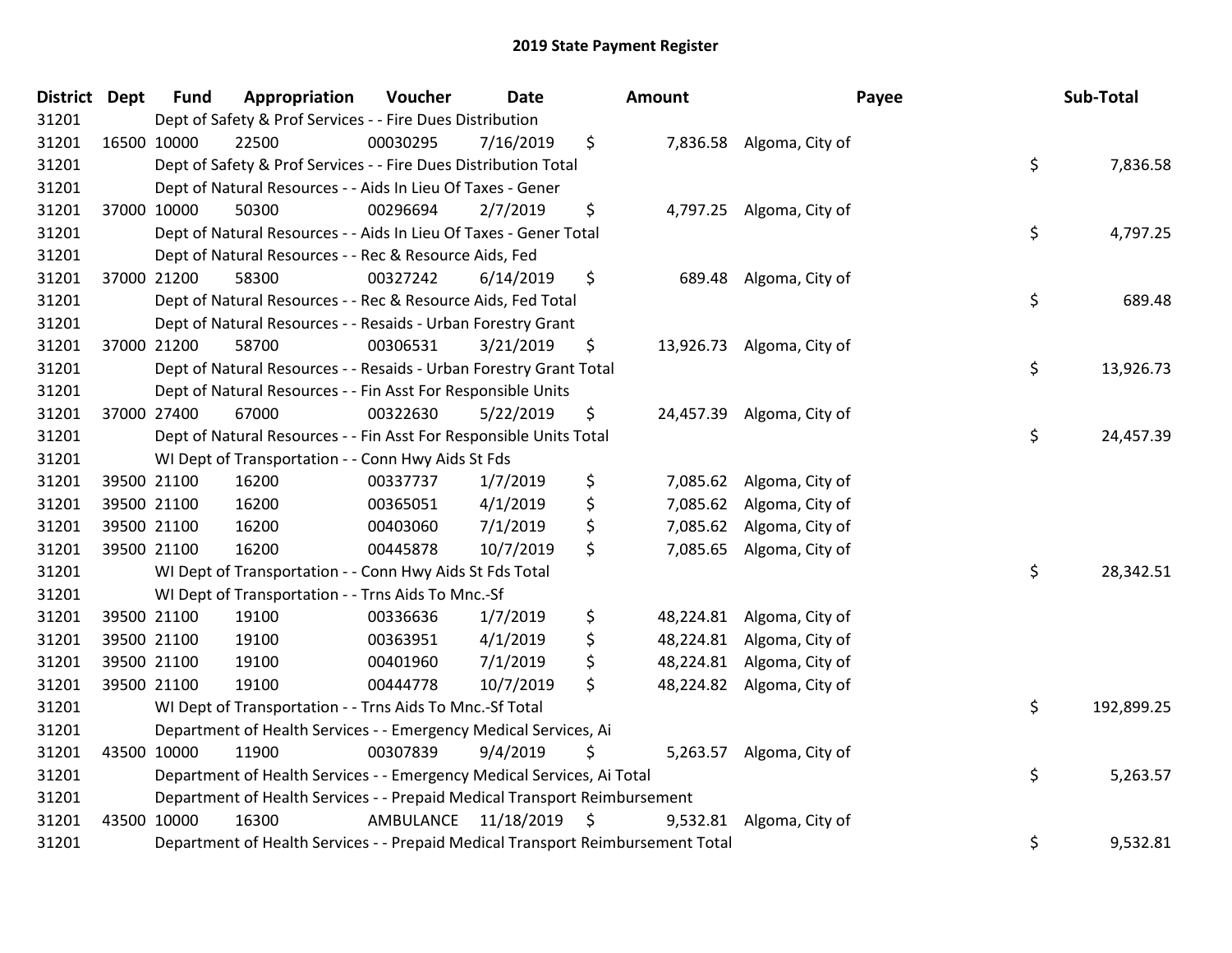| <b>District</b> | <b>Dept</b> | <b>Fund</b> | Appropriation                                                         | Voucher  | <b>Date</b> | Amount           | Payee                     | Sub-Total          |
|-----------------|-------------|-------------|-----------------------------------------------------------------------|----------|-------------|------------------|---------------------------|--------------------|
| 31201           |             |             | Department of Justice - - Law Enforcement Train, Local                |          |             |                  |                           |                    |
| 31201           | 45500 10000 |             | 23100                                                                 | 00072314 | 10/2/2019   | \$<br>480.00     | Algoma, City of           |                    |
| 31201           |             |             | Department of Justice - - Law Enforcement Train, Local Total          |          |             |                  |                           | \$<br>480.00       |
| 31201           |             |             | Shared Revenue and Tax Relief - - Expenditure Restraint Program       |          |             |                  |                           |                    |
| 31201           | 83500 10000 |             | 10100                                                                 | 00049061 | 7/22/2019   | \$               | 74,573.92 Algoma, City of |                    |
| 31201           |             |             | Shared Revenue and Tax Relief - - Expenditure Restraint Program Total |          |             |                  |                           | \$<br>74,573.92    |
| 31201           |             |             | Shared Revenue and Tax Relief - - County And Municipal Aid            |          |             |                  |                           |                    |
| 31201           | 83500 10000 |             | 10500                                                                 | 00049061 | 7/22/2019   | \$<br>141,087.69 | Algoma, City of           |                    |
| 31201           | 83500 10000 |             | 10500                                                                 | 00053358 | 11/18/2019  | \$<br>789,964.11 | Algoma, City of           |                    |
| 31201           |             |             | Shared Revenue and Tax Relief - - County And Municipal Aid Total      |          |             |                  |                           | \$<br>931,051.80   |
| 31201           |             |             | Shared Revenue and Tax Relief - - Exempt Computer Aid                 |          |             |                  |                           |                    |
| 31201           | 83500 10000 |             | 10900                                                                 | 00046189 | 7/22/2019   | \$<br>8,374.32   | Algoma, City of           |                    |
| 31201           | 83500 10000 |             | 10900                                                                 | 00047868 | 7/22/2019   | \$<br>295.10     | Algoma, City of           |                    |
| 31201           |             |             | Shared Revenue and Tax Relief - - Exempt Computer Aid Total           |          |             |                  |                           | \$<br>8,669.42     |
| 31201           |             |             | Shared Revenue and Tax Relief - - Utility Aid                         |          |             |                  |                           |                    |
| 31201           | 83500 10000 |             | 11000                                                                 | 00049061 | 7/22/2019   | \$<br>675.25     | Algoma, City of           |                    |
| 31201           | 83500 10000 |             | 11000                                                                 | 00053358 | 11/18/2019  | \$<br>3,875.12   | Algoma, City of           |                    |
| 31201           |             |             | Shared Revenue and Tax Relief - - Utility Aid Total                   |          |             |                  |                           | \$<br>4,550.37     |
| 31201           |             |             | Shared Revenue and Tax Relief - - Personal Property Aid               |          |             |                  |                           |                    |
| 31201           | 83500 10000 |             | 11100                                                                 | 00040735 | 5/6/2019    | \$<br>7,501.07   | Algoma, City of           |                    |
| 31201           | 83500 10000 |             | 11100                                                                 | 00042608 | 5/6/2019    | \$<br>339.33     | Algoma, City of           |                    |
| 31201           |             |             | Shared Revenue and Tax Relief - - Personal Property Aid Total         |          |             |                  |                           | \$<br>7,840.40     |
| 31201           |             |             | Shared Revenue and Tax Relief - - Lottery & Gaming Credit             |          |             |                  |                           |                    |
| 31201           | 83500 52100 |             | 36300                                                                 | 00038336 | 3/25/2019   | \$               | 1,763.86 Algoma, City of  |                    |
| 31201           |             |             | Shared Revenue and Tax Relief - - Lottery & Gaming Credit Total       |          |             |                  |                           | \$<br>1,763.86     |
| 31201 Total     |             |             |                                                                       |          |             |                  |                           | \$<br>1,316,675.34 |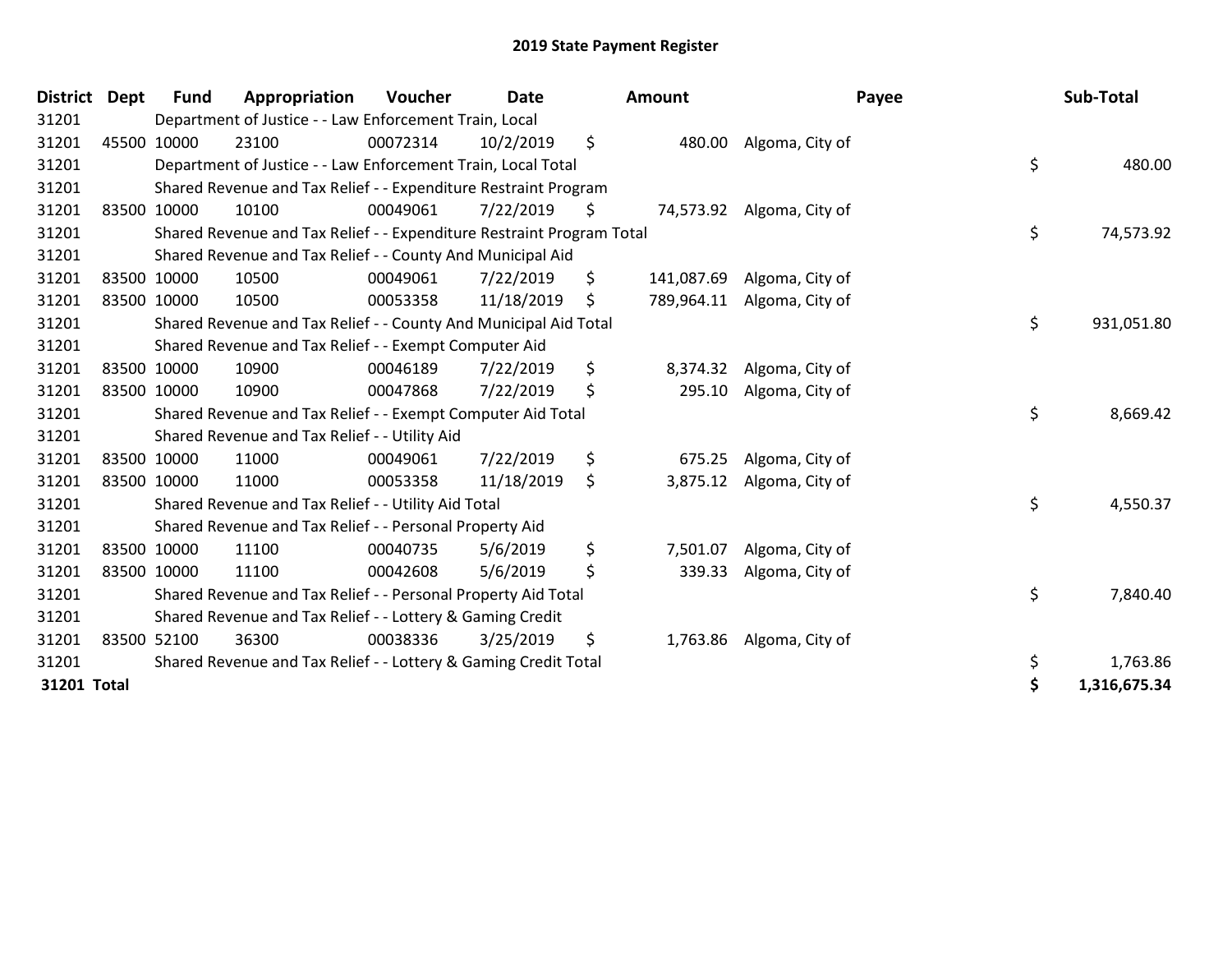| District Dept | <b>Fund</b> | Appropriation                                                             | Voucher   | <b>Date</b> | Amount          | Payee                        | Sub-Total        |
|---------------|-------------|---------------------------------------------------------------------------|-----------|-------------|-----------------|------------------------------|------------------|
| 31241         |             | Dept of Safety & Prof Services - - Fire Dues Distribution                 |           |             |                 |                              |                  |
| 31241         | 16500 10000 | 22500                                                                     | 00030319  | 7/16/2019   | \$              | 7,433.70 Kewaunee, City of   |                  |
| 31241         |             | Dept of Safety & Prof Services - - Fire Dues Distribution Total           |           |             |                 |                              | \$<br>7,433.70   |
| 31241         |             | Dept of Natural Resources - - Aids In Lieu Of Taxes - Gener               |           |             |                 |                              |                  |
| 31241         | 37000 10000 | 50300                                                                     | 00296695  | 2/7/2019    | \$<br>528.22    | Kewaunee, City of            |                  |
| 31241         | 37000 10000 | 50300                                                                     | 00314138  | 4/19/2019   | \$<br>10.08     | Kewaunee, City of            |                  |
| 31241         |             | Dept of Natural Resources - - Aids In Lieu Of Taxes - Gener Total         |           |             |                 |                              | \$<br>538.30     |
| 31241         |             | Dept of Natural Resources - - Aids In Lieu Of Taxes - Sum S               |           |             |                 |                              |                  |
| 31241         | 37000 21200 | 57900                                                                     | 00314139  | 4/19/2019   | \$<br>61.84     | Kewaunee, City of            |                  |
| 31241         |             | Dept of Natural Resources - - Aids In Lieu Of Taxes - Sum S Total         |           |             |                 |                              | \$<br>61.84      |
| 31241         |             | Dept of Natural Resources - - Rec & Resource Aids, Fed                    |           |             |                 |                              |                  |
| 31241         | 37000 21200 | 58300                                                                     | 00290446  | 1/15/2019   | \$              | 183,040.00 Kewaunee, City of |                  |
| 31241         |             | Dept of Natural Resources - - Rec & Resource Aids, Fed Total              |           |             |                 |                              | \$<br>183,040.00 |
| 31241         |             | Dept of Natural Resources - - Fin Asst For Responsible Units              |           |             |                 |                              |                  |
| 31241         | 37000 27400 | 67000                                                                     | 00322820  | 5/22/2019   | \$<br>19,399.27 | Kewaunee, City of            |                  |
| 31241         |             | Dept of Natural Resources - - Fin Asst For Responsible Units Total        |           |             |                 |                              | \$<br>19,399.27  |
| 31241         |             | WI Dept of Transportation - - Conn Hwy Aids St Fds                        |           |             |                 |                              |                  |
| 31241         | 39500 21100 | 16200                                                                     | 00337738  | 1/7/2019    | \$<br>8,476.87  | Kewaunee, City of            |                  |
| 31241         | 39500 21100 | 16200                                                                     | 00365052  | 4/1/2019    | \$<br>8,476.87  | Kewaunee, City of            |                  |
| 31241         | 39500 21100 | 16200                                                                     | 00403061  | 7/1/2019    | \$<br>8,476.87  | Kewaunee, City of            |                  |
| 31241         | 39500 21100 | 16200                                                                     | 00445879  | 10/7/2019   | \$<br>8,476.87  | Kewaunee, City of            |                  |
| 31241         |             | WI Dept of Transportation - - Conn Hwy Aids St Fds Total                  |           |             |                 |                              | \$<br>33,907.48  |
| 31241         |             | WI Dept of Transportation - - Trns Aids To Mnc.-Sf                        |           |             |                 |                              |                  |
| 31241         | 39500 21100 | 19100                                                                     | 00336637  | 1/7/2019    | \$<br>54,485.17 | Kewaunee, City of            |                  |
| 31241         | 39500 21100 | 19100                                                                     | 00363952  | 4/1/2019    | \$<br>54,485.17 | Kewaunee, City of            |                  |
| 31241         | 39500 21100 | 19100                                                                     | 00401961  | 7/1/2019    | \$<br>54,485.17 | Kewaunee, City of            |                  |
| 31241         | 39500 21100 | 19100                                                                     | 00444779  | 10/7/2019   | \$<br>54,485.19 | Kewaunee, City of            |                  |
| 31241         |             | WI Dept of Transportation - - Trns Aids To Mnc.-Sf Total                  |           |             |                 |                              | \$<br>217,940.70 |
| 31241         |             | Department of Health Services - - Emergency Medical Services, Ai          |           |             |                 |                              |                  |
| 31241         | 43500 10000 | 11900                                                                     | 00307927  | 9/4/2019    | \$<br>6,230.96  | Kewaunee, City of            |                  |
| 31241         |             | Department of Health Services - - Emergency Medical Services, Ai Total    |           |             |                 |                              | \$<br>6,230.96   |
| 31241         |             | Department of Health Services - - Prepaid Medical Transport Reimbursement |           |             |                 |                              |                  |
| 31241         | 43500 10000 | 16300                                                                     | AMBULANCE | 11/18/2019  | \$<br>9,283.59  | Kewaunee, City of            |                  |